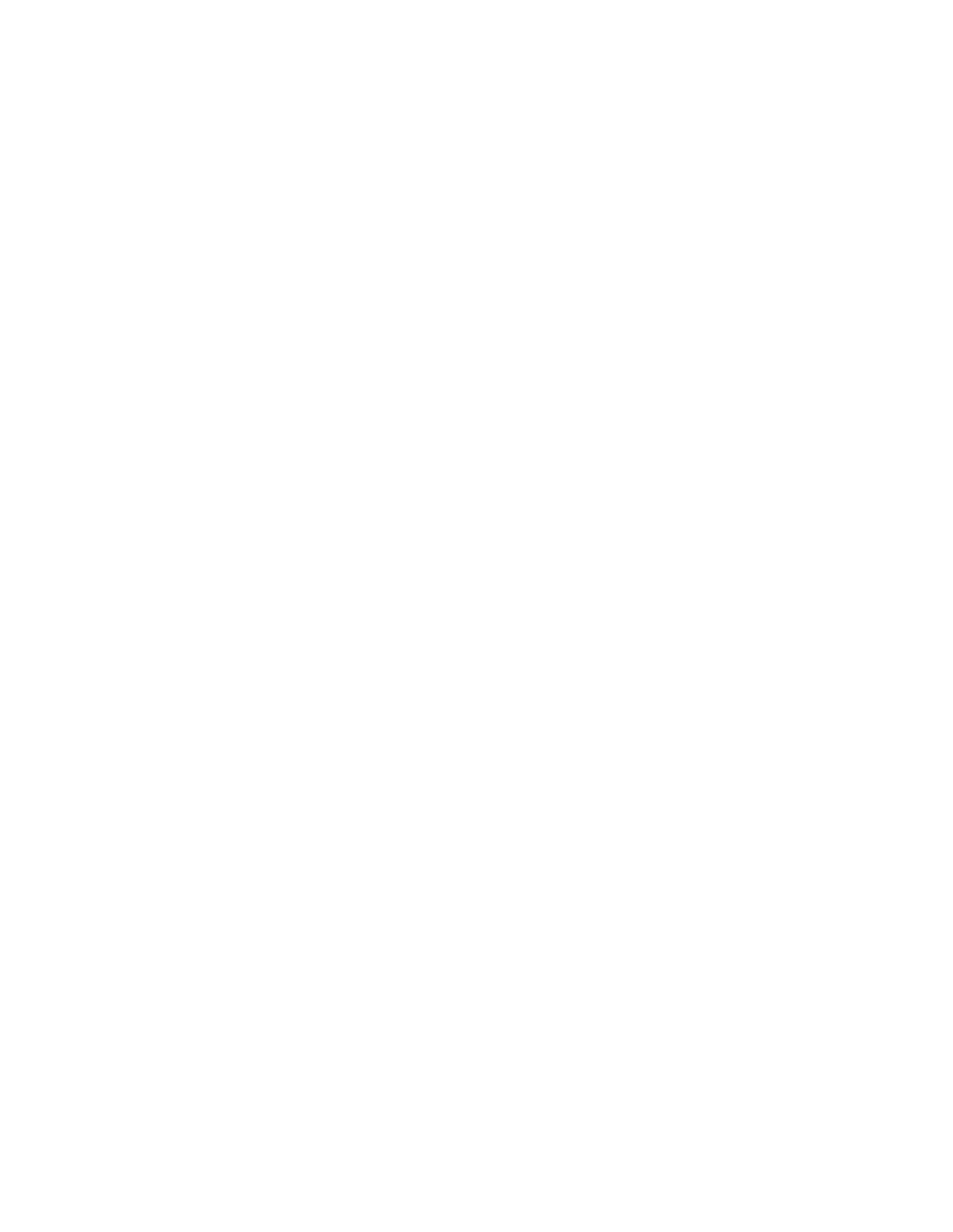# **Conflict Resolution in Colombia**

**Pat Paterson**



*William J. Perry Center for Hemispheric Defense Studies Perry Center Occasional Paper June 2013*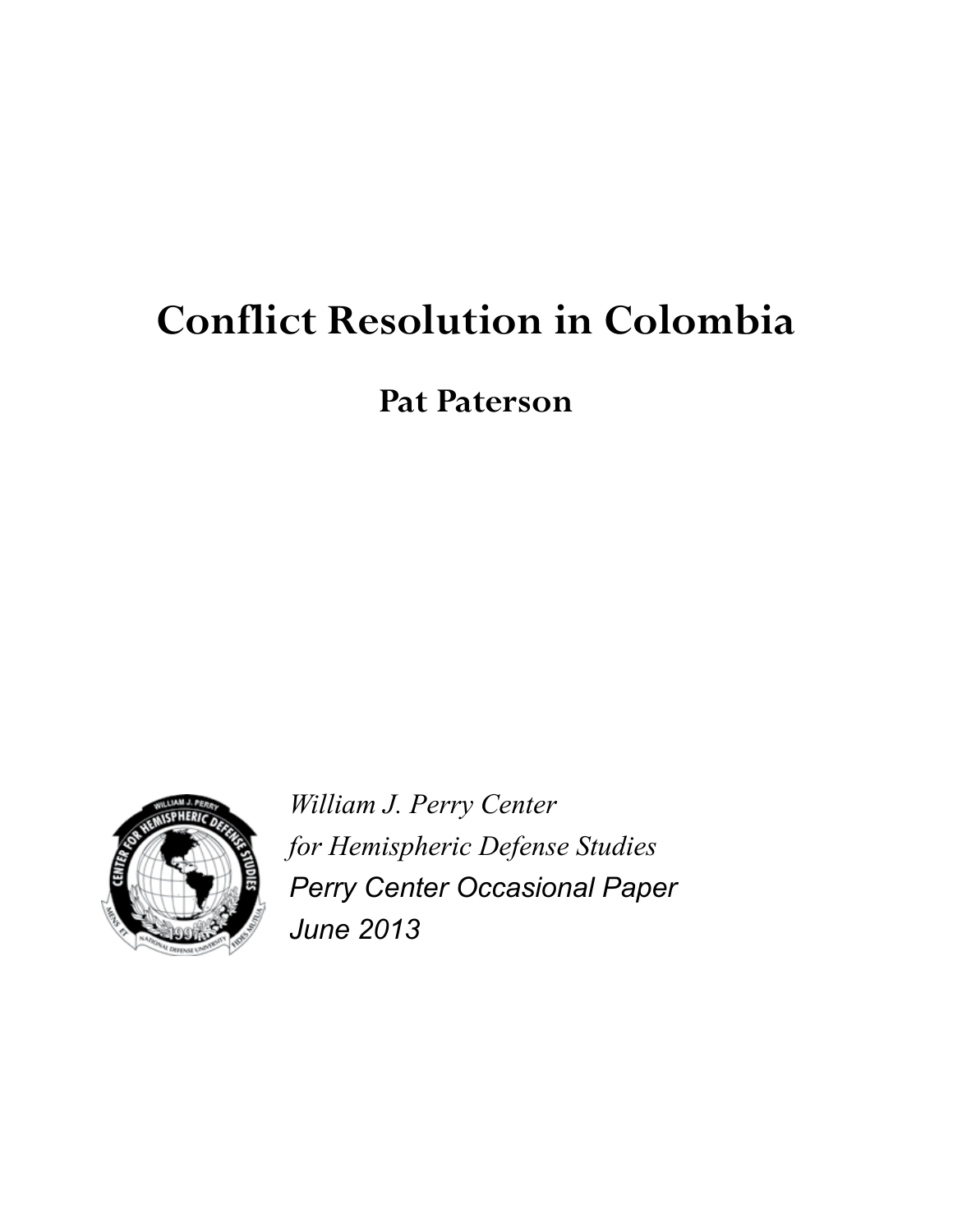### **Foreword**

When, in August 2012, Colombian President Juan Manuel Santos announced peace talks with the FARC leadership, the overall reaction was a mix of surprise and skepticism. Many were surprised because Santos agreed to sit with the FARC when everything indicated that the government was finally winning the 50-year-long conflict. And many were rightly skeptical because peace negotiations had been attempted previously with disappointing results. Many critics believe that peace negotiations at this point will only empower the guerrillas and give them the time needed to regroup, rearm, and continue challenging the government and the Colombian state. Nevertheless, it is clear that the Colombian population is tired of the violence and eager for peace. On April 9, 2013, tens of thousands joined in a march in Bogotá to show their support of the negotiations.

The stakes are high and the history does not encourage optimism, but if these negotiations indeed succeed in ending conflict—which in the 1990s almost completely derailed the Colombian state—President Santos will have accomplished an incredible political goal.

In this Occasional Paper, Perry Center Professor Patrick Paterson presents an excellent overview of the stakes involved in these peace talks. A researcher attentive to detail and particularly concerned with human rights implications, he offers a careful analysis of the talks and their prospects, always with one eye on the future and another on Colombia's history. Professor Paterson underscores the impossibility of a military resolution for this conflict and also advances specific recommendations to involve more representatives of Colombian civil society as a way to make the negotiations more inclusive and sensitive to all aspects of the modern Colombia.

> **Luis Bitencourt** *Dean, Academic Affairs*

The opinions, conclusions, and recommendations expressed or implied in this book do not necessarily reflect those of the William J. Perry Center for Hemispheric Defense Studies, the National Defense University, or the U.S. Department of Defense.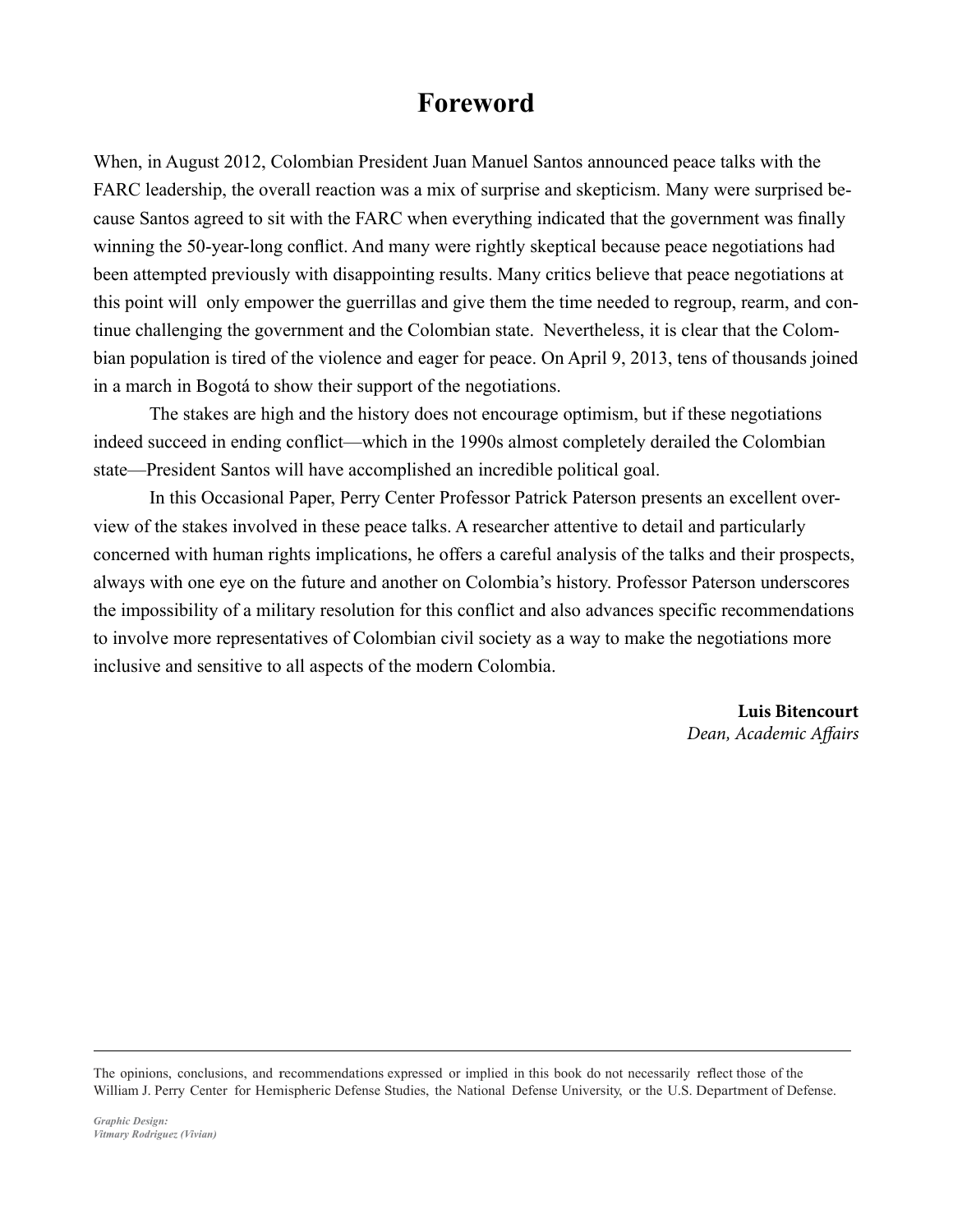## **Conflict Resolution in Colombia Pat Paterson**

#### **Introduction**

Colombian President Santos's announcement on August 27, 2012, that the government agreed to formal peace talks with the country's largest insurgent group gave hope that a settlement would end nearly 50 years of bloody conflict in the South American nation. A subsequent series of gestures—not the least of which were the insurgents' declaration of a unilateral ceasefire and a promise to forgo kidnapping—raised expectations even higher.

Despite the collegial and cooperative tone adopted by both sides, the Colombian government and representatives of the *Fuerzas Armadas Revolucionarias de Colombia—Ejercito del Pueblo* (Revolutionary Armed Forces of Colombia, People's Army in English, and commonly referred to as the FARC) have to address deeply entrenched and divisive topics that previous peace accords were unable to resolve. The thorny issues on the table include land reform, political reintegration of insurgents, stemming the seemingly intractable drug production and trafficking, and transitional justice measures that could see perpetrators of war crimes put in jail or extradited out of the country.

The announcement of pending peace talks wasn't met with enthusiasm by everyone. Former President Álvaro Uribe has been particularly vocal about the folly of such talks. "While police and soldiers keep getting killed by these criminals, their former commanders are talking at the table," complained Uribe, who instead favors attempting to defeat the FARC militarily.<sup>1</sup> Commanding General of the Colombian Armed Forces General Alejandro Navas backs President Santos's peace efforts, but has his own personal doubts about the FARC's sincerity and intentions. Like Uribe, he believes that a negotiation would be viable only after military action had broken "the combat will" of the guerrillas.<sup>2</sup>

Historically, Uribe's and Navas's doubts are well founded. Previous attempts to resolve these problems at the peace table produced mixed results. The government and the FARC tried three previous times to resolve the political, economic, and social issues that divide them. Each effort was unsuccessful, often disrupted by a violent incident that raised the ire and tension at the peace talks and ultimately derailed them.

In spite of previous failures, the current circumstances in the country may present the best chance that Colombia has ever had to end the fighting. Colombian military operations, assisted by a

I am sincerely grateful for the assistance of Rory Flynn and Laura Camila Sanchez while producing this manuscript. I would also like to thank Dr. Michael Gold-Biss and Dr. David Spencer for their constructive comments. The opinions expressed in this article are my own and in no way reflect any official position of the William J. Perry Center for Hemispheric Defense Studies or the U.S. Department of Defense.

<sup>&</sup>lt;sup>1</sup> Peter Orsi and Frank Bajak, "Colombia Armed Forces Crucial Role in Peace Talks," Associated Press, October 12, 2012. 2 "Colombia: Peace at Last?" Latin America Report no. 45, September 25, 2012, p. 19. Source: http://www.crisisgroup .org/~/media/Files/latin-america/colombia/045-colombia-peace-at-last. Henceforth, referred to as Crisis Group.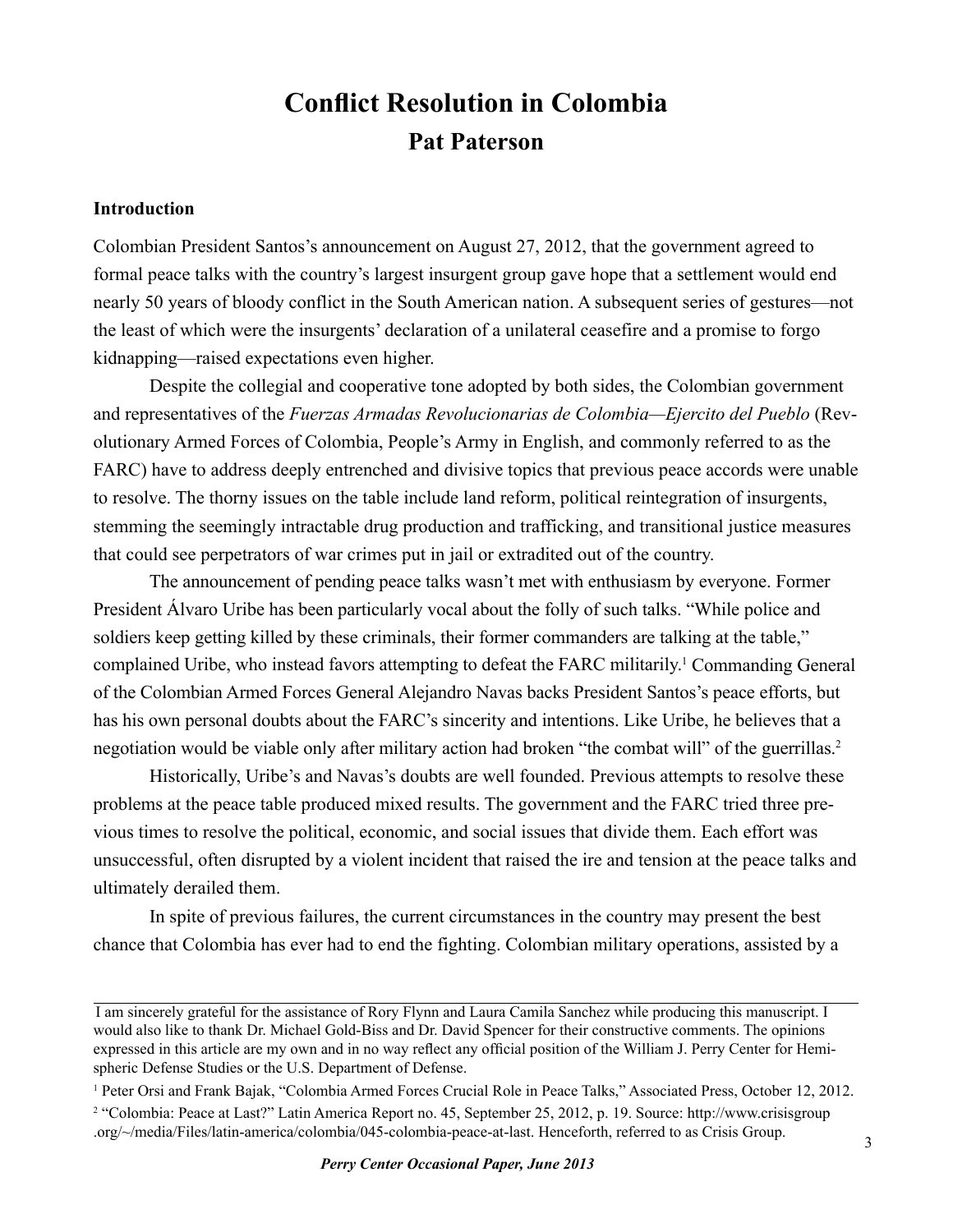robust \$8 billion aid package provided by the United States, decimated the senior ranks of the FARC and atomized its hierarchy. The Colombian security forces gained legitimacy by adopting populationcentric counterinsurgency tactics that reduced human rights violations. Many paramilitaries laid down their arms. The FARC use of kidnapping, massacres, and drug revenues reduced their political legitimacy from what they enjoyed in the 1980s and 1990s. Today, the Marxist insurgency has an estimated 9,000 guerrillas and has been driven into hiding in remote areas of the Colombian jungle by the Colombian security forces. Both sides are weary of the nearly five-decade-long conflict that has taken more than 70,000 lives.

In this essay, I will examine the ongoing peace accords between the Colombian government and the FARC insurgents. I will provide a brief history of the conflict and examine previous peace efforts. I will devote most of my effort to a detailed examination of the major components of the peace talks: (1) formally ending the conflict; (2) the political participation of the insurgents; (3) land reform and agricultural development policy; (4) reducing the production of illicit drugs; and (5) reparations for victims or their families. The supporting literature on conflict resolution, insurgencies, transitional justice, and disarmament, demobilization, and reintegration (DDR) will be cited to help frame the problems in Colombia.

#### **Colombia's Long Legacy of Conflict and Violence**

The contemporary conflict in Colombia dates back more than 50 years to the middle of the previous century. In 1948, the assassination of Liberal Presidential candidate Jorge Eliecer Gaitán, allegedly by his Conservative political opponents, precipitated the worst bloodshed in the history of the country, starkly named *La Violencia*. For nearly 10 years, Liberal and Conservative political factions warred against one another. Nearly 200,000 died in the fighting. In 1956, exhausted from nearly a decade of bloody rivalry, the Liberals and the Conservatives joined forces to create a new political coalition called the National Front. The two parties agreed to alternate control of the presidency and the political bureaucracy in equal parts from 1960 to 1974. Under these terms, the parties would share four presidential terms of four years each, two by Liberal presidents and two by Conservative presidents.

The coalition represented a monopoly on Colombian power that would control nearly all elements of the country's economy and politics until 1984, 10 years past its original design. The powersharing agreement reduced the violence but came at the expense of political representation of the lower class. It marginalized political groups opposed to the policies of the Liberals and Conservatives. Requests for land reform and other welfare programs normally supported by the landed elite on behalf of their constituents went ignored or were answered with only modest adjustments in policy. 3

<sup>3</sup> According to University of Alabama Professor and historian Harvey Kline, by 1974, after 16 years of control by the coalition government, the political and economic conditions resulted in (1) a lack of political space for individuals from opposition parties, (2) a failure to resolve a number of key economic problems of underdevelopment, (3) continued violence in the countryside though now in the form of class warfare, (4) a dearth of economic resources that might allow the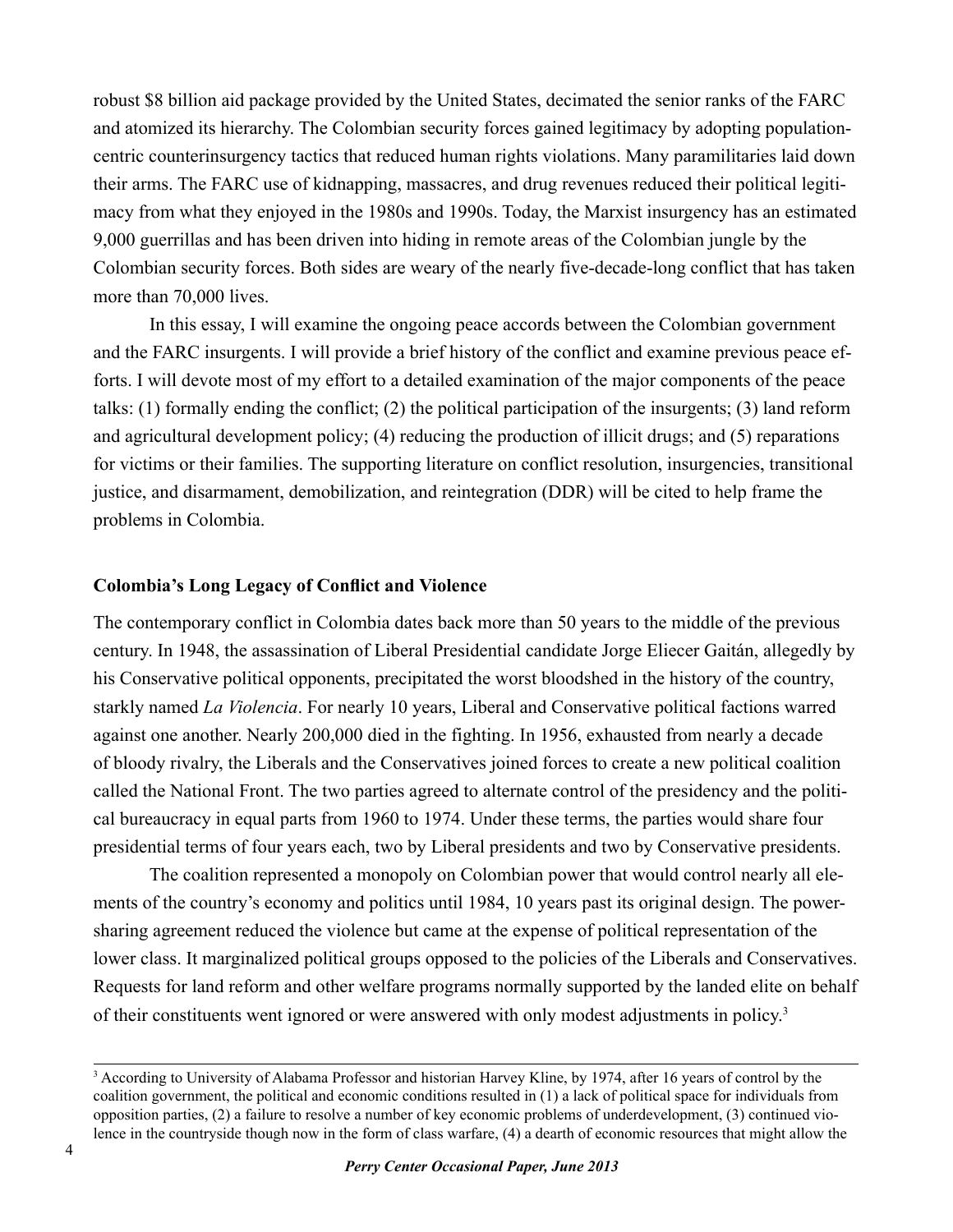Colombian peasants, disenfranchised from the national political discussion, were faced with a dilemma. They could accept a status quo that relegated them to second-class citizens, or they could organize a collective action to force representatives of the National Front to address their political and economic needs. The latter would be a challenge. The peasants had no political experience, had no resources to draw upon, had no security forces to protect them from military threats, and faced an entrenched, battle-hardened political elite that controlled most of the national assets.

Within 10 years of the establishment of the National Front, peasants organized three major rebel groups to represent their political interests.<sup>4</sup> The most successful of the rebel organizations was the FARC, founded in 1964 and dedicated to rural insurgency. One year later, pro-Castro university students founded the *Ejercito de Liberación Nacional* (Army of National Liberation or ELN). The *Ejercito de Liberación Popular* (Popular Liberation Army or EPL) appeared in July 1967 and the *Movimiento de 19 de Abril* (19th of April Movement or M-19) in 1970. These groups formed the base of the insurgent organizations that would wreak havoc throughout Colombia for decades. Initially contained in remote regions where the central government had little or no state presence, guerilla activity quickly spread. In 1985, for example, guerilla presence was recorded in 17 percent of the municipalities (173 out of a total of 1,005) in the country. However, by 1995, guerilla activity had increased to 60 percent of the country (622 out of 1,071 municipalities).5

In the early 1980s, another armed faction entered the scene in Colombia. Drug traffickers like Pablo Escobar of the Medellin Cartel and the Rodriquez Orejuela brothers of the Cali Cartel capitalized on a growing appetite for narcotics in the U.S. With the immense profits from cocaine and marijuana markets, the cartels organized and equipped their own private armies and bribed or threatened Colombian government officials who dared to challenge them. Drug-related corruption metastasized through all branches of the government, undermining the Colombian government's institutional effectiveness.<sup>6</sup> Elements of the police and the military were frequently bought off. An estimated 60 percent

poor to earn a decent wage, (5) a relatively small group of political and economic leaders living very well in the cities, (6) a government even less able to enforce its laws than before, and (7) a weak and politically divided labor movement. See Harvey Kline, *Colombia: Democracy under Assault* (Boulder: Westview Press, 1995), 52.

<sup>4</sup> Among the FARC and ELN, the majority of the disenfranchised forces originated from poor, rural, working-class peasants. Other groups like the M-19 were composed of mostly middle-class and urban members.

<sup>&</sup>lt;sup>5</sup> Marc Chernick, "Negotiating Peace amid Multiple Forms of Violence: The Protracted Search for a Settlement to the Armed Conflicts in Colombia," in *Comparative Peace Processes in Latin America*, ed. Cynthia Arnson (Washington, DC: Woodrow Wilson Center Press, 1999), 167. David Spencer, an expert on Colombia at the William J. Perry Center for Hemispheric Defense Studies in Washington, DC, estimated that in 1982 FARC was just a small organization of 15 fronts with perhaps 2,000 guerrilla fighters. By 1990 it had expanded its forces to 43 fronts with about 5,000 fighters. By the turn of the century, it had between 15,000–20,000 combatants in 69 fronts and mobile companies. Cited in Thomas Marks, "Colombian Army Adaptation to FARC Insurgency" (Carlisle, PA: Strategic Studies Institute of the U.S. Army War College and the Dante B. Fassell North-South Center of the University of Miami, 2002), 7.

<sup>6</sup> Drug corruption reached the highest levels of the Colombian government. In 1994, President Ernesto Samper was accused of receiving campaign funds from drug cartels. The U.S. government subsequently cut off almost all aid to Colombia during Samper's four-year term. According to the *San Francisco Chronicle* (9/23/1996, p. A12), on September 20, 1996, more than 8 lbs. of heroin were found on Colombia's President Samper's presidential jet as it was preparing for a flight to New York. Eleven Air Force personnel were later arrested. That same year, Colombia's Supreme Court ordered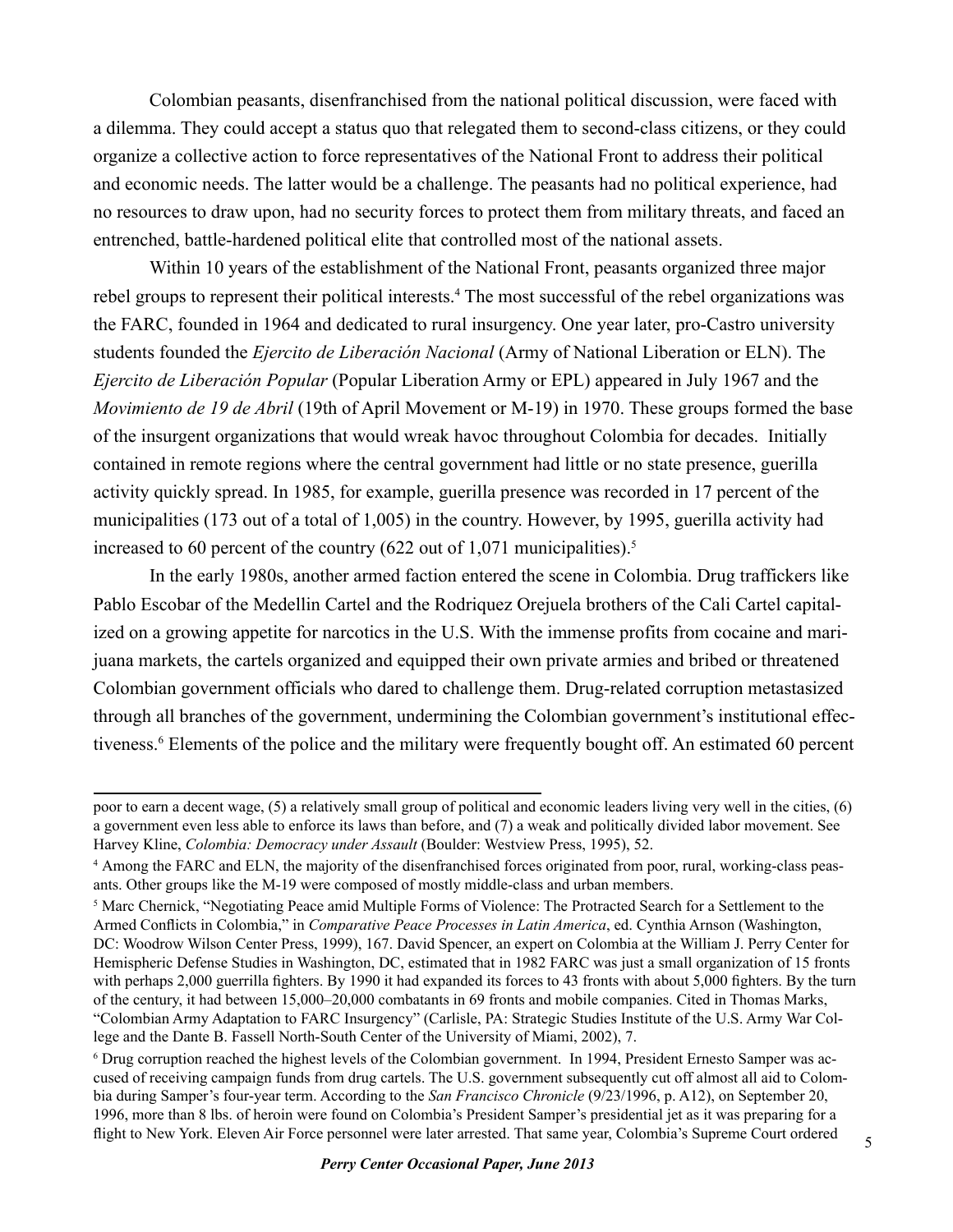

**Figure 1.** Area of Insurgent and Internally Displaced Persons (IDP) in Colombia in 2005–2006 *Source*: United Nations Environmental Program, *Map of Armed Guerilla Groups and War in Colombia*, January 2006, available at: http:// www.unhcr.org/refworld/docid/463af4d12.html [accessed 23 March 2013].

of the Colombian Congress received illicit campaign contributions to guarantee their cooperation on

the dismissal of Attorney General Orlando Vasquez Velasquez, who had been arrested on charges of accepting drug payments (*San Francisco Chronicle*, 10/19/1996, p. A12). The U.S. also barred contacts with General Hernando Camilo Zuniga, commander of Colombia's armed forces, because of suspected ties to drug traffickers (*San Francisco Chronicle*, 5/25/1998, p. A12). In November 1998, the U.S. Customs Service and DEA personnel searched a Colombian Air Force aircraft in Florida and found 415 kilograms of cocaine and 6 kilograms of heroin. Even U.S. government officials were vulnerable. In 1999, the wife of Colonel James Hiett, a military attaché at the U.S. Embassy in Bogota, received a fiveyear prison sentence for smuggling narcotics into the U.S. through the diplomatic mail service. Colonel Hiett received a five-month sentence for laundering money received from the profits. Material drawn from numerous sources, including testimony by the Honorable Charles E. Grassley, Chairman, Caucus on International Narcotics Control, United States Senate, "Drug Control: U.S. Efforts in Latin America and the Caribbean," GAO Report B-284626, February l, 2000, United States Senate, Washington, DC, 3.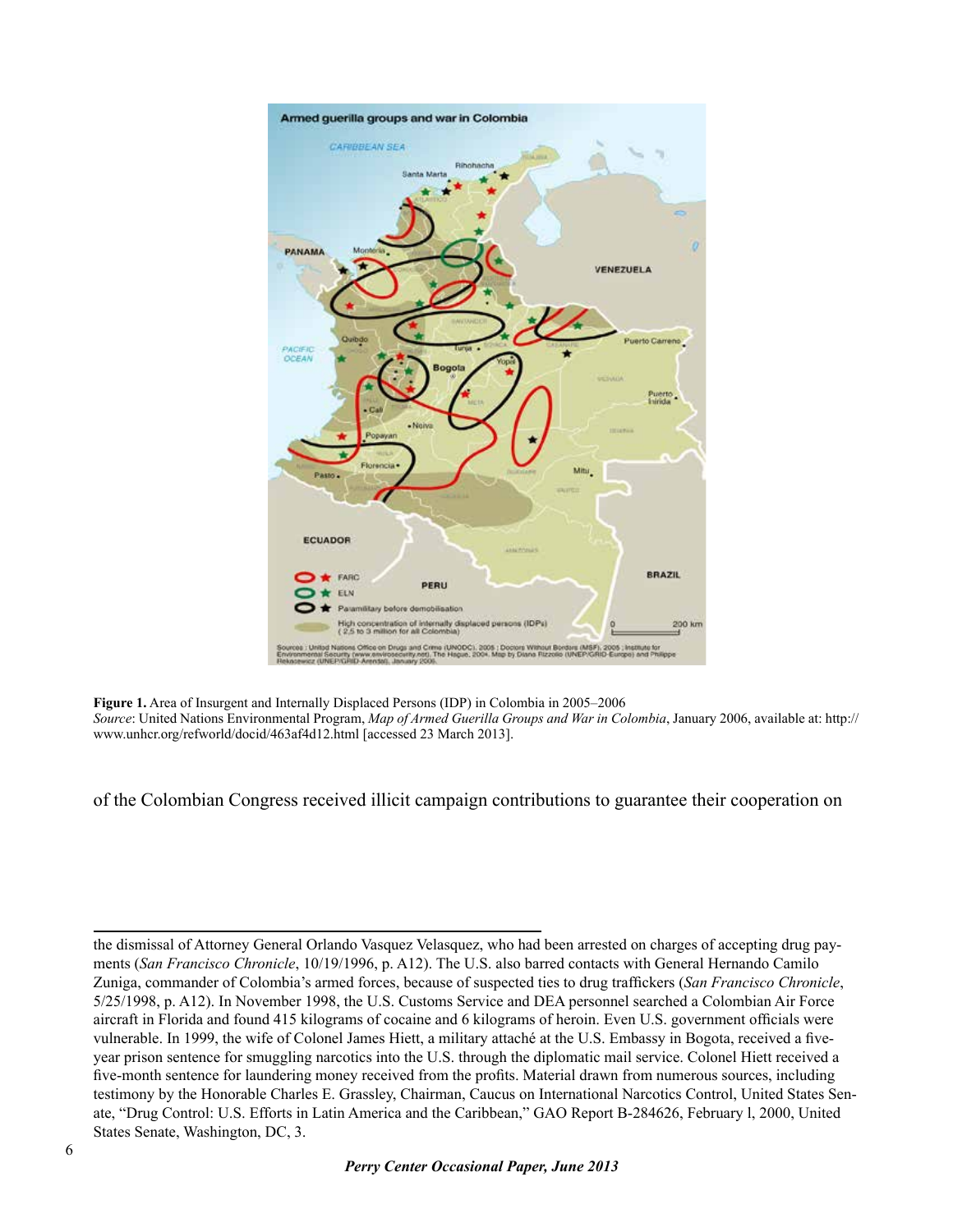critical issues like extradition.<sup>7</sup> Officials who resisted the cartels or insurgents risked assassination.<sup>8</sup>

The cartels purchased vast estates in the Colombian interior from which to operate clandestine drug labs and by which to also launder the profits from the drug trafficking. One United Nations Development Program (UNDP) study estimated that 5–6 million hectares changed hands from rural elites to drug traffickers during this period.<sup>9</sup> In the absence of state security forces in these remote locations, wealthy and legitimate landowners had few options. Failure to cooperate would invite assassination or kidnapping of family members.<sup>10</sup>

As a result, wealthy landowners began defending themselves. They hired private militias to guard their estates. Many of the paramilitary units established a coalition called the United Self-Defense Forces of Colombia (AUC) under leader Carlos Castaño in 1997.11 For their part, the Colombian military welcomed the rural defense forces that supported government efforts in hard-to-reach rural regions.12 The paramilitaries clashed frequently with Marxist insurgent forces and brutally punished suspected insurgent sympathizers. By the end of the 1980s, paramilitary violence began to escalate dramatically, even expanding into the drug trade to finance their operations. Paramilitary groups grew so autonomous and brazen that they frequently attacked government representatives who attempted to curtail their actions by extraditing paramilitary leaders or who sought to establish anti-narcotic policies contrary to paramilitary interests. By the late 1990s, the paramilitary armies were as violent as the Marxist insurgents.<sup>13</sup> In 2001, the U.S. Department of State labeled the AUC a foreign terrorist organization.

At the same time, the Colombian military was poorly equipped and trained to extend operations into remote areas of the country. According to an assessment by the U.S. Department of De-

<sup>7</sup> Bruce Michael Bagley, "Drug Trafficking, Political Violence, and U.S. Policy in Colombia in the 1990s," (unpublished manuscript), January 5, 2001, 9.

<sup>8</sup> The Medellin Cartel under Pablo Escobar was the most sinister of the traffickers in the 1980s and 1990s. Escobar's exploits included the assassination of presidential candidate Luis Carlos Galan in August 1989, the car bombing of the *El Espectador* newspaper offices in September 1989, the bombing Avianca Flight 203 in November 1989, and the car bombing of the Administrative Department of Security (DAS), Colombia's equivalent of the FBI, in December in 1989. 9 Chernick, 172.

 $10$  Ibid.

<sup>&</sup>lt;sup>11</sup> Castaño's father was killed by the FARC during a kidnapping attempt in 1980.

 $12$  A similar effort with village self-defense forces in Peru, the Rondas Campesinas, proved instrumental in the defeat of the comunist insurgent group the Sendero Luminoso. A 2005 Freedom of Information Act exposé from the National Security Archives, "Paramilitaries as Proxies," examined alleged Colombian military collusion with paramilitaries. Source: http:// www.gwu.edu/~nsarchiv/NSAEBB/NSAEBB166/index.htm.

<sup>&</sup>lt;sup>13</sup> One event in particular seemed to trigger a public revulsion of paramilitary actions. In the community of La Rochela, Colombia, in Caldas department in January 1989, a paramilitary unit murdered 12 judicial representatives from Bogotá who were conducting an investigation into an attack on the village. According to a U.S. Embassy cable after the event, paramilitary groups "suddenly became more than a human rights problem. They became another enemy of the state, along with the narcos and the guerrillas." As a result of the event, President Virgilio Barco nullified the 1965 law that allowed the military to arm civilians. See "Lifting the Veil on Colombia's 'Emerald Czar': Declassified Cable Links Víctor Carranza's Alias to 1997 Miraflores Massacre," National Security Archive Electronic Briefing Book no. 408, posted December 21, 2012. Also see Chernick, 173-174.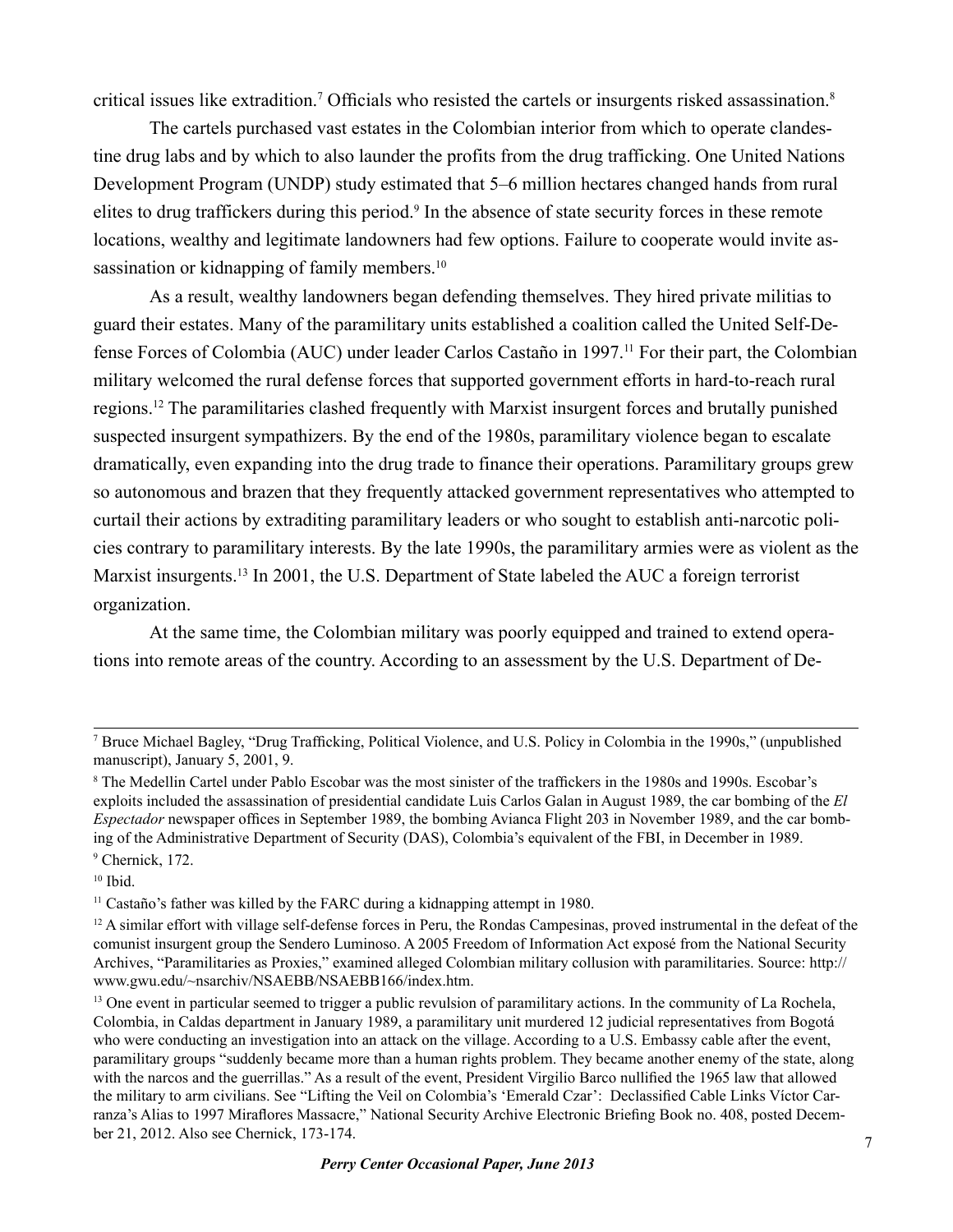fense, the Colombian military lacked a long-term strategy and effective leadership, suffered from poor morale, had inadequate equipment, logistics, and training, and was operationally hindered by a lack of airlift or fast-reaction forces. As a result, by June 1999, insurgents like the FARC and ELN controlled about 40 percent of the country, an area equal to the size of Texas.14

Every Colombian president since 1982 tried to pursue parallel paths of confrontation and negotiation with the insurgents. From 1982 to 1986, President Belisario Betancur offered amnesty and political reforms to the insurgents to entice them to disarm. He established a National Rehabilitation Plan to rebuild infrastructure and state services in areas hit hardest by the fighting. However, a lack of political will from other Colombian lawmakers, insurgent intransigence, and skepticism from the military undermined the peace efforts. From 1986 to 1990, President Virgilio Barco attempted to disarm the insurgents and reintegrate them into society. Barco's efforts ended when rival factions assassinated political representatives of the insurgents during the 1990 presidential campaign.<sup>15</sup> President César Gaviria (1990–1994) had some success demobilizing the insurgents. He persuaded three guerilla groups—the EPL, the Quintín Lame, and the *Partido Revolucionario de los Trabajadores*  (Revolutionary Workers Party or PRT) to disarm and join the political process. He was less successful with the FARC and ELN. Although representatives of the groups met with government officials in Caracas, Venezuela, and Tlaxaca, Mexico, the FARC and ELN rejected Gaviria's offer to demilitarize into an area they considered too small. President Ernesto Samper's (1994–1998) efforts at reaching a peaceful accord with the FARC and ELN were curtailed when Samper was publicly accused of receiving campaign funds from drug cartels.

In 1998, Andrés Pastrana ran for president on a campaign pledge to seek peace with the remaining insurgent groups. In November 1998, he declared five municipalities in southern Colombia as a FARC demilitarized zone and ordered the withdrawal of government security forces as a gesture of sincerity.16 The following January, he began negotiations with FARC leaders in San Vicente del Cagúan within the demilitarized zone. The government sought to demobilize the insurgents while the guerilla representatives wanted broad social, political, and economic reforms.

Negotiations moved along slowly as deep-seated suspicions frequently surfaced and interrupted the peace talks. At the opening ceremony of the talks in January 1999, FARC Commander Manuel

<sup>&</sup>lt;sup>14</sup> Testimony by the Honorable Charles E. Grassley, chairman, Caucus on International Narcotics Control, U.S. Senate, "Drug Control: U.S. Efforts in Latin America and the Caribbean," GAO Report B-284626, February l, 2000, U.S. Senate, Washington, DC.

<sup>&</sup>lt;sup>15</sup> FARC political candidate Bernardo Jaramillo (representing the Patriotic Union Party) was murdered in an airport in Bogotá by a paramilitary assassin on March 22, 1990. Carlos Pizarro, presidential candidate from the M-19 party, was murdered on April 26, 1990, by a young paramilitary. These murders came just months after Luis Carlos Galan, leading candidate of the Liberal Party, was assassinated by gunmen of the Medellín cartel on August 18, 1989.

<sup>&</sup>lt;sup>16</sup> The DMZ and the resignation of Defense Minister Rodrigo Lloreda in May 1999 (who opposed Pastrana's negotiation policies) represented significant concessions to the FARC by the president. Eighteen generals also tried to resign, but the president accepted only Lloreda's resignation. See "Renuncia el ministro de Defensa de Colombia," *El Mundo Internacional*, May 26, 1999*.*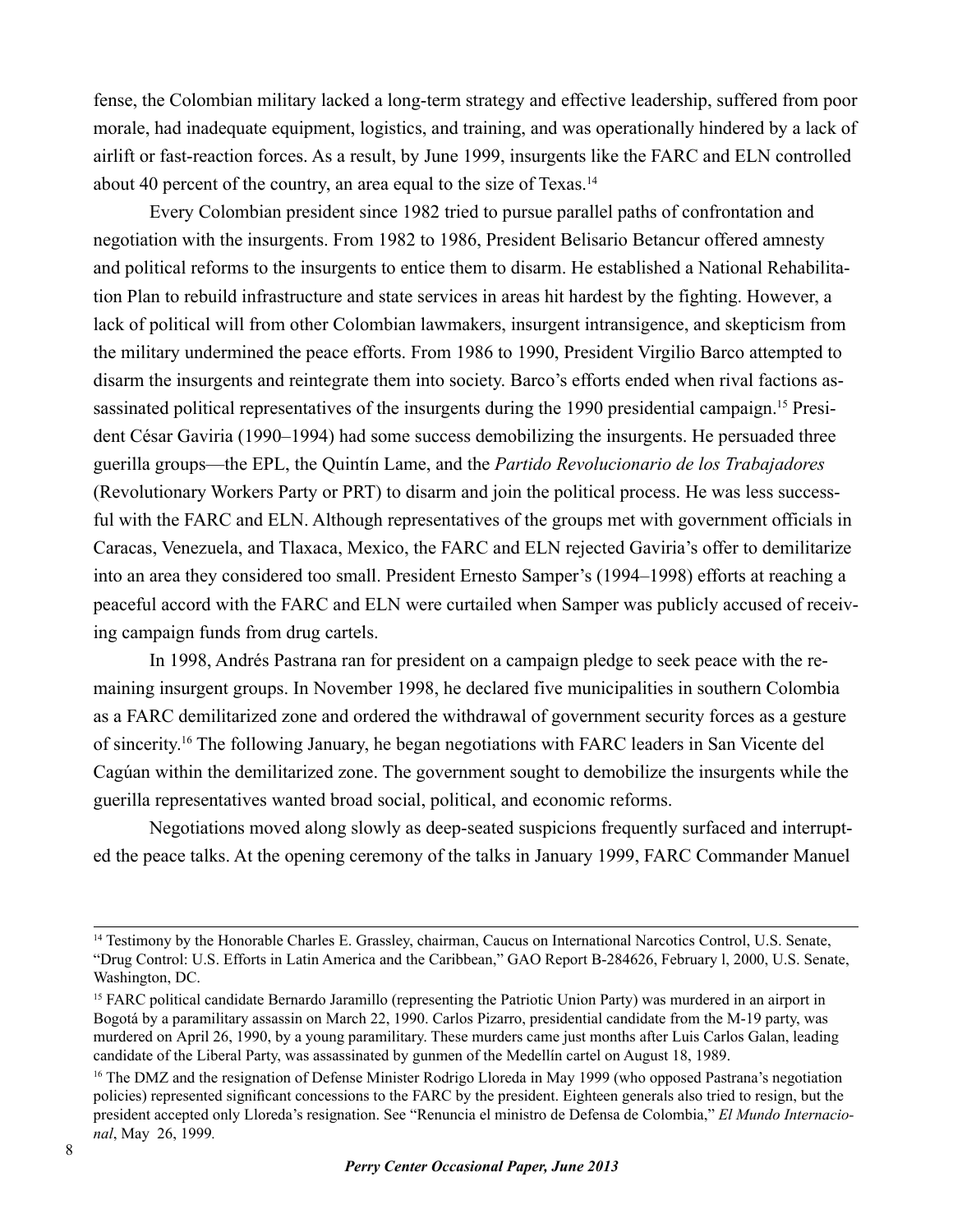Marulanda Velez<sup>17</sup> did not attend the opening ceremony because of an alleged assassination conspiracy by paramilitaries. In November 2000, the FARC broke off the negotiations to force the government to rein in paramilitary forces. Insurgent leaders believed the government continued to collude with the paramilitaries to attack FARC forces. The following month, FARC guerillas assassinated Diego Turbay, the head of the congressional peace commission, and five others in southern Caquetá.<sup>18</sup> Government representatives accused the FARC of using delaying tactics to re-arm, increase coca cultivation, and launch a series of high-profile guerilla attacks.19

The five disparate groups in the country—Marxist insurgents, powerful drug cartels, landowners, paramilitary units, and Colombian security forces—created a complex mosaic of destructiveness in the country. By the late 1990s, the Colombian government was perceived to be on the verge of defeat. Homicide rates reached the highest in the country's history. Narcotics trafficking increased to double that of the operational peak of the Medellin and Cali cartels. In addition, both the Marxist insurgents as well as the paramilitaries took up drug trafficking and began relying heavily on revenues directly from narcotics or from extorting other traffickers. The 1998 election of President Hugo Chávez in Venezuela provided the FARC tacit, if not public, logistical support and sanctuary. FARC insurgents, fueled by drug revenues and buoyed by military successes, had little reason to negotiate for peace terms or a military truce. The FARC achieved a number of high-profile tactical military victories that demonstrated their ability to launch attacks against Colombian military bases or police garrisons. In August 1996, FARC forces overran the military base of Las Delicias in Putumayo and killed 27 soldiers and took 60 others hostage. In March 1998, 700 FARC fighters ambushed a Colombian army battalion near El Billar in Caquetá, killing 62 and seizing 43 prisoners. Only one-third of the Colombian soldiers escaped. In November 1998, FARC units captured the city of Mitú in Vaupés and held it until government forces could mobilize for a counterattack. The situation was so dire that

<sup>17</sup> Famously known as *Tiro Fijo* (Sure Shot).

<sup>&</sup>lt;sup>18</sup> Diego Turbay was a member of the prominent Turbay family. Former Colombian President Julio Cesar Turbay was particularly unpopular among the insurgents as a result of the tough security policies he put into place during his 1978–1982 term in office. Also slain with Diego Turbay in the 1999 attack was Diego Turbay's mother. Two years before, a brother of Diego Turbay, who was also a congressman, reportedly died in a riverboat accident while being held hostage by the FARC. In February 2002, Liberal Senator Jorge Gechen Turbay, the new chairman of the peace commission, was also kidnapped after being seized from a hijacked plane. Turbay was held for six years and released on February 27, 2008. See Angel Rabasa and Peter Chalk, "Colombian Labyrinth: The Synergy of Drugs and Insurgency and Its Implications for Regional Stability," Rand Corporation, 2001, 73.

<sup>&</sup>lt;sup>19</sup> FARC forces operating in the safe haven were accused of violating both the letter and the spirit of the accord by carrying out selective assassinations, harboring kidnap victims, threatening local mayors and judges, conducting illegal searches and seizures, detaining innocent civilians, improperly rerouting public moneys, forcibly recruiting children into their ranks, training new troops and terrorist commandos, and constructing anti-aircraft batteries and other military fortifications to strengthen their defenses. They were also accused of exploiting some 35,000 hectares of coca within the zone, of buying up coca leaf from peasant farmers in surrounding departments (e.g., Meta, Guaviare, Caquetá, Putumayo) and selling it directly to the drug cartels, and of utilizing the 37 landing strips at their disposal inside the demilitarized zone to fly processed cocaine to virtually any part of the country. See Steven Ambrus and Joe Contreras, "Fighting the Enemy Within: The 'FARC Republic': A New Outlaw State in the Heart of South America," *Newsweek International*, November 29, 1999. Also mentioned in Bagley 2001, 12.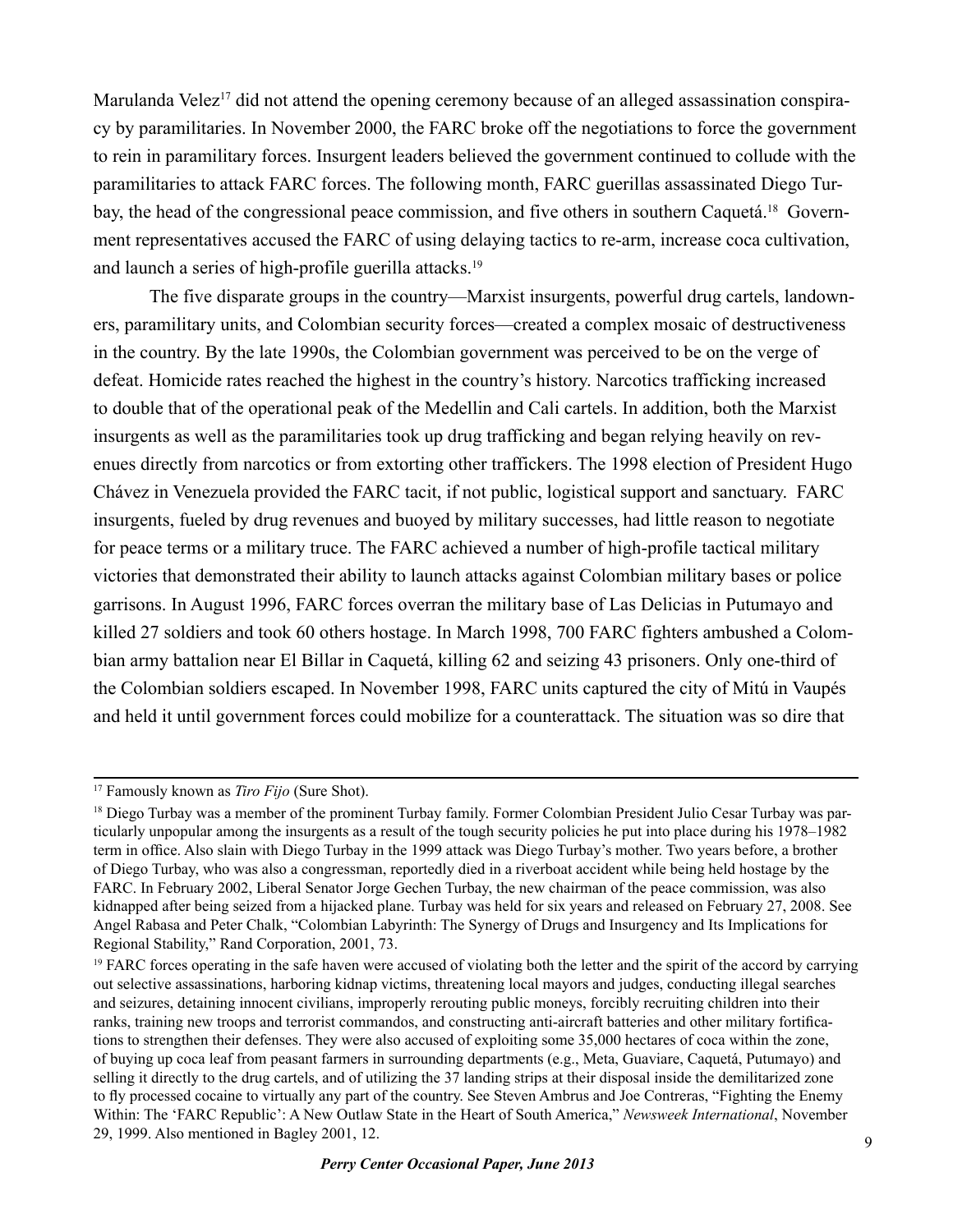

**Figure 2.** FARC Supreme Commander Manuel "Sure Shot" Marulanda and Colombian President Carlos Pastrana during peace talks in 1998. Pastrana made significant concessions to the FARC to entice them to negotiate a peaceful solution to the conflict, not the least of which was a demilitarized zone in southern Colombia in which no Colombian military units would operate. The peace talks collapsed as a result of ongoing guerilla attacks and mutual suspicions. (Photo: *El Pais*, Colombia)

policymakers in Washington warned that the Colombian government was at risk of collapse.<sup>20</sup>

Frustrated by the insurgents' intransigence and the increasing level of instability, Pastrana sought assistance from the United States. Lawmakers in Washington, DC, were increasingly concerned about the stalemate in the peace process, by the Colombian military setbacks suffered from 1998 to 1999 in combat against the FARC, and by mounting evidence of the FARC's deepening involvement in the drug trade. In September 1999, President Pastrana offered a plan to end the country's 40-year-old armed conflict, eliminate drug trafficking, and promote development. This "Plan Colombia" sought \$7.5 billion over six years and had three main objectives: (1) to reduce the flow of illicit narcotics and improve security; (2) to promote social and economic justice; and (3) to promote the rule of law. In January 2000, the Clinton administration submitted a bill to the U.S. Congress for a \$1.28 billion emergency aid program for Colombia, the first installment of Plan Colombia's external component. Subsequent U.S. funding raised the total assistance package to more than \$8 billion, the

 $20$  From 1988 to 1998, the political violence had claimed 23.4 lives per day and more than 700 per month. Between 1987 and 1997, more than 270,000 homicides were recorded. See Chernick, 163. Former Minister of Defense Rafael Pardo summed up his country's woes in a 2000 article in *Foreign Affairs* magazine: "In the last 15 years, 200 bombs (half of them as large as the one used in Oklahoma City) have blown up in Colombia's cities; an entire democratic leftist political party was eliminated by right-wing paramilitaries; 4 presidential candidates, 200 judges and investigators, half the Supreme Court's justices, 1,200 police officers, 151 journalists, and more than 300,000 ordinary Colombians have been murdered." See "Colombia's Two-Front War," *Foreign Affairs*, July/August 2000. Additionally, a 1998 U.S. Defense Intelligence Agency (DIA) report speculated that the central government could collapse within five years if the guerrilla's rate of operations continued without effective opposition. See DOD News Briefing, Tuesday, April 14, 1998, Office of the Assistant Secretary of Defense for Public Affairs, Mr. Kenneth H. Bacon, ASD (PA).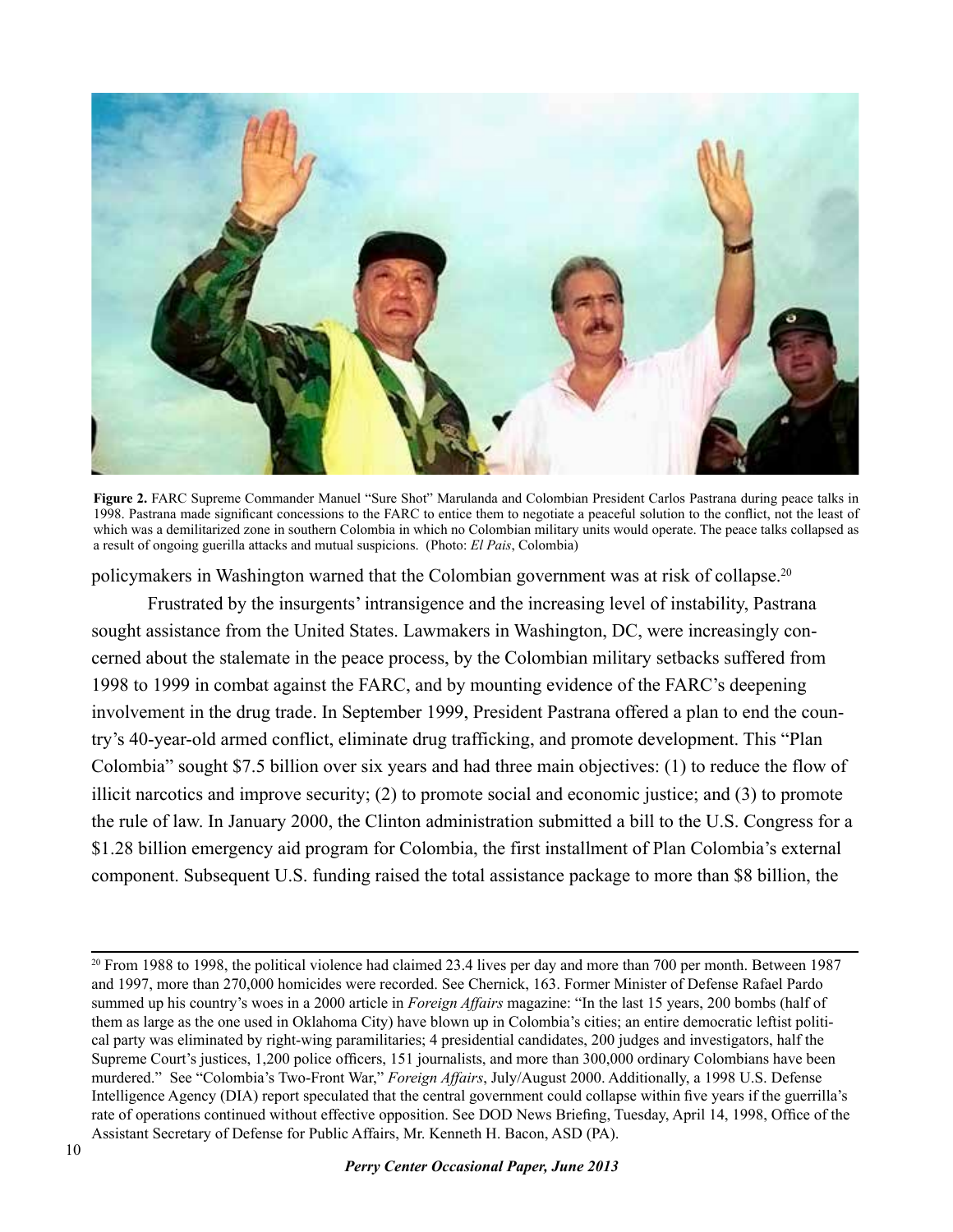

**Figure 3.** U.S. military assistance through the \$8 billion aid package known as Plan Colombia provided important advantages to the Colombian military such as the rapid airlift capacity available provided by this Blackhawk helicopter. The Colombian Army soldier in the foreground is a member of the fast reaction force (called FUDRA in Spanish). (Photo: PBS Frontline Series on Colombia) *Source*: http://www.ejercito.mil.co/recursos\_user/imagenes//galeria/bahel22.jpg.

majority of which was directed to the Colombian police and military. 21

Following nearly three years of unproductive efforts, on January 9, 2002, a frustrated President Pastrana gave the FARC 48 hours to retire from the demilitarized zone. A number of efforts to salvage the peace talks delayed any action until February 21, when the Colombia Air Force bombed FARC rebel sites in the area. The following day, Colombia airlifted 34,000 soldiers into the former demilitarized zone around San Vicente del Caguán, the largest town in the FARC territory.

The 2002 election of Álvaro Uribe reflected the public frustration over the failed peace accords of the Pastrana administration.<sup>22</sup> Uribe ran on a platform of aggressive military action against the FARC. He won office with 53 percent of the vote and the mandate of a nation to deal decisively with the FARC. Uribe implemented a population-centric counterinsurgency strategy called Democratic Security Policy (DSP) that focused on establishing highway security, state presence in remote areas, and a round-the-clock security designed to protect constituents from insurgents. Instead of just clearing insurgents from an area (a strategy that left townspeople vulnerable to FARC reprisals when military forces withdrew), Uribe moved to "clear, hold, and build" operations that provided a sustained government presence. By 2010, the FARC presence was eliminated or reduced in 235 of the country's

<sup>21</sup> June S. Beittel, "Colombia: Issues for Congress," CRS Report #32250, July 15, 2011, 33.

 $^{22}$  Uribe had reason to hold a personal grudge against the insurgents; his father was murdered by FARC guerillas during a 1983 kidnapping attempt on the family ranch in Antioquia.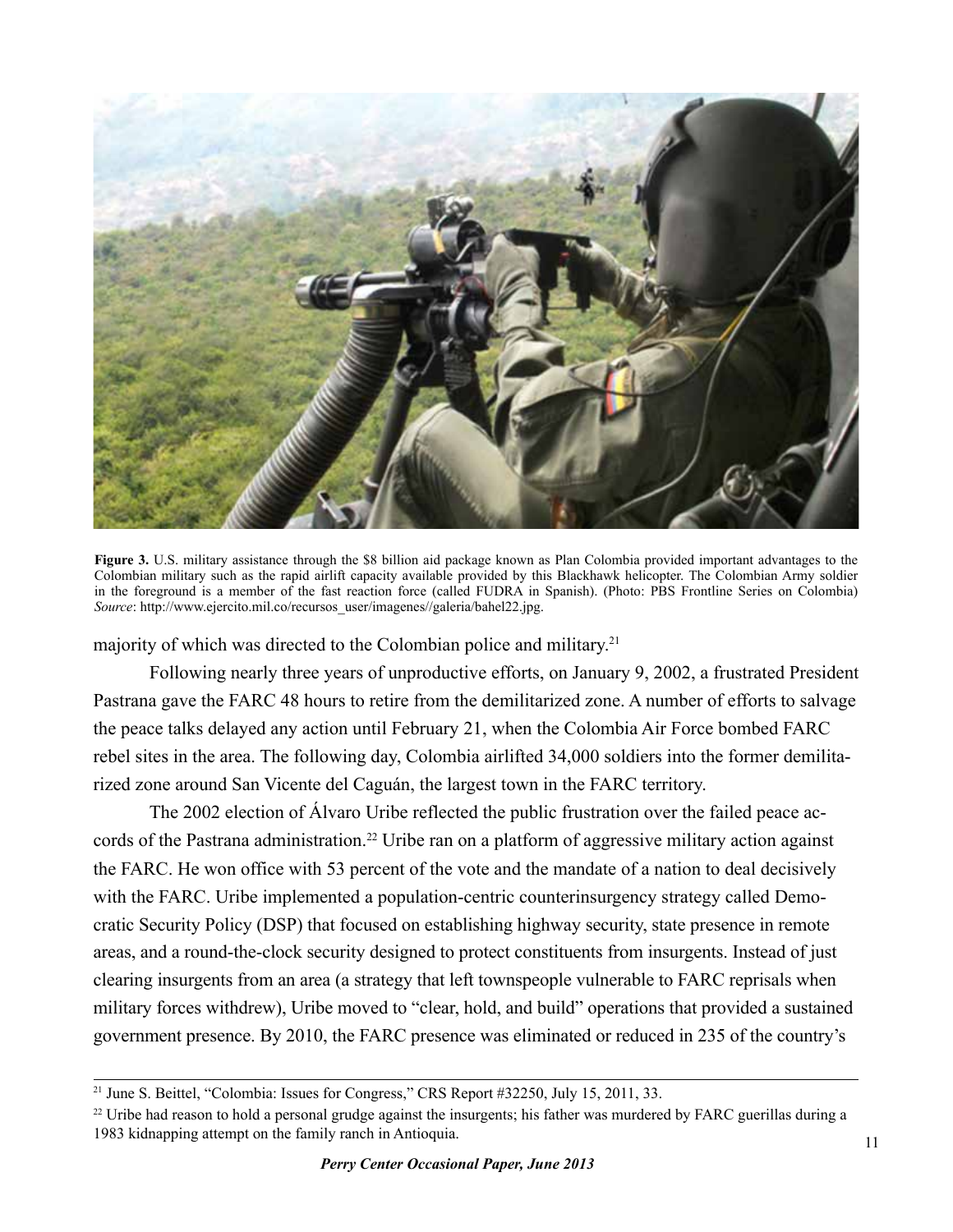nearly 1,100 municipalities (down to 142 in 2010 from 377 in 2002).<sup>23</sup> His strategy was part of a larger consolidation policy (introduced in 2007) that established military control in conflict zones first, then installed civilian governance, and boosted public services and economic development.

U.S. assistance through Plan Colombia, nearly 80 percent of it directed to the police and military forces, empowered the Colombian security forces to modernize its forces, and provided a comprehensive intelligence fusion center, quick reaction forces supported by airlift assets, and tactical targeting with precision-guided munitions. In 2001, following the 9/11 attacks and a renewed vigor on counterterrorism operations, the U.S. permitted Plan Colombia funds to be used for counterinsurgency operations, not just counter-narcotics operations as they had been originally intended.24 The \$86 billion facelift that the Colombian armed forces experienced from 2000 to 2010 resulted in one of the most capably equipped militaries in the Western Hemisphere. Colombian security forces increased to 430,000 members, up 140,000 from 1999 when the last peace talks were held. The police also grew in size and effectiveness, increasing from 95,000 in 2000 to 136,000 in 2011. Since 2002, the government opened 168 new police stations and 146 substations, while increasing the capacity of the Colombian National Police, including its highly capable commando team, the Junglas.

Uribe's improved security conditions paid off. His approval ratings reached a pinnacle (90 percent) following the 2003 Operation Jaque, a daring military rescue of guerrilla-held hostages. In March 2006, he was reelected with 62 percent of the vote, 40 points ahead of his closest rival, Carlos Gaviria of the Alternative Democratic Pole (PDA).

#### **Current Peace Talks**

On August 27, 2012, President Juan Manuel Santos announced that the government and the FARC had reached an agreement on a framework for peace talks.<sup>25</sup> The military achievements of Presidents Uribe and Santos (elected in 2010) decimated much of the FARC leadership, significantly reduced the num-

<sup>23</sup> Crisis Group, 3. See also Chris Craul, "The Shine Is Off Colombia's FARC," *Los Angeles Times*, January 19, 2009.

 $^{24}$  U.S. support was limited to counter-narcotics efforts in accordance with the 2000 Presidential Decision Directive (PDD-73). Following the 9/11 attacks, decision makers in Washington recognized that Colombia's problems were driven by an insurgency that used drug revenues. Hence in 2002, U.S. aid shifted to counterinsurgency efforts in accordance with National Security Presidential Directive (NSPD-18).

<sup>&</sup>lt;sup>25</sup> The parties succeeded in jointly adopting the "General Agreement for the Termination of the Conflict and the Construction of a Stable and Durable Peace," signed on August 26, 2012, in Havana. The Colombian government was represented by Humberto de la Calle, former vice president of Colombia during the administration of Ernesto Samper; Sergio Jaramillo, high commissioner of peace and former vice minister of defense; General Jorge Enrique Mora, ex-commander of the Armed Forces; Oscar Naranjo, ex-director of the National Police and adviser to recently elected President Enrique Peña Nieto of Mexico; Frank Pearl, ex-high counselor for peace and ex-high counselor for reintegration; and Luis Carlos Villegas, president of the National Association of Industrialists (ANDI). De la Calle, Jaramillo, and Pearl participated in previous peace talks for the government. The two retired officers, Mora and Naranjo, indicated the direct role of the security forces in the post-violence phase. The business community was represented by Villegas. The delegation of the insurgents was led by Luciano Marin, also known as "Iván Márquez*,"* member of the Secretariat and Commander of the Eastern Bloc. Other representatives included Luis Alberto Alban, or "Marco Leon Calarca," Jesus Emilio Carvajalino, alias "Andres Paris," and Ricardo Gonzalez, alias "Rodrigo Granda."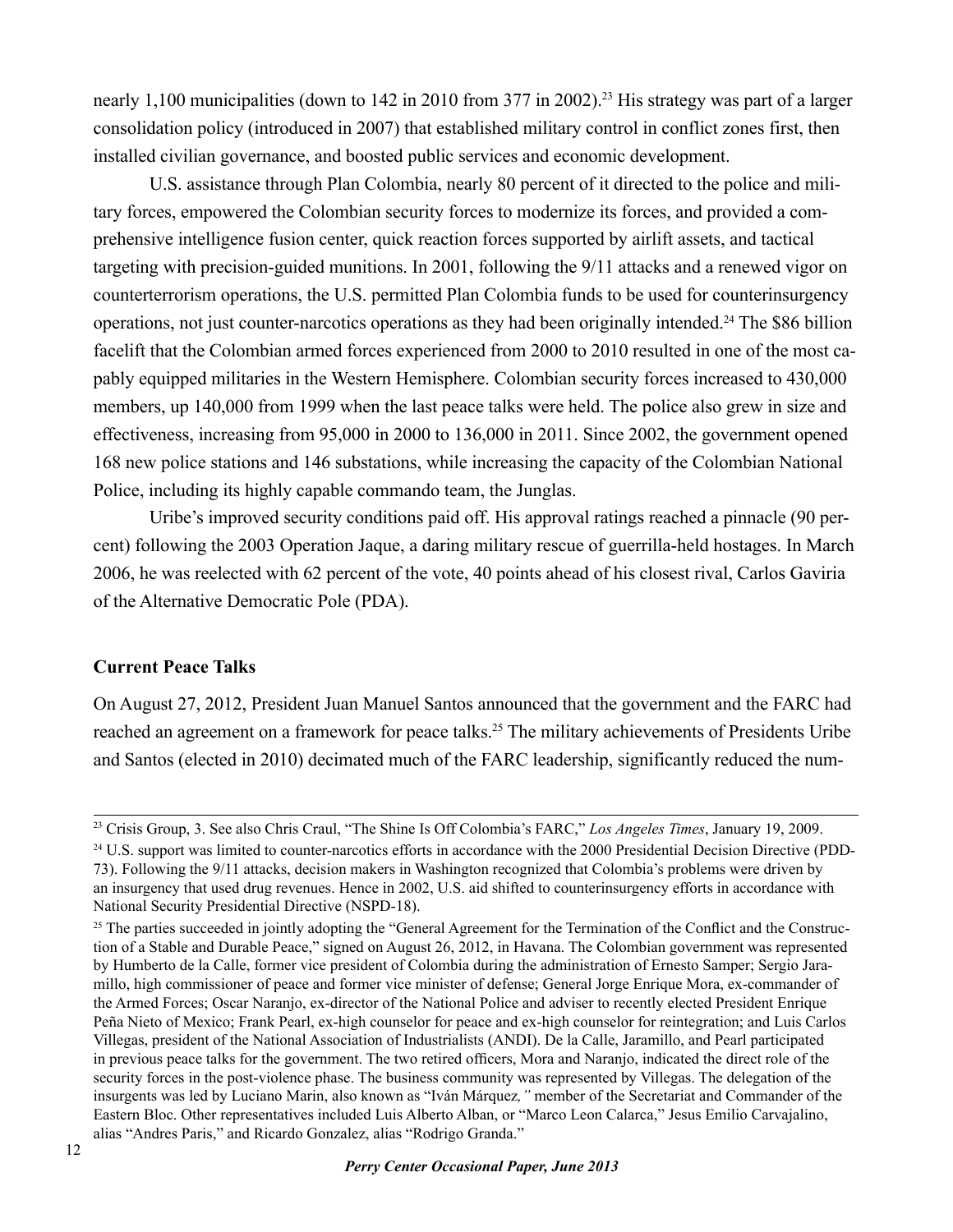ber of militants, inspired hope among a populace weary of decades of bloodshed, and raised economic expectations for the country. During six months of exploratory talks in Cuba, the delegates agreed to discuss problems of mutual interest including: (1) ending the conflict between the warring factions; (2) ensuring political participation for insurgents; (3) developing an integrated agricultural development policy; (4) addressing the production and distribution of illicit drugs; and (5) providing compensation or reparations for victims. In the remainder of this piece, I will examine each of these issues on the table at the peace talks and give a historical perspective of the problem and an assessment of the current conditions of each topic.

#### **End of the Conflict**

Of the five principal topics of discussion at the peace talks, ending the violence and conflict is the most urgent matter. Without a formal declaration of a ceasefire by both sides, the other issues of contention—the political participation of the insurgents, reparations for victims, etc.—are unlikely to be resolved. Unlike in previous peace efforts, the FARC agreed to disarm if a satisfactory accord could be reached.<sup>26</sup>

Why, after nearly 50 years of conflict, do both the Colombian government and the insurgents seek a cessation of the fighting? What strategic conditions have changed to suddenly impel the two sides to seek accord over so many polemics? The military accomplishments in Colombia under Uribe and Santos provide an important explanation for the seemingly sudden impetus for peace. The strategic and operational improvements permitted the Colombian military to achieve victories over the FARC and ELN unprecedented in nearly 40 years of fighting. According to the International Crisis Group, between 2002 and 2009 Colombian security forces killed more than 12,000 FARC militants and captured another 12,000. From 2002 to 2012, another 17,000 FARC militants demobilized. The military killed numerous FARC front leaders and members of the Joint General Staff (EMC) and Secretariat, the organization's two most important decision-making bodies. In one five-month period from March to July 2008, Colombian military forces killed FARC Secretariat members Raul Reyes and Ivan Rios (both in March 2008), saw the demise of long-time supreme leader Manuel Marulanda in the same month, received the surrender of FARC Front commander Nelly Ávila Moreno in May 2008, and executed a brilliant military operation in July 2008 called Operation Jacque that led to the rescue of 11 Colombian military and police, former Presidential candidate Ingrid Betancourt, and 3 American military contractors<sup>27</sup>

<sup>&</sup>lt;sup>26</sup> "Lessons for Colombia's Peace Talks in Oslo and Havana," U.S. Institute of Peace, October 15, 2012, 5.

<sup>27</sup> Other notable killings of FARC leaders include Negro Acacio, leader of the 16th Front and a key operator in the FARC's drug business, and Martín Caballero of the 37th Front in September and October 2007, respectively. In September 2010, Mono Jojoy, the organization's military leader, was killed in a military operation. A year later, in November 2011, the security forces killed Marulanda's successor as supreme leader, Alfonso Cano, an event President Santos called the "the biggest blow in the history" of the FARC. In the first two years of the Santos administration, Colombian forces have also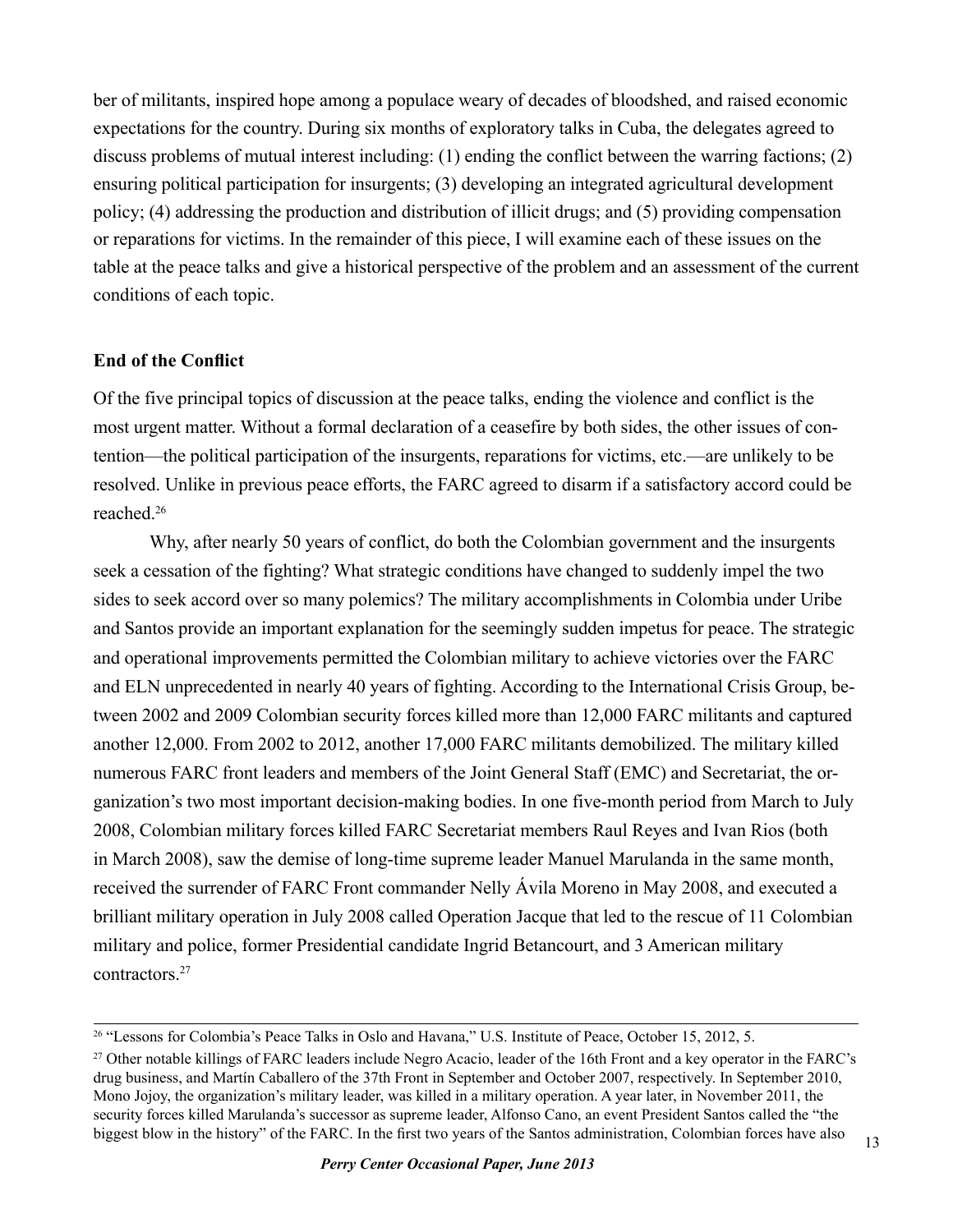

**Figure 4.** The death of Raul Reyes in 2008, seen here in his jungle hideout, marked the first death of a FARC Secretariat member at the hands of the Colombian military. The subsequent death of a number of other senior FARC guerillas, including longtime FARC Supreme Leader Manuel Marulanda (by heart attack), may have contributed to the group's decision to seek a peace accord with the Colombian government.

The government's military superiority and the FARC's weakness provide more promising expectations for peace then the last attempt at truce in 1999–2002. The FARC leadership may realize that the military advantage enjoyed by the post–Plan Colombia security forces—a professionalized military force equipped with modern weaponry and a newfound legitimacy that resulted from respect for human rights—will be tough to defeat. As of December 2012, the FARC has been reduced to about 9,000 fighters, less than half its peak. The FARC lost the relative political acceptance they may have had in the eyes of Colombians in the 1960s and 1970s as they fought against an elite and corrupt central government.28 Now, aligned with narcotics traffickers and guilty of dozens of horrific massacres, the FARC alienated themselves from the common citizen in Colombia and lost the legitimacy that is so important in modern warfare. As one observer summarized, the FARC's unscrupulous tactics of cocaine trafficking, kidnapping civilians for ransom, and conscripting child soldiers have made it

killed 3 EMC members, 13 front commanders, and 5 leaders of mobile columns. Five of the 7 current Secretariat members have been appointed since 2008.

<sup>&</sup>lt;sup>28</sup> The wealth distribution and levels of poverty during the era of the National Front were abysmal. In 1956, almost 75 percent of the Colombian population (about 11.5 million) was composed of peasants. More than half the population was illiterate. Three percent of the landowners owned half the land in the country. In 1964, at the peak of the control of the National Front and the year that marked the emergence of Colombian rebel groups, the top 10 percent of the Colombian population received over 61 percent of the income, while the bottom 50 percent received less than 15 percent. The hegemonic dualism enjoyed by the two elite parties exacerbated Colombia's inequitable distribution of wealth and provided a common grievance by the marginalized portion of the population. From this data, it is obvious that Colombia's peasants had much cause for shared grievance—the first criteria for collective action. See Ganzalo Sanchez, "The Violence: An Interpretative Synthesis," in *Violence in Colombia: the Contemporary Crisis in Historical Perspective*, ed. Charles Berquist, Ricardo Penaranda, and Gonzalo Sanchez (Wilmington DE: SR Books, 1977), 180. See also Carlos Salinas, "Colombia in Crisis." *Foreign Policy in Focus*, vol. 5, no. 5 (March 2000), 14.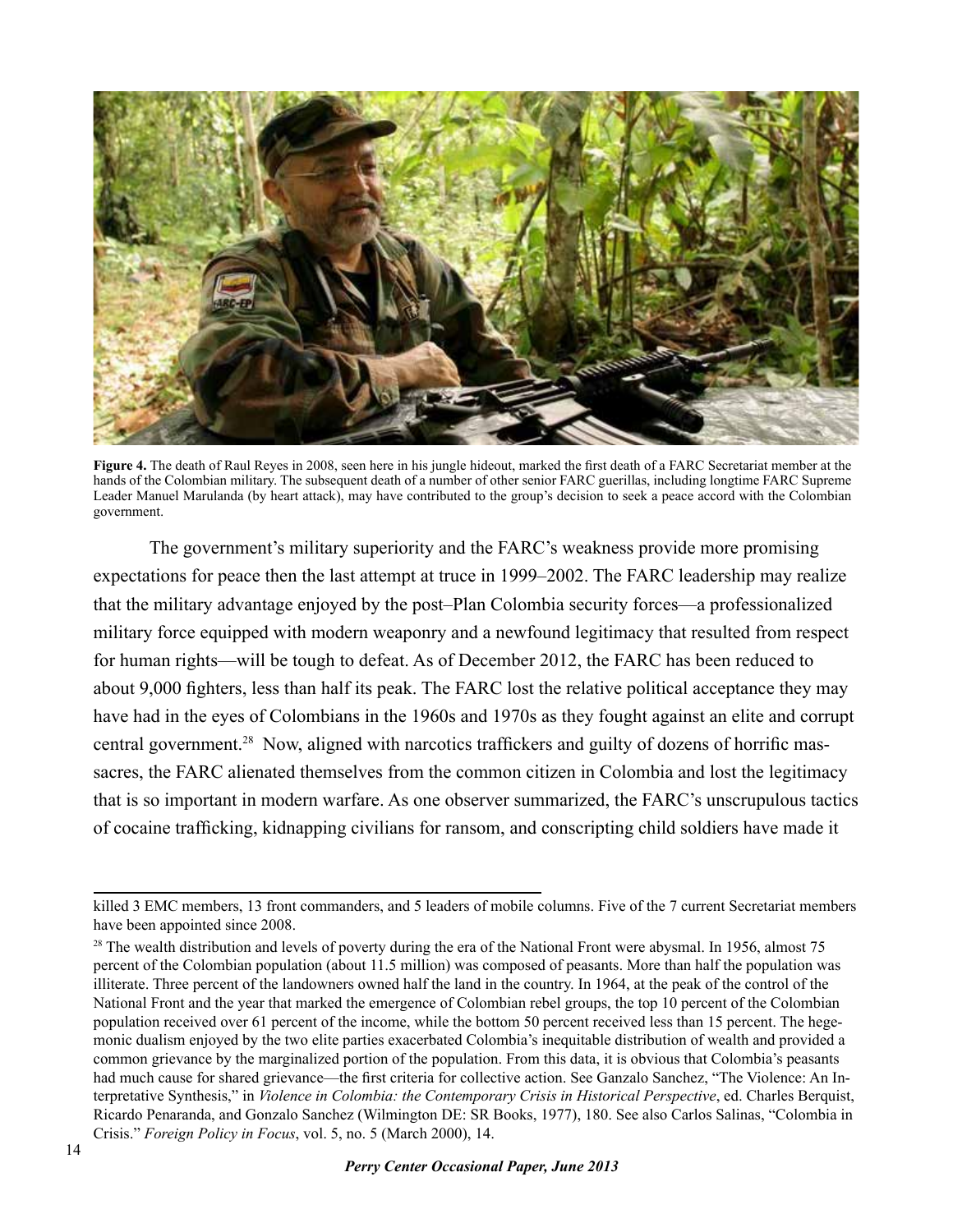an international pariah.29 In a post 9/11 world, condemnation through U.S. and the European Union counterterrorism legislation has isolated the group even further. Even key former FARC supporters like the late Venezuelan President Hugo Chávez backed the peace process.

Regardless of the military successes of the Colombian security forces in the past decade, the Colombian government faces its own incentives to reach a peace agreement. According to metrics assembled by the International Crisis Group, kidnappings are down from 3,572 registered cases in 2000 to 305 in 2011. The murder rate is 32 per 100,000 inhabitants, the lowest in decades. On a national scale, the impact of the conflict on civilians declined, with the daily average of civilian victims down from 9.5 between July 2001 and June 2002 to 3.5 over the same period in 2009–2010. Economic growth has picked up, and foreign direct investment (FDI), mostly in the private sector, is at record levels. The nation faces a boom in economic prosperity if it can draw foreign investment to do business in the country.<sup>30</sup>

Uribe's strategy also proved instrumental in controlling the paramilitaries. The demobilization campaign of paramilitary forces from 2003 to 2006 offers important lessons for the current peace effort. For many years, the paramilitaries had been the gravest threat to the FARC, as much if not more so than the Colombian military. Indeed, one of the frequent disruptions to progress during the Pastrana 1999–2002 peace effort were FARC complaints about the paramilitaries.31 Starting in 2003, most paramilitary organizations accepted an offer from President Uribe to disarm and demobilize. Uribe's 2005 Justice and Peace Law granted conditional amnesties to illegal combatants, an enticement he hoped would attract the paramilitaries. The law required demobilized fighters to confess their crimes and surrender illegally acquired assets as part of a plea bargain deal that would give them lighter prison sentences. However, if the paramilitaries failed to admit to a crime, the plea bargain could be revoked and a full sentence for the crime could be imposed.<sup>32</sup>

<sup>29</sup> Jose Cordoba, "Colombia Rebels Face 'Secret Weapon' in Talks," *Wall Street Journal*, October 17, 2012. Examples of FARC atrocities are plentiful. Consider the May 2, 2002, gas tank mortar attack on a church in Bojayá that killed 119 civilians and wounded 98; the February 2003 bombing of El Nogal nightclub in Bogotá that killed 36 and wounded more than 200; or the murder of captive hostages in 2003, 2007, and 2011.

<sup>&</sup>lt;sup>30</sup> Crisis Group, 22.

<sup>&</sup>lt;sup>31</sup> Paramilitaries undermined previous FARC efforts to demobilize and join the political process. Nearly 3,000 activists from the Patriotic Union (UP) the political arm of the FARC, were killed by paramilitaries during the Betancur, Barco, and Gaviria administrations (1982–1994). During the Pastrana peace negotiation efforts between 1999 and 2002, the FARC suspended talks almost immediately after they had begun because the paramilitaries killed more than 100 insurgents in less than week. In November 1999, talks were put on hold for months as the FARC sought government agreement to dismantle the paramilitaries and their support units. See Crisis Group, 21.

ity of the law. In the ruling, however, the Constitutional Court limited the leniency of the sentence the paramilitaries could  $15$ <sup>32</sup> The legality of the JPL has been fiercely debated. Backers of the law believe it is an effective way to induce paramilitaries to demobilize and point to nearly 31,000 paramilitaries and an estimated 10,000–20,000 FARC and ELN insurgents who have accepted the terms of the program. Critics contend that the program is the equivalent to an amnesty program that has been outlawed by international legal institutions and results in impunity for human rights violations for the perpetrators. Under such conditions, according to human rights organizations, paramilitaries may not be held accountable for their crimes. In a July 2005 editorial, the *New York Times* said the JPL should be called the "Impunity for Mass Murderers, Terrorists and Major Cocaine Traffickers Law." In July 2006, Colombia's Constitutional Court upheld the constitutional-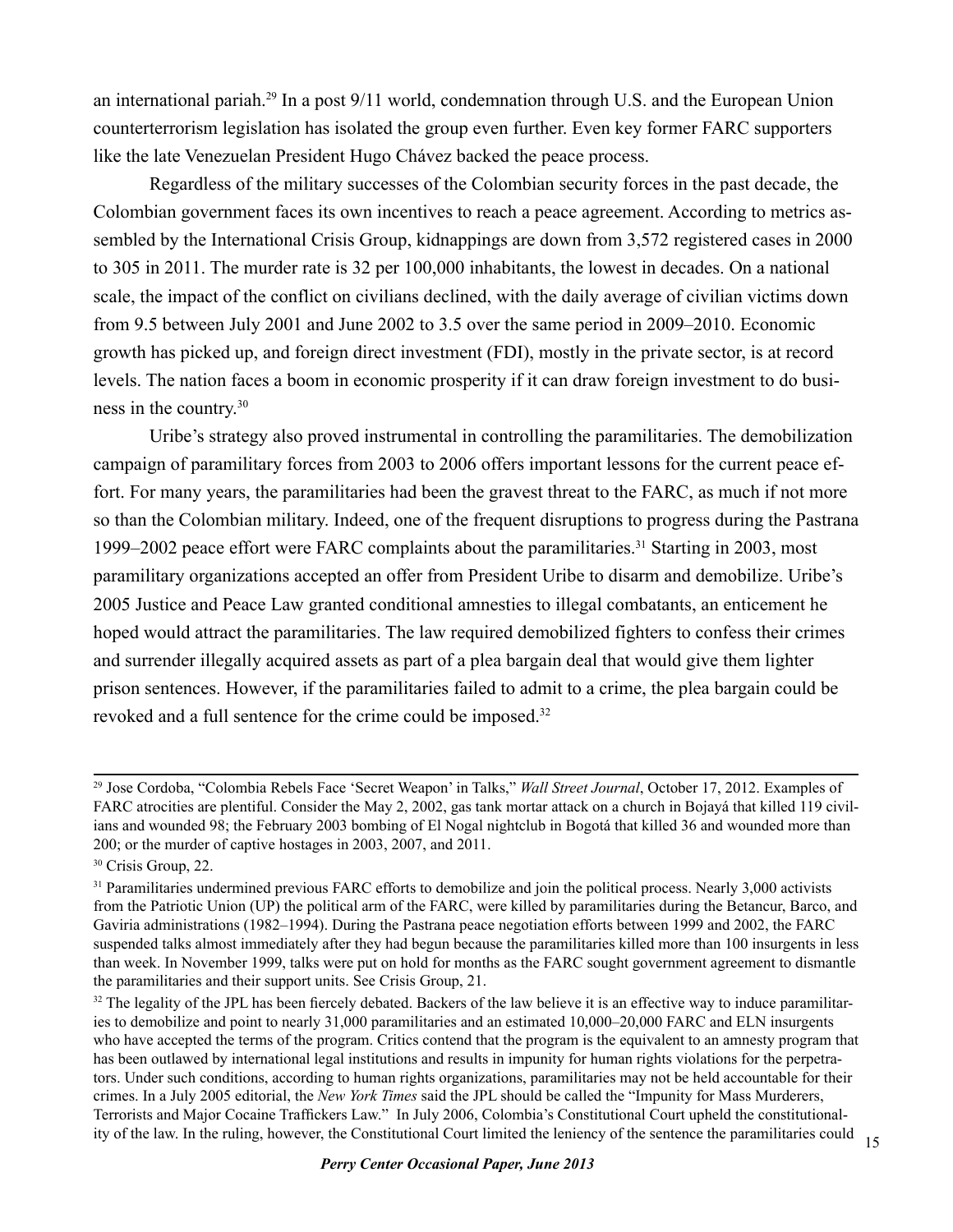The demobilization effort required a Herculean task. Government officials overseeing the demobilization campaign estimated 20,000 paramilitaries would demobilize. Surprisingly, many more participants accepted the offer than expected. More than 31,000 paramilitaries joined the program by April 2006.33 The demobilization program was not without its difficulties. In a 2008 report, the International Crisis Group described the Colombian government's implementation of the program as "lagging" and reported that of the 31,000 demobilized paramilitary members, only 4,162 could receive benefits under the program. According to the UN Special Rapporteur on Extrajudicial, Summary, or Arbitrary Executions, of the more than 4,000 individuals facing charges under the law, only 3 had been convicted. In response to the allegations of inefficiency and understaffing, the Uribe administration tripled the number of case managers in the program in Spring 2008.34

Colombia's previous peace efforts frequently involved offers of amnesty. In the 1982 peace accords, the government offered an unconditional amnesty and pardon for guerillas and most political prisoners.35 In 2002, the Colombian Congress passed Law 782, which permitted the president to pardon "political crimes" but not crimes against humanity, torture, forced displacement, kidnapping, or other heinous crimes.<sup>36</sup>

The offer of amnesty as an incentive to demobilize, however, is one of the most emotionally charged elements of post-conflict societies. Proponents of amnesty argue that it is required as a gesture toward national reconciliation, one that a conflict-torn society requires to build a new democracy based on tolerance and accommodation. Others believe that is an egregious affront to the victims who suffered at the hands of extrajudicial actions such as kidnapping, torture, rape, and murder. To these victims and their families, the state's perceived exoneration of the perpetrators can sometimes be more painful punishment than the loss they already suffered. From the victim's point of view, if impunity persists, the political system may be democratic in formal terms, but will lack the essential ingredient of accountability.37

Despite these vastly different philosophies, state authorities in Latin America have seen amnesty as a necessary evil. Various forms of amnesty were used in 16 of the 19 countries in Latin America that experienced internal conflicts in the 1970s and 1980s. Clemency for the insurgents is a

receive through the plea bargain deal. According to the court, paramilitaries who commit crimes or fail to fully comply with the law will have to serve full sentences. Finally, the removal of the paramilitaries in 2006 may have given the FARC an added impetus to consider a peaceful settlement with the Colombian military.

<sup>33</sup> Jonathan Morgenstein, "Consolidating Disarmament: Lessons from Colombia's Reintegration Program for Demobilized Paramilitaries," U.S. Institute of Peace, November 2008, 3.

<sup>34</sup> Beittel, 19; See also U.S. Department of State, "Memorandum of Understanding Concerning Human Rights Conditions with Respect to Assistance for the Colombian Armed Forces," July 28, 2008.

<sup>&</sup>lt;sup>35</sup> Chernick, 160.

<sup>36</sup> Morgenstein, 4.

<sup>37</sup> Juan Mendez, "National Reconciliation, Transnational Justice, and the International Criminal Court," *Ethics and International Affairs*, 15:1 (2001): 25.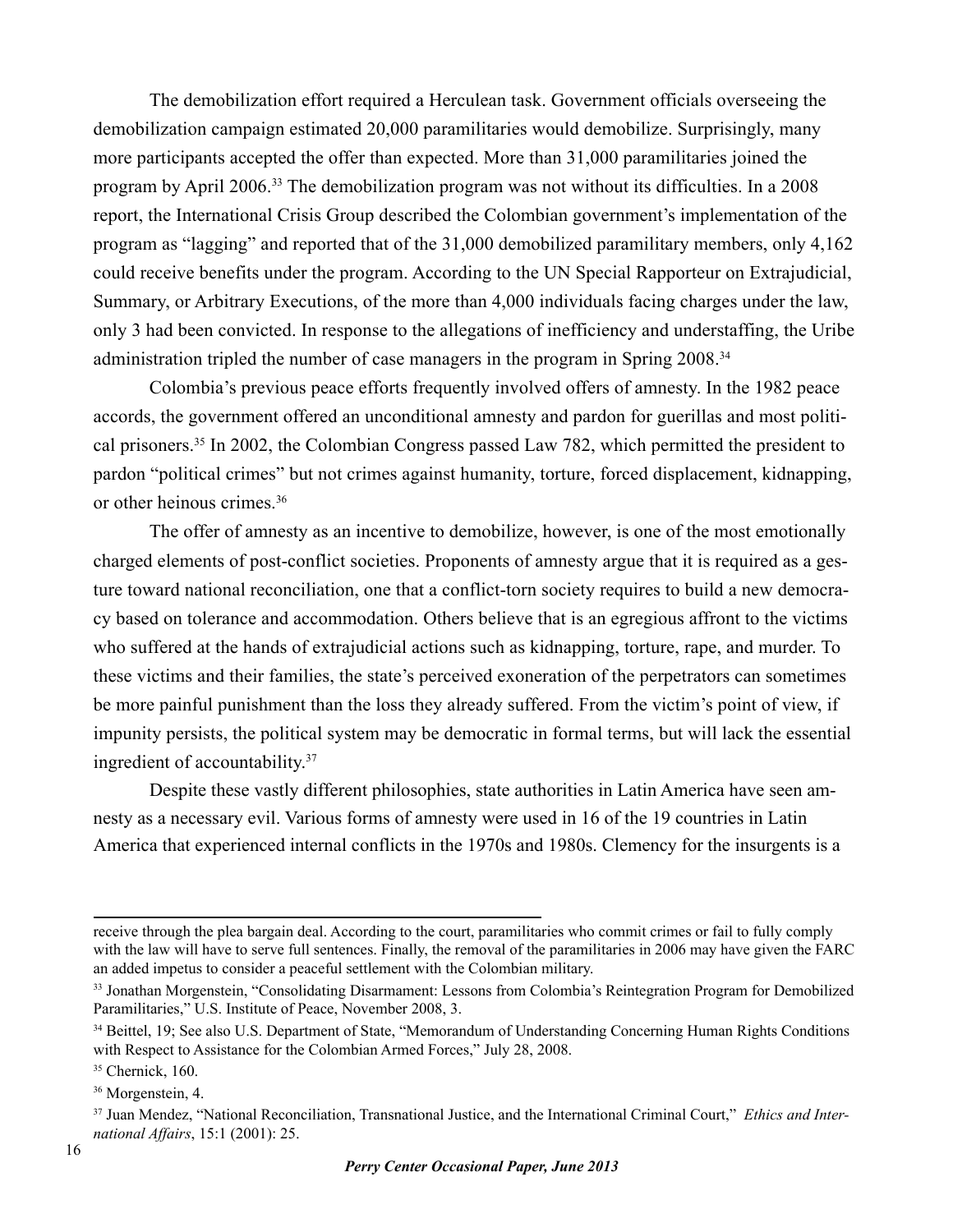

**Figure 5.** The demobilization of many members of the United Self-Defense Forces of Colombia (AUC) from 2003 to 2006 (such as this group from the Bloque Cacique Nutibara near Medellin in November 2003) removed a contentious obstacle to peace. However, DDR (demobilization, disarmament, and reintegration) programs in Colombia have had (to date) only limited success. (Photo compliments of Amnesty International)

very powerful incentive for them to renounce violence, lay down their arms, and join the peace effort.<sup>38</sup>

Recently, the international community condemned such amnesty programs. In a heavily democratized world with high standards of transparency and accountability, there is an accepted requirement that states address violations of human rights. As a result, blanket amnesties have been declared to be violations of international human rights and cannot be a part of a policy of national reconciliation.<sup>39</sup>

In spite of the historical and international legal precedents, Colombia established a quasiamnesty program with its 2005 Justice and Peace Law. Former fighters can confess their crimes and surrender assets in exchange for reduced sentences. For example, most paramilitaries who demobilized between 2003 and 2006 were offered pardons for the crime of raising arms against the Colombian state and enrolled in a Government of Colombia reintegration program. AUC leaders and soldiers charged, arrested, or convicted of any major crime against humanity (such as murder and kidnapping) were offered alternative sentencing in exchange for providing details of crimes in depositions to Colombian officials. Their confessions have led to the discovery of more than 1,400 crimes of

<sup>38</sup> Kathryn Sikkink and Carrie Booth Walling, "The Impact of Human Rights Trials in Latin America," *Journal of Peace Research*, 2007, 435.

<sup>&</sup>lt;sup>39</sup> Ibid. In 2001, the Inter-American Court of Human Rights declared the Peruvian amnesty law to be contrary to the American Convention of Human Rights and international human rights law. Consequently, in 2005, the Argentine Supreme Court declared its amnesty laws unconstitutional.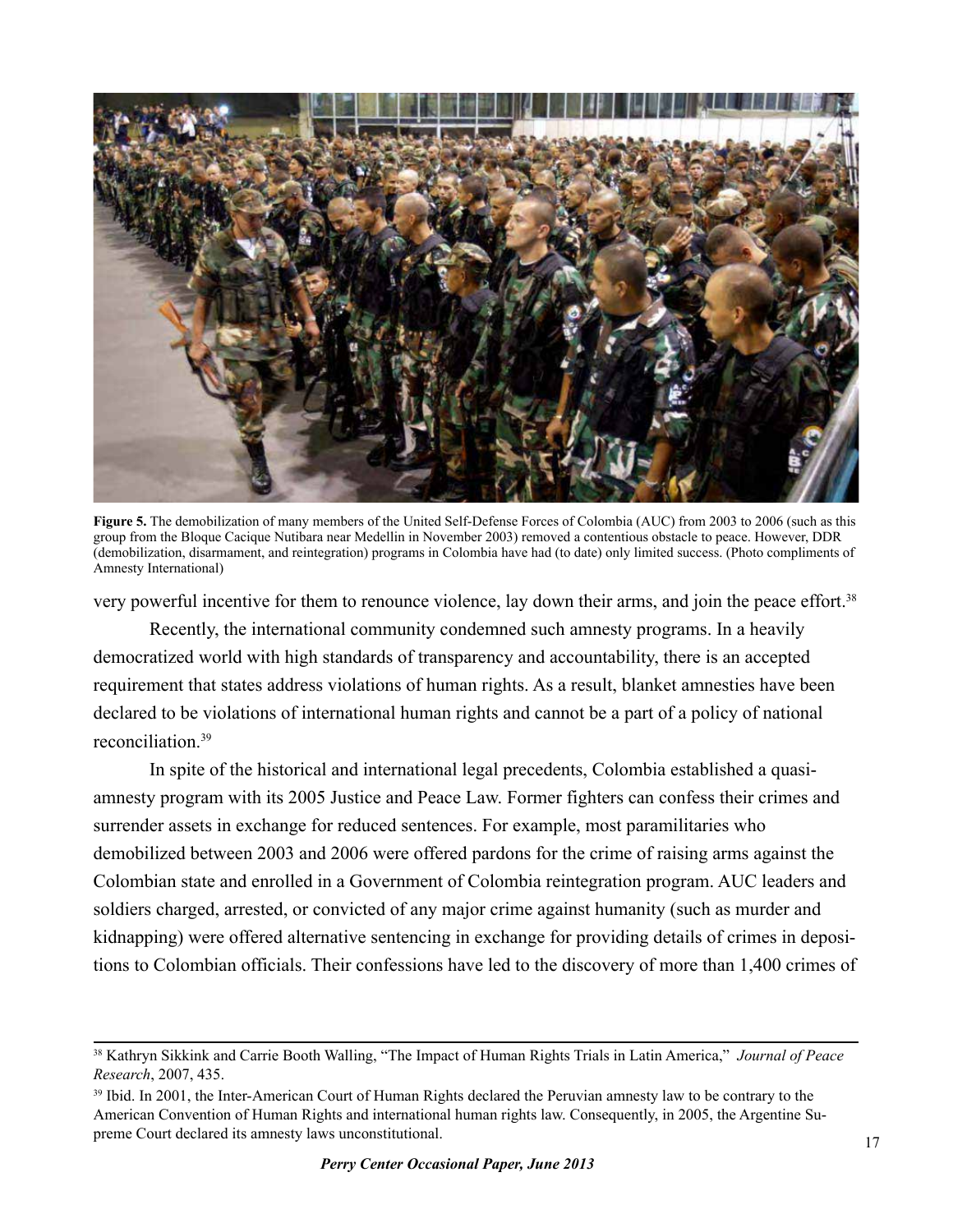

**Figure 6.** Forensics teams across Colombia have the grim task of identifying thousands of bodies of victims the decades-long war. The government estimates that there may be as many as 10,000 bodies buried in 3,500 graves throughout the country. In this photo, Lidia Rosa Carmona, center, watches a team study the remains of her son, Francisco Luis Munoz, near Anori, Colombia. The administration of Colombian President Juan Manuel Santos has stated that unearthing secrets associated with the deaths of these victims is a critical step toward reconciliation for the country. (Photo: Juan Forero, *Boston Tribune*, "Team Unearthing Secrets of Long War in Colombia," September 2, 2008)

which the government had no prior knowledge, as well as the locations of an estimated 10,000 murder victims in 3,500 gravesites. Their testimony may also help solve more than 38,000 crimes involving 50,000 victims that remain under investigation. While the majority were pardoned, more than 2,000 AUC combatants were implicated in major crimes.<sup>40</sup> According to the U.S. Department of Justice, the depositions of 25 paramilitary leaders have been initiated, and in May 2008 14 leaders were extradited to the United States.<sup>41</sup>

Demobilized paramilitary forces also assisted the Supreme Court and prosecutor general's investigations of links between politicians and paramilitary groups that implicated 87 members of Congress, 15 governors, and 35 mayors, 66 of whom were detained. In total, 18 politicians (13 members of Congress, 4 governors, and 1 mayor) had been convicted for ties to paramilitary groups.<sup>42</sup>

<sup>40</sup> GAO Report GAO-09-71, "Drug Reduction Goals Were Not Fully Met, but Security Has Improved; U.S. Agencies Need More Detailed Plans for Reducing Assistance," October 6, 2008, p. 54.

 $41$  Ibid., p. 60.

<sup>&</sup>lt;sup>42</sup> Despite the challenges with the AUC demobilization efforts, peace agreements with armed groups in Colombia have been successful in the past. During the 1980s and 1990s, Colombia successfully persuaded guerilla groups to demobilize and disarm. The government also signed a cease fire with the FARC in 1984, but it collapsed in 1986. See Chernick, 174. See also U.S. State Department, "2009 Human Rights Report: Colombia," March 11, 2010 (U.S. State Department, Wash-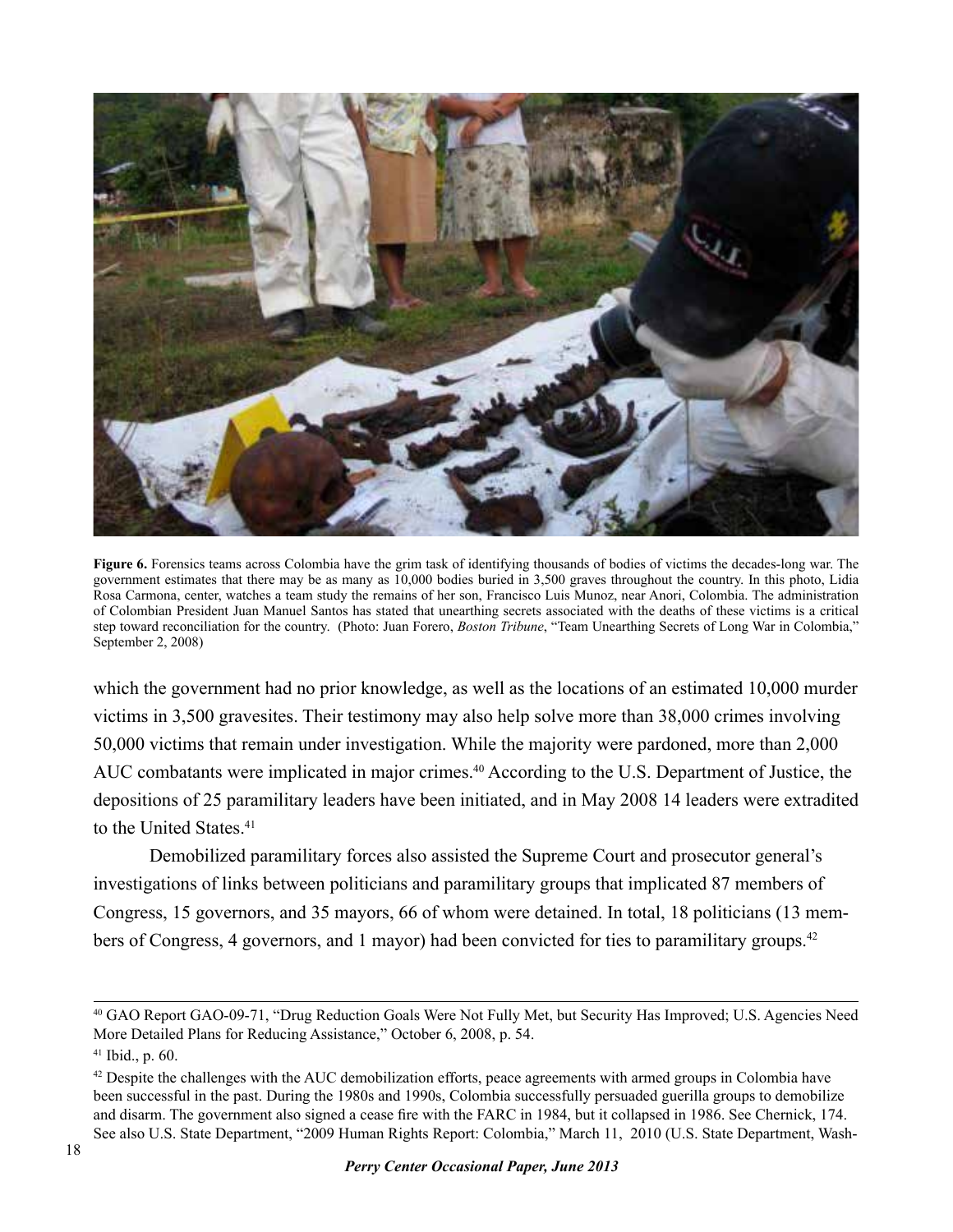Insurgents may also be offered a monetary incentive to stop fighting. During the 2003 negotiations to demobilize the AUC, the government offered participants a monthly stipend of \$160 (at the time) for 18 months from the date the ex-combatants demobilized.<sup>43</sup> The money, in conjunction with other state programs to assist the former paramilitaries with finding jobs, receiving counseling, and completing vocation training and education programs, was designed to assist the former combatants as they integrated back into mainstream Colombian society.

An additional indication of FARC willingness to end the conflict comes from their abandonment of kidnapping as a source of revenue. In the late 1990s and early 2000s, the FARC was responsible for an estimated 1,000 kidnappings per year in Colombia.<sup>44</sup> Ransoms paid for kidnapped victims provided a major source of revenue for the insurgent group. Perhaps as an indication of their loss of legitimacy in the population-centric insurgency, the FARC began unilaterally releasing some of the dozens of hostages it still held, many for years under brutal and dehumanizing conditions.45 In April 2011, the FARC released what they claimed are their last "exchangeable" hostages (members of the Colombian security forces that they hoped to exchange for imprisoned FARC combatants). Finally, on February 26, 2012, the FARC announced that it would abolish "Law 002," which ordered its members to carry out kidnappings for ransom.

As of December 2012, the FARC insists it has no additional hostages. However, the facts remain unclear. País Libre, a Colombian NGO that tracks kidnapping cases, maintains that the FARC may have knowledge about 405 victims whose whereabouts remain unknown.46 During the peace negotiations in Norway, FARC delegate Sandra Ramírez said the FARC still had some "prisoners of war." The admission drew a rebuke from another FARC negotiating team member, Rodrigo Granda, who insisted the group is not holding any civilians or authorities.<sup>47</sup>

Any cessation of hostilities should also include an agreement to disclose the location of minefields. Colombia suffers more landmine casualties than any other country in the world, the majority of them manual coca eradicators. According to the Colombian government, from 1990 to 2013, there were more than 10,000 victims of anti-personnel mines and unexploded munitions in the country. Al-

ington, DC). Available from http://www.state.gov/g/drl/rls/hrrpt/2006/wha/136106.htm.

<sup>43</sup> Morgenstein, 9.

<sup>44</sup> Crisis Group, 12.

<sup>&</sup>lt;sup>45</sup> According to the U.S. Department of State, between January 1, 2009, and November 30, 2009, the FARC voluntarily released 15 hostages. In March 2010, the FARC unilaterally released 2 of their high-value "exchangeable" hostages: Corporal Jesúe Daniel Calvo Sánchez, who had been in captivity for 11 years; and Sergeant Pablo Emilio Moncayo, who had spent 12 years in captivity, one of the world's longest-held hostages. See Beittel, 13. In February 2011, the FARC released six more hostages in operations coordinated by former Senator Piedad Córdoba. See Crisis Group, 12.

<sup>46</sup> Crisis Group, 27. See also Juan Forero, "FARC Dissidents Assist Colombia: Jailed Rebels Share Inside Information," *Washington Post*, August 2, 2008. For their part, UN officials are supportive of Colombian peace efforts, which they hope will produce "mechanisms to establish what happened and also compensations for the victims, individually or collectively." At the same time, UN officials recommend against amnesty or pardons for human rights perpetrators. See "UN Urges Colombia not to Concede to FARC," United Press International, September 13, 2012.

<sup>47 &</sup>quot;The FARC Insist They Have No Hostages," Deutsche Presse-Agentur (DPA), December 3, 2012.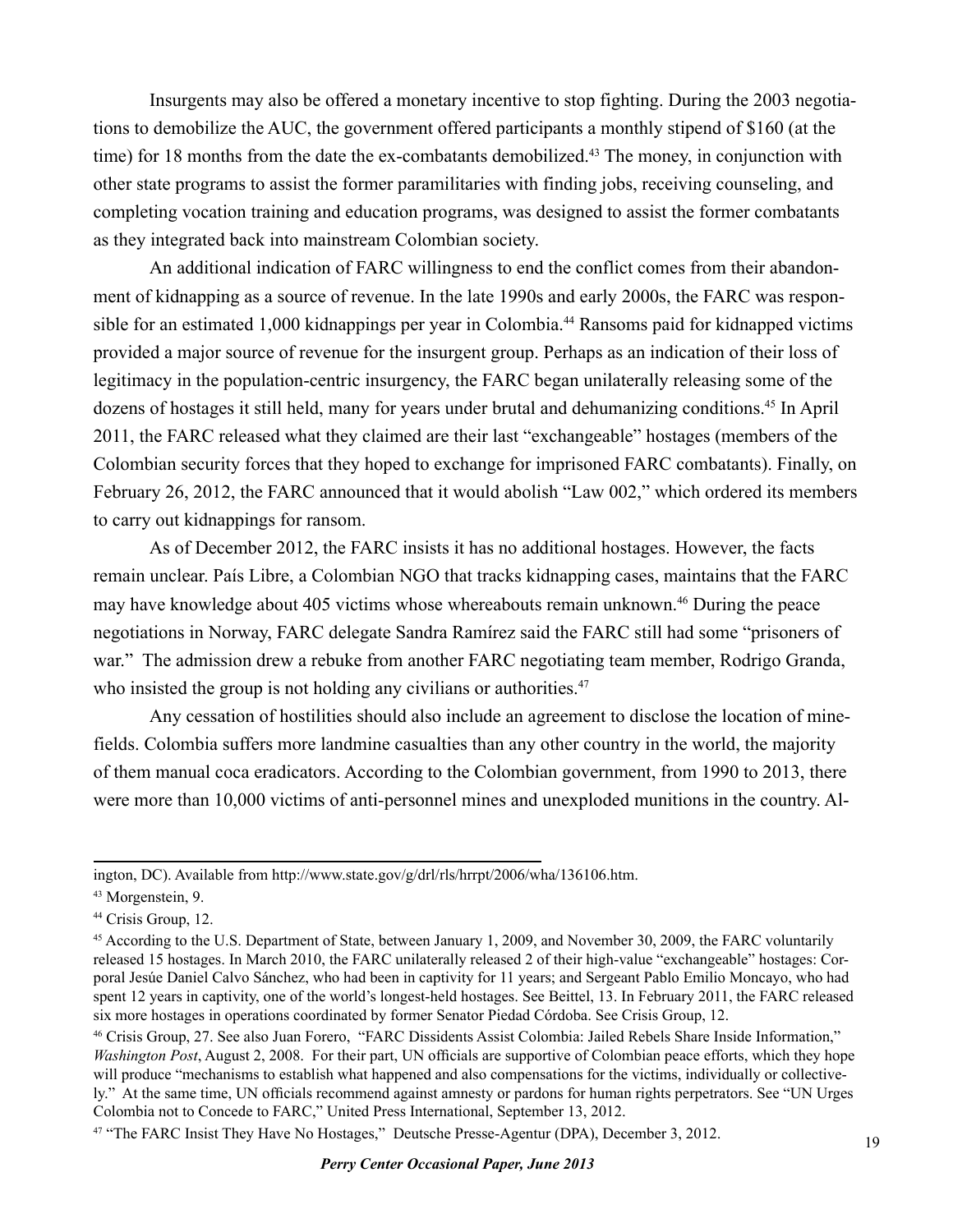

Victims in Colombia from Anti-Personnel Mines and Unexploded Munitions, 1990-2012

**Figure 7.** Victims in Colombia from Anti-Personnel Mines and Unexploded Munitions, 1990–2012. *Source*: Colombian Presidential Program for Combined Action against Anti-Personnel Mines, www.accioncontraminas.gov.co.

most 40 percent were civilians and more than 60 percent were members of the security forces. Approximately 20 percent of the victims died from the attacks.<sup>48</sup> According to the Colombian Campaign against Mines (CCM), there are nearly 100,000 mines buried across the country. Mine clearance operations could take as long as 10 years to eradicate the mines throughout the country.<sup>49</sup>

#### **Political Participation**

The second major issue on the table at the peace talks is how to reintegrate the former insurgents into the national political process.50 In some cases, the FARC seem eager to address its disputes with the

<sup>48 &</sup>quot;Programa Presidencial para la Acción integral contra las minas antipersonal (PAICMA)," http://www.accioncontraminas.gov.co/Paginas/victimas.aspx.

<sup>49 &</sup>quot;ONG: Colombia tardaría más de 10 años para eliminar minas antipersona," Deutsche Presse-Agentur (DPA), August 21, 2012.

<sup>&</sup>lt;sup>50</sup> The political disagreements between the two groups are at the heart of the conflict. Such discord surfaced early in the current peace talks in December 2012. Head FARC negotiator Iván Márquez said any agreement "requires changes to . . . the anti-democratic political system that is responsible for shameful inequality and exclusion that characterize the Colombian regime." Humberto de la Calle, head of the government delegation, responded by stating that such topics were not up for consideration. "The government does not have to change its model of society," said the former vice president. See Jeff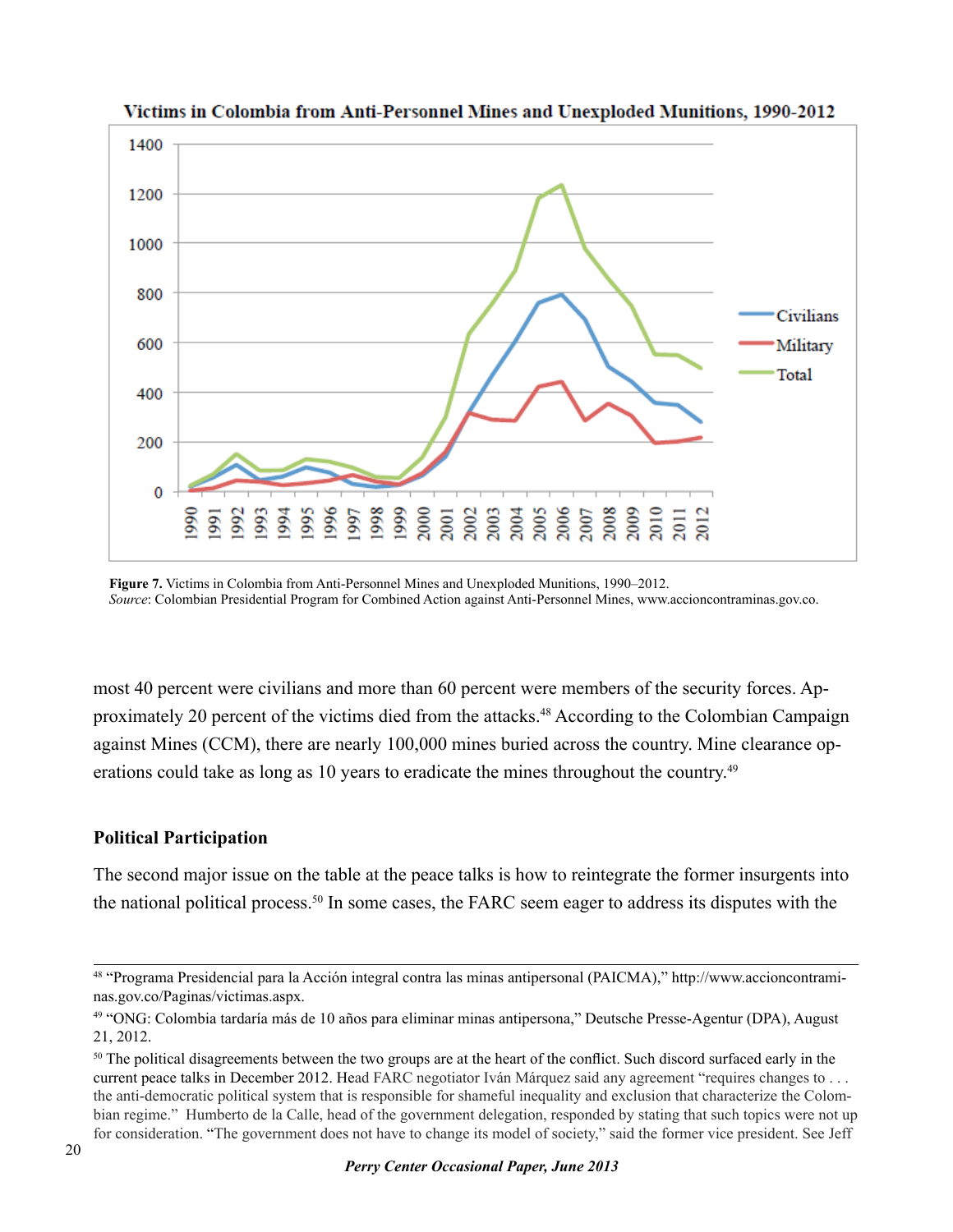central government by taking them off the battlefield and into the political chambers in Bogotá. FARC representative Jesús Emilio Carvajalino stated that the group would place a candidate on the ballot for the 2014 Presidential elections if the peace talks proved successful.<sup>51</sup> Such talk may be overly optimistic and premature considering the scope of the issues between the warring parties.

There are two obstacles to resolve before the FARC will successfully transform itself into a political entity. First, previous attempts to politicize insurgent groups produced mixed results because of violent resistance from other groups. In 1985, the FARC founded a political party, the Patriotic Union (UP). During the 1986 election, the group elected 14 senators and congressmen and scores of council members. However, Colombian military and paramilitary forces violently opposed the legitimacy granted by the political process. Consequently, hundreds of UP members were assassinated, including senators, representatives, and two presidential candidates.52 By 1995, only 10 years after it had been founded, an estimated 3,000–4,000 Patriotic Union members were murdered, an effective deterrent against other insurgent groups attempting to join the political process.

Other Colombian insurgent groups had better success. In 1989, the  $19<sup>th</sup>$  of April Movement (better known by its acronym M-19) unilaterally announced that it would lay down arms and join the national political process. The decision by the second largest insurgent group in Colombia at the time followed a number of high profile M-19 actions, including the 1980 seizure of the Embassy of the Dominican Republic and the 1985 attack on the Palace of Justice. In announcing its decision to demobilize, the M-19 broke ranks with other insurgent groups and accepted President Barco's requirements for a peace accord. In return, Barco's administration granted M-19 members amnesty for crimes and a promise of participation in the political process.

The group's success in politics came quickly. Just two weeks after their announcement to demobilize, the group participated in parliamentary elections. Two months later, they selected Carlos Pizarro as their presidential candidate. Pizarro was gunned down on April 26, 1990, while flying to a political rally. Despite that, the M-19 vowed to continue with their democratic course. Pizarro's replacement, Antonio Navarro, finished third in the 1990 elections and won 12 percent of the vote. Six months later, the group won almost 30 percent of the vote in a special election for a constitutional assembly.<sup>53</sup>

The second obstacle to the politicization of the FARC is the reluctance of the Colombian military to have the insurgents to transform into a political party. The military fears that granting the

Franks and Nelson Acosta, "Colombian Peace Talks Said to Advance amid Many Challenges," Reuters News, December 21, 2012.

<sup>51 &</sup>quot;Las FARC no descarta presentar un candidato presidencial en 2014 si se logra la paz," EFE News Service (Spain), September 10, 2012.

<sup>52</sup> Chernick, 176.

<sup>&</sup>lt;sup>53</sup> Ibid., 165. Antonio Navarro went on to be elected as one of the presidents of the Constituent Assembly in 1990. He later served as health minister, senator, and governor of the Southern Nariño department. Another former M-19 guerilla, Gustavo Petro, served as a member of Congress and later as mayor of Bogotá, often referred to as the country's second most important political position. See Crisis Group, 20.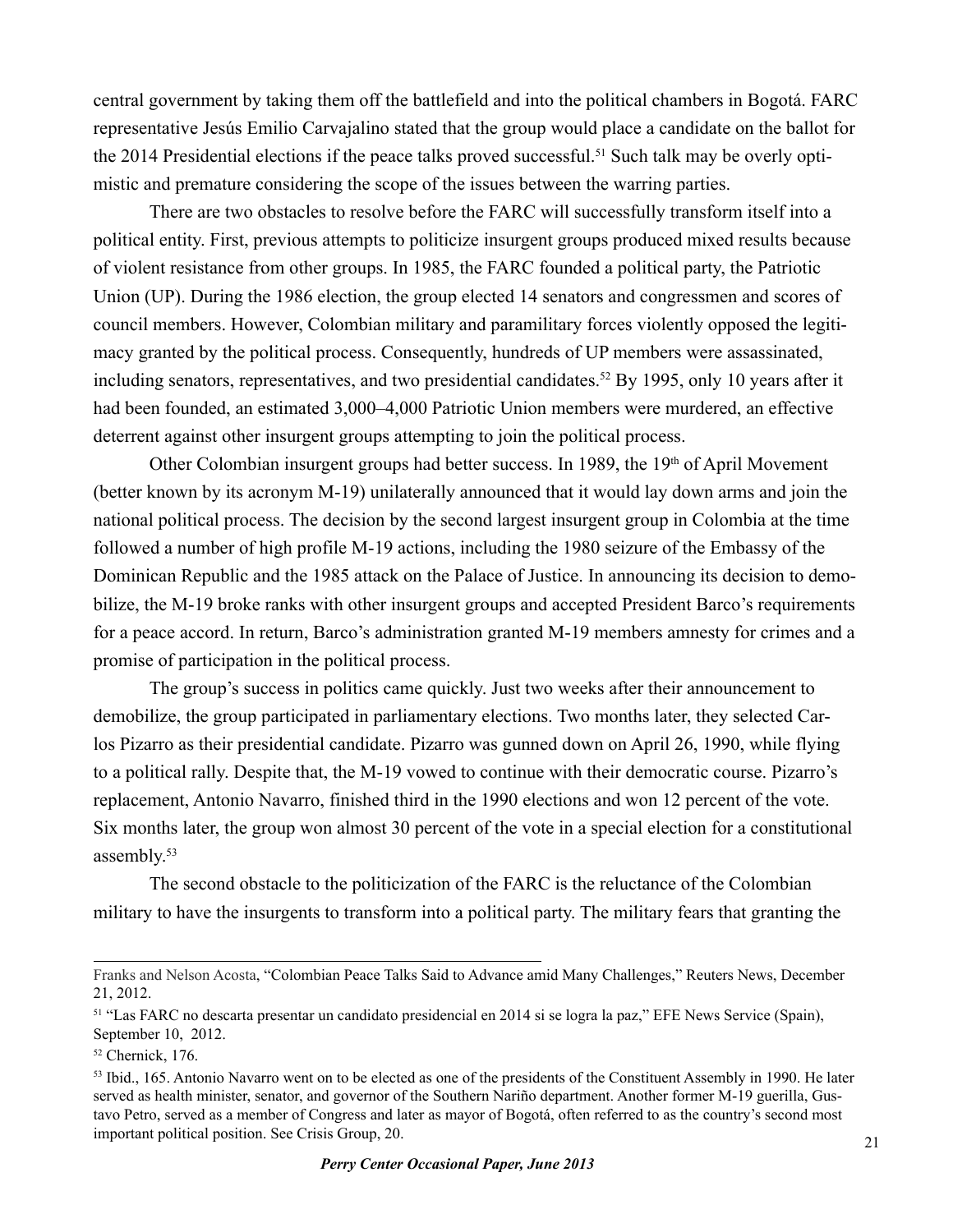FARC a political identity confers on the group a level of legitimacy in accordance with international law. The Colombian military considers any politicization of former insurgents to be a mistake, a position based on experiences of other Latin American militaries.<sup>54</sup> Leftist guerillas who fought military regimes in the region during internal Cold War conflicts rose to positions of political power in many Latin American nations. Once in authority, many implemented accountability measures against former military leaders by lifting statutes of limitation and amnesty programs.<sup>55</sup> Some Colombian military leaders announced their opposition to FARC political participation (what they termed a "political arm of the terrorist organization") in September 2012 through the Colombian Association of Retired Officers (ACORE), a union of high-ranking retired military officials military officers that has significant political influence in Bogotá. In a press release, the group stated, "We don't want terrorists exercising positions of power while military officers having legally defended this nation under the constitution are convicted, humiliated, and imprisoned around the country." They called for the "political movement [to] be extinguished. Until then an agreement to put an end to the armed conflict won't be reached."56

Resistance to granting political status to the FARC is expressed most vocally and radically by former President Álvaro Uribe and his political allies. Uribe opposes the peace talks, favoring instead attempting to win militarily and to force the FARC to "submit to justice."57 He and many military officials have little trust in the FARC's sincerity to negotiate and frequently point at the 1999 DMZ offer by President Pastrana as an indication that the group seeks to use the peace accords as a delaying tactic so it can regroup and re-arm from recent military setbacks. One former Commander of the Colombian Army, retired General Harold Bedoya, labeled the recent peace efforts by the FARC as an attempt "to buy time, a bit of space, while trying to obtain the status of belligerent in the eyes of the world."58

<sup>54</sup> Crisis Group, 19.

<sup>&</sup>lt;sup>55</sup> Most famously, President Dilma Rousseff of Brazil was a guerilla supporter during the internal conflict in Brazil in the 1960s and 1970s. She was arrested, tortured, and imprisoned by Brazilian security forces. In 2011 (36 years after the end of the military regime), she launched a Truth Commission that could potentially hold Brazilian security officials guilty of human rights violations accountable for their actions. In Uruguay, President Jose Mujica was a member of the guerilla movement Tupamaros, active in the 1960s and 1970s. During the military dictatorship in that country, he was imprisoned for 14 years, including 2 years in isolated confinement at the bottom of a well. In 2011, President Mujica overturned the amnesty that protected members of the Uruguayan security forces from prosecution for crimes committed during the internal conflict in that country. Similar incidents have occurred in Peru, Chile, and Argentina, where hundreds of former military officers are now facing trial. In Colombia, FARC negotiators had brought up human rights violations by military members in previous peace talks in 1999, demanding that all soldiers accused of human rights violations be tried by civilian courts so they could not escape persecution under military courts. The issue was one of the many contentious topics during that period that derailed the 1999–2002 talks.

<sup>56</sup> Alex R. Sierra, "Armed Peace Does Not Equate with Civil Peace," December 12, 2012, http://www.cipamericas.org/ archives/8633.

<sup>57 &</sup>quot;Las razones de los que se oponen a la negociación con las Farc," *El Tiempo* (Colombia), September 4, 2012.

<sup>58 &</sup>quot;Peace Talks Sit Uneasily with Colombian Military," Agence France-Presse (AFP), October 1, 2012. On July 24, 1997, General Bedoya was relieved of his post as Commander of the Colombian National Army by President Samper because of his unwillingness to negotiate with the FARC. In the view of many scholars, Bedoya was a vocal representative of an extreme wing of the armed forces and is not representative of the most recent generation of military officers. Not all military officials agree with Bedoya's remarks. Former Minister of Defense Rafael Pardo, in a 2000 article in *Foreign Affairs*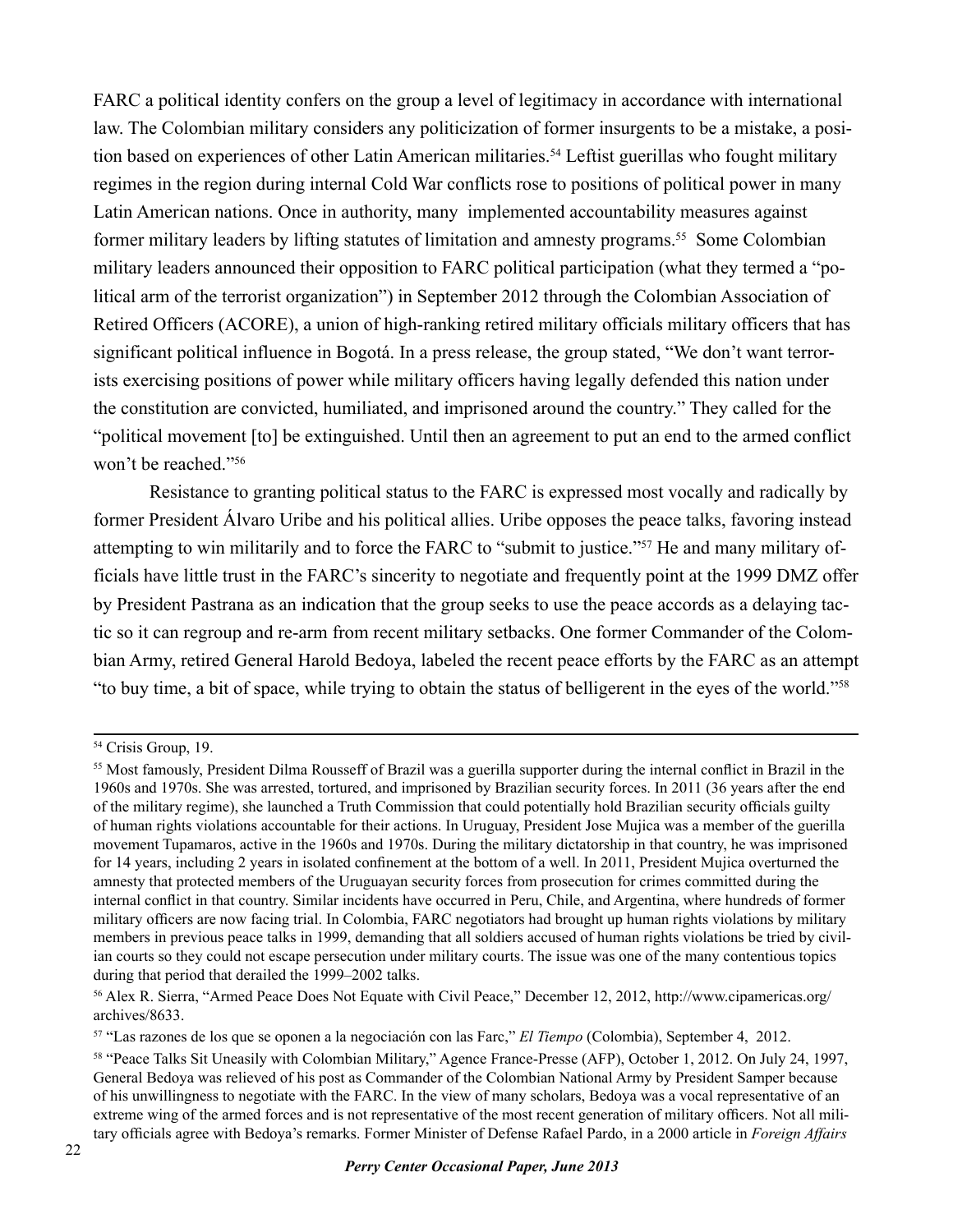

**Figure 8.** Colombian Presidents Álvaro Uribe (2002–2008) and Juan Manuel Santos (2008–present) disagree about the proper route toward peace with Colombian insurgent groups like the FARC. (Photo: U.S. Department of Defense)

Former President Uribe responded even more vociferously, calling the recent peace talk efforts a "slap in the face to democracy."59

#### **Land Reform**

Land reform is the third item on the table at the peace accords. According to one Colombian historian, the land issue is "one of the great engines of the conflict," and has been the primary issue for the FARC since its inception.<sup>60</sup> Hence, the peace talks in Oslo and Havana began with a debate over "rural agricultural development policy."

Colombia's rugged terrain historically made it difficult to establish state control over large swaths of the nation's territory. Moreover, powerful drug cartels seized vast swaths of territory in the early 1980s. These extensive plots of land permitted traffickers to launder their drug profits into legitimate property holdings. Traffickers now had remote operating locations where they could cultivate

magazine, said, "The Colombian government's conflict with the guerrillas can be solved only through negotiations. If the current peace talks fail, the country will plunge into all-out war and Colombians will lose their democracy." See "Colombia's Two Front War," *Foreign Affairs*, July/August 2000.

<sup>59 &</sup>quot;Colombia Armed Forces' Crucial Role in Peace Talks," Associated Press, October 12, 2012. See also Fernando Vergara and John Otis. "Colombia's Delicate Talks with the FARC: Will They Work This Time?" *Time* magazine, August 29, 2012. <sup>60</sup> "Lessons for Colombia's Peace Talks in Oslo and Havana," October 15, 2012, U.S. Institute of Peace, 6.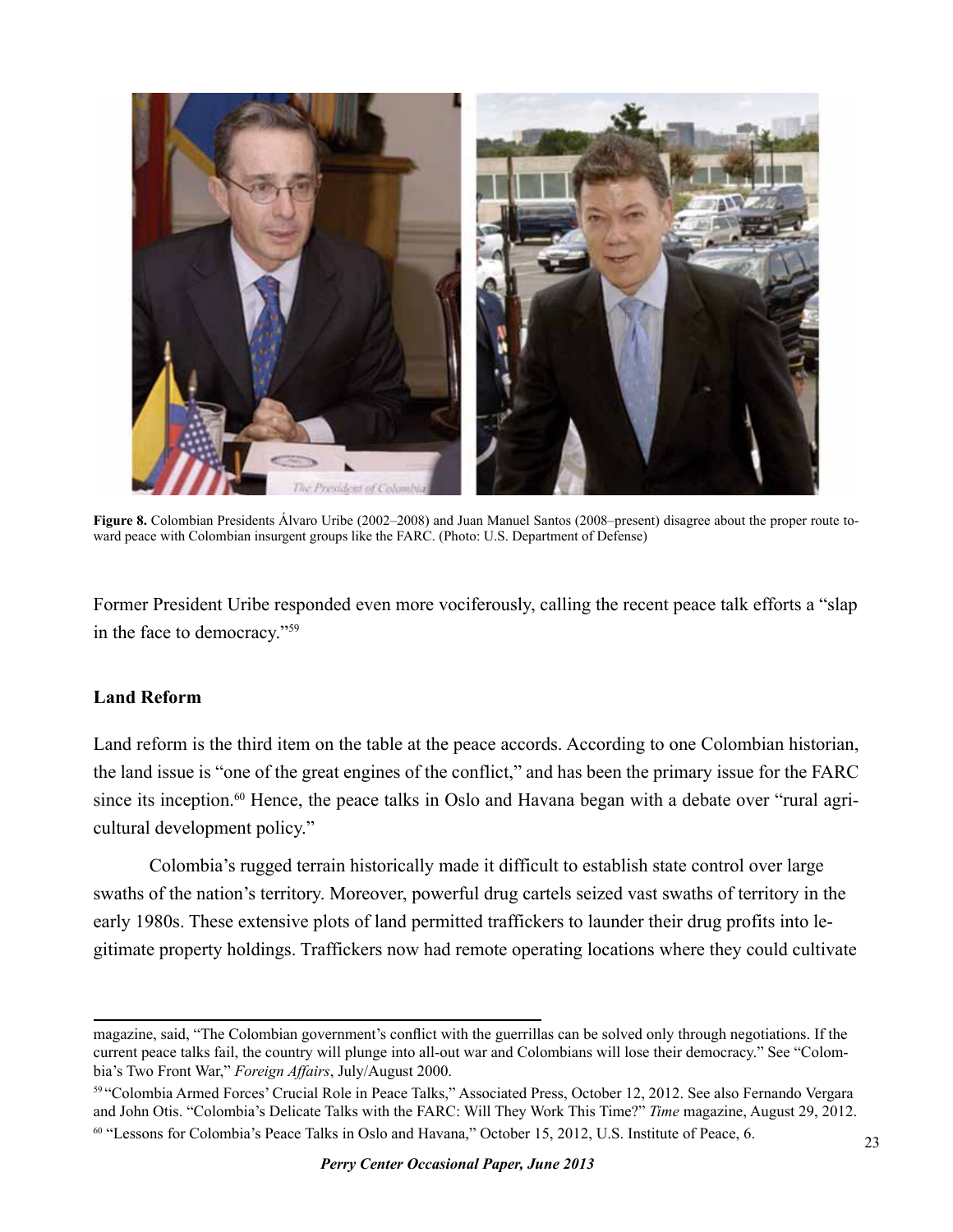coca, manufacture cocaine, and, in some cases, operate airstrips from which to transport the drugs to North American markets. The extensive plots of land also provided well-protected fortifications guarded by their own hired militias and safe from the Colombian military or the Marxist insurgents.

Many of the legitimate landowners fled from their lands because of the threats of Marxist insurgents or paramilitary groups. Insurgents demanded extortion money at gunpoint. Paramilitaries demanded protection fees. Social status did not matter in these incidences; wealthy estate owners and poor peasants grew equally fearful for their lives or their families. Victims were forced to choose between supporting one of the armed groups for protection or fleeing to the relative safety of urban areas where they added to the mass of unemployed. Consequently, Colombia is home to the largest population of internally displaced persons (IDPs) in the world. According to one report, Colombia had 5.5 million IDPs at the end of 2011.<sup>61</sup>

On June 10, 2011, President Juan Manuel Santos signed into law the Victims and Land Restitution Law. The objective of the law is to return stolen and abandoned land to its rightful owners. Known as the Victims' Law, the legislation is the broadest attempt by the Colombian government to provide compensation to Colombians who suffered from the internal conflict in the country.62 The law creates mechanisms for compensating the survivors of the tens of thousands killed since 1985 in the internal conflict. Santos, who calls the bill "historic," signed the legislation in a formal ceremony at the presidential palace in Bogotá. UN Secretary General Ban Ki-moon acknowledged the importance of the effort by attending the event. Passage of this bill alone, Mr. Santos said, would "make it worth me being president."63

Returning the land to the proper owners after decades of conflict represents another massive task before the Colombian government. Officials estimate that armed groups stole close to 7 million hectares of land during the country's civil conflict. Agriculture Minister Juan Camilo Restrepo said owners fearful of being killed by right-wing paramilitaries, left-wing guerrilla groups, or drugtrafficking gangs abandoned 4 million hectares of land. Another 2 million hectares had been extorted from their rightful owners. Corrupt officials misappropriated an additional 500,000 hectares of gov-

<sup>&</sup>lt;sup>61</sup> According to Internal Displacement Monitoring Centre (IDMC), Colombia has between 4.9 and 5.5 million internally displaced persons. The Democratic Republic of the Congo (DROC) is second with 2.8 million IDPs. Sudan is third with 2.3 million. See http://www.internal-displacement.org. In addition to the millions of IDPs in Colombia, there are also nearly 500,000 Colombian refugees and asylum seekers outside the country. According to one source, large groups of Colombian refugees and asylum seekers exist in Ecuador (more than 200,000) and Venezuela (more than 200,000). The United Nations High Commissioner for Human Rights (UNHCHR) reported that there are 20,000 indigenous Colombians living in refugee-like conditions in the Amazon region of Brazil. Indigenous and Afro-Colombians are disproportionately represented among those displaced. Many IDPs do not register with the Colombian government out of fear and procedural barriers. For this reason, estimates of new displacements put forth by non-government organizations (NGOs) like COD-HES (5.5 million) tend to be higher than government figures (4.9 million). See Amnesty International 2006, Amnesty International, "Human Rights by Region: Americas Annual Report 2006" (New York). Available from http://www.amnesty. org/en/annual-report/2011/americas, p. 8. See also Crisis Group, 6.

 $62$  For a thorough analysis on the 2011 Victims and Land Restitution Law, see Nicole Summer, "Colombia's Victims' Law: Transitional Justice in a Time of Violent Conflict?" *Harvard Human Rights Journal*, vol. 25 (2012).

<sup>63</sup> Dan Molinski, "Colombia Victims Law Could Incite More Violence," *Wall Street Journal*, June 10, 2011.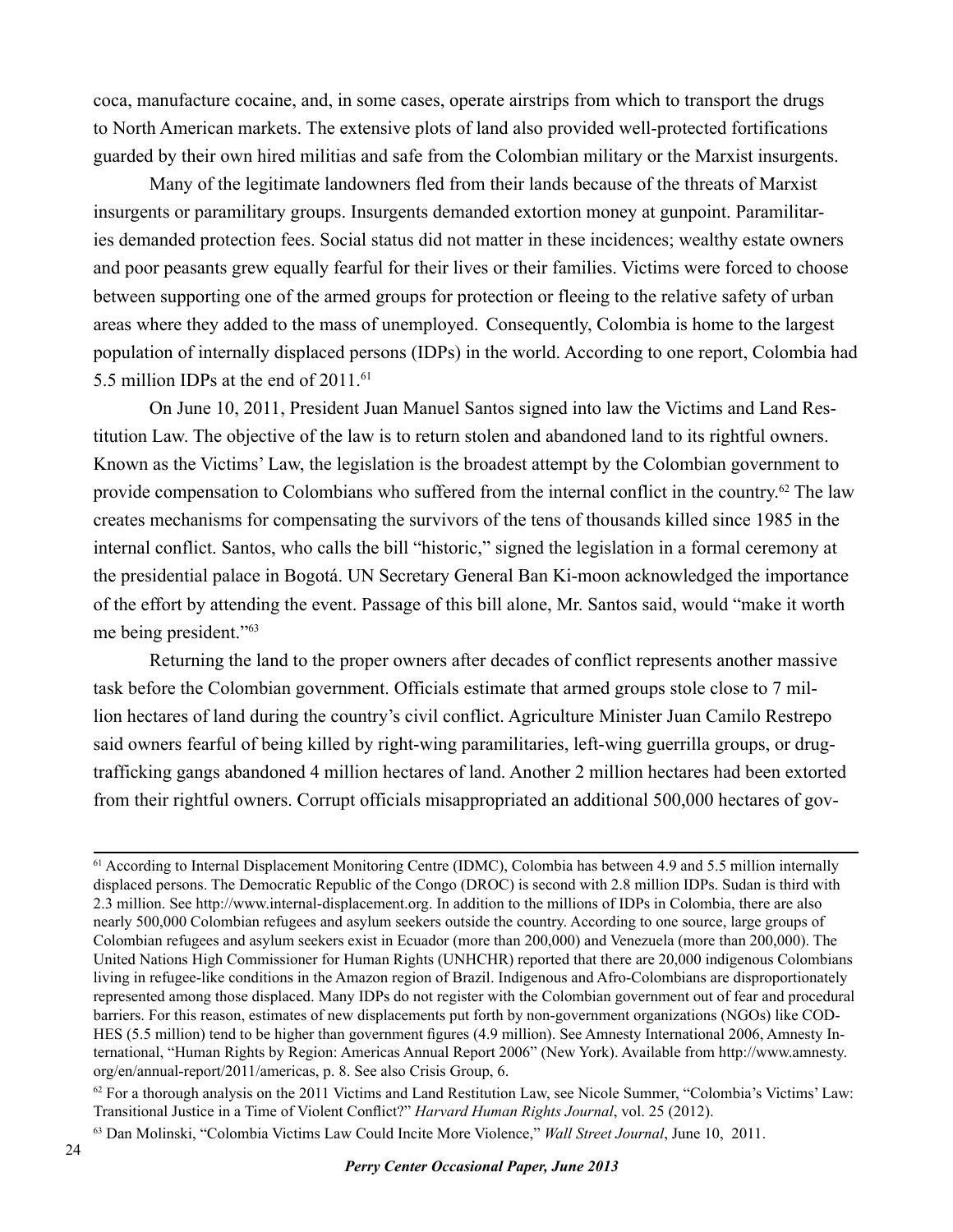ernment land. In all, hundreds of thousands of families were driven from their land. Restrepo acknowledges the magnitude and complexity of the government task, admitting that identifying the rightful owner and restoring the property rights represents a "gigantic administrative and judicial task."<sup>64</sup>

The challenge of restoring land to the rightful owners will undoubtedly require the forced displacement of current owners, a confrontation that can quickly deteriorate into violence. There have already been a series of violent events since the Santos administration implemented the program in 2011. According to Nuevo Arco Iris, a Colombian NGO, 68 land restitution campaigners have been killed since 2005, the majority in 2011 and 2012.<sup>65</sup>

#### **Illicit Drugs**

Perhaps the most intractable issue for the government and FARC delegates to discuss is the problem of illicit drugs. Revenues from the narcotics industry provide the main source of income for the FARC and other insurgent groups. During the 1980s and 1990s when the FARC first became involved in the drug market, the group normally just charged coca farmers a "tax" for growing the product in FARCcontrolled territory. Since the late 1990s, the FARC guerrillas became more directly involved in the trade, including the cultivation, harvesting, production, and transportation of the drugs. Considering the illegal, clandestine, and decentralized nature of the drug trade, it is difficult to predict how much money the FARC collects annually from drug revenues or for what percentage of its illegal activities drug revenues account.<sup>66</sup>

Despite billions of dollars and the concerted efforts of the Colombian and U.S. governments, Colombia remains the world's number one producer of cocaine. The \$8 billion U.S. "Plan Colombia" assistance package failed to achieve its initial stated goals of reducing the cultivation, processing, and distribution of illegal narcotics by 50 percent in six years (through 2006). From 2000 to 2006, opium poppy cultivation and heroin production declined about 50 percent. However, coca cultivation and cocaine production were about 15 and 4 percent greater in 2006 than in 2000, respectively. <sup>67</sup> Although significant drug reduction and crop eradication didn't occur by 2006 (the targeted end of Plan Colom-

<sup>64 &</sup>quot;Colombia: Land Theft Put at 7m Hectares," BBC, May 29, 2011.

<sup>&</sup>lt;sup>65</sup> Crisis Group, 22.

<sup>66</sup> Estimates of annual FARC drug revenues range from \$400 to \$600 million. According to the U.S. Office of National Drug Control Policy (ONDCP), U.S. citizens spend \$64 billion each year on illicit drugs like heroin, cocaine, and marijuana. See National Drug Control Strategy, Data Supplement 2012.

 $67$  Plan Colombia had three main objectives: (1) to reduce the flow of illicit narcotics and improve security; (2) to promote social and economic justice; and (3) to promote the rule of law. The first objective was centered on a military offensive into southern Colombia where guerilla forces had consolidated their positions during Pastrana's peace overtures. This military offensive was also designed to reduce the cultivation, production, and distribution of illicit narcotics in Colombia by 50 percent over a six-year period. See GAO Report GAO-09-71, "Drug Reduction Goals Were Not Fully Met, but Security Has Improved: U.S. Agencies Need More Detailed Plans for Reducing Assistance." October 6, 2008, p. 1 and 11. See also Nina M. Serafino, "Colombia: Plan Colombia Legislation and Assistance (FY2000-FY2001)," CRS Report #RL30541, July 5, 2001, 6.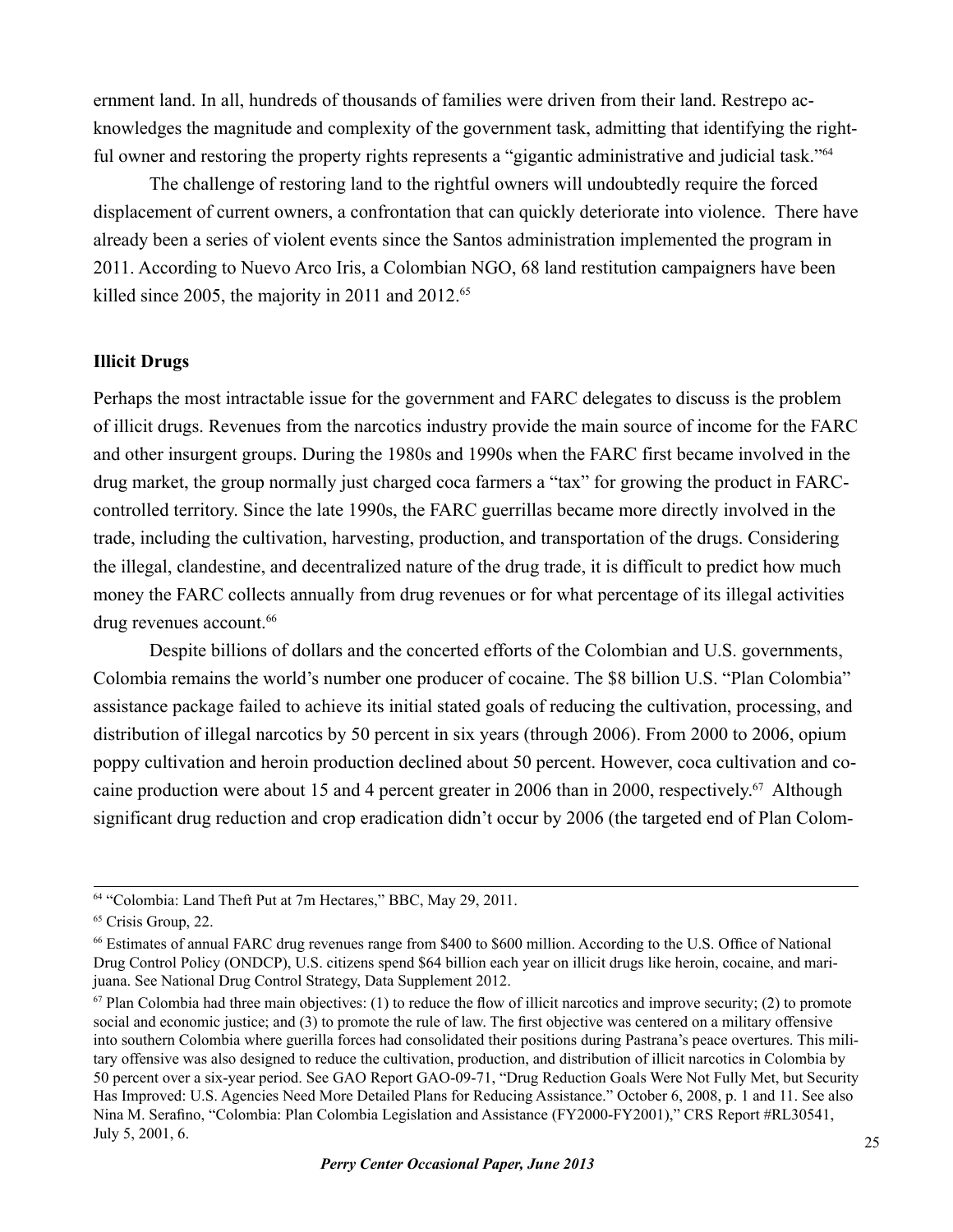

#### **Coca Cultivation and Cocaine Production**

**Figure 9.** Coca Cultivation and Cocaine Production in Colombia

bia assistance), the U.S. investment in Colombia may have a delayed payoff. According to the Department of Justice's National Drug Intelligence Center (NDIC) report, "National Drug Threat Assessment 2010," the average street price for a pure gram of cocaine rose from \$99.24 to just over \$174 in that time period, while average street sale purity declined from 67 percent to 46 percent, a drop of more than 30 percent.<sup>68</sup>

Recently, Colombian authorities estimate that drug revenues for the FARC declined as a result of government actions. The security offensive of the Uribe aministration, stricter counter-narcotics policies, improved interdiction capacity, loss of territory, and increasing criminal competition probably caused a decline in drug money. Despite these achievements, drug revenue remains the FARC's single biggest income source.<sup>69</sup>

#### **Transitional Justice and Reparation for Victims**

The final issue on the table at the peace talks is the transitional justice requirements for the victims

<sup>69</sup> Crisis Group, 12.

 $\setminus$ 

<sup>&</sup>lt;sup>68</sup> The supply of drugs is often judged by changes in price, with higher prices signifying decreased supply. Declining purity also measures decreased availability. The UN Office on Drugs and Crime (UNODC) reported for 2008 an 18 percent decrease in coca cultivation in Colombia from 2007. According to UNODC's *2010 World Drug Report*, coca cultivation in Colombia dropped further in 2009 to 68,000 hectares. In the same UN report, estimates of Colombia's potential production of pure cocaine dropped dramatically from 630 metric tons in 2007 to 450 metric tons in 2008 and decreased further to 410 metric tons in 2009.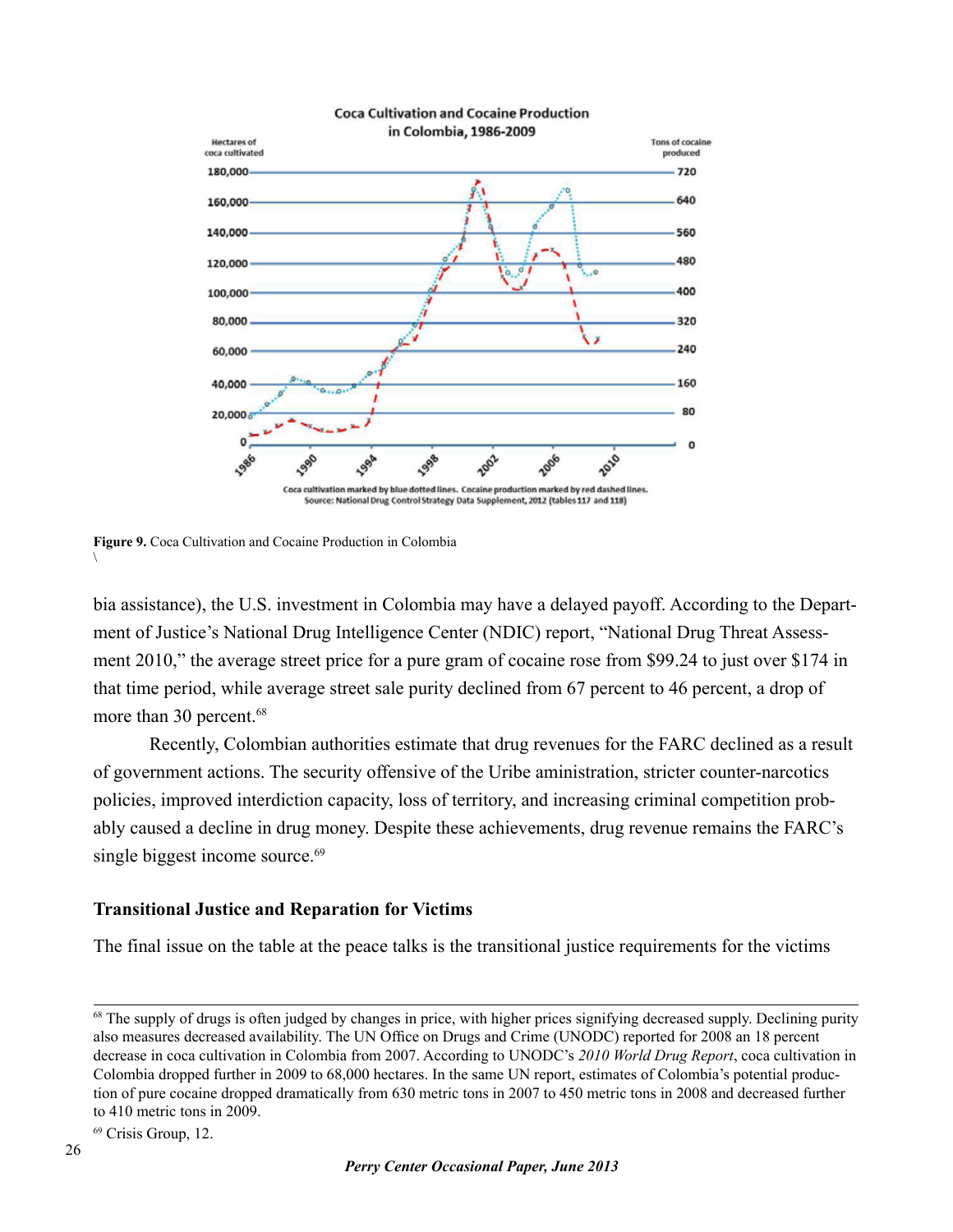of nearly half a century of conflict in Colombia. The right of victims to truth, justice, reparation, and guarantees of nonrepetition is one of the points of the agenda set out in the framework agreement reached between the Colombian government and the FARC in Havana on August 26, 2012. The war between Marxist insurgents, the Colombian security forces, drug cartels, and paramilitaries generated hundreds of thousands of victims (one source estimates that 600,000 people died).<sup>70</sup> In addition, the conflict internally displaced an estimated 5 million people. Another 15,000 have gone missing and are presumed dead.

According to the transitional justice literature,<sup>71</sup> there are three important components to achieving victim justice in a post-conflict environment: truth, justice, and reconciliation. Seeking the truth about the past includes a learning process that will subsequently prevent such violations from occurring again. Such a fact-finding effort can also reveal the fate of individuals or victims of the conflict. One of the most important aspects of the investigation is to disclose the truth about disappearances and subsequently provide closure for victim's families who suffered "unrelenting anguish and unburied dead." As former United Nations Human Rights representative Juan Mendez stated, "The clamor for truth, acknowledgment, and justice concerning such grievous crimes cannot be overstated."72

The second principle component is justice. Justice represents a vindication of the memory, name, and reputation of the victims. This can come in the form of compensation for the victims or their families or prosecution and punishment of perpetrators. This, in turn, can provide some solace to victims, an end to impunity, and may reinforce the rule of law.

If conducted successfully, the third element, reconciliation, is a product of the first two. The very existence of an investigative process—whether it is a Truth Commission, a formal report, or an international fact-finding body—represents a national effort at an acknowledgement of the truth by the government and the society as a whole. Through the investigation, members of warring factions can acknowledge wrongdoing. In other words, it provides an opportunity for guilt-ridden perpetrators to "come clean." Likewise, victims or their surviving relatives can have their moment when their story finally emerges and their suffering is revealed for all to share. Oftentimes, victims have been falsely accused of baseless charges. As a result, reconciliation programs may clear their name and reputation, an important opportunity to prove their innocence. Without an effort toward national reconciliation, unresolved historical issues generate a feeling of bitterness, or betrayal by the government, which may linger among survivors or family members of the victims. Reconciliation, as one

<sup>70 &</sup>quot;What's on the Table in Colombia Peace Talks," Agence France-Presse (AFP), October 17, 2012.

<sup>71</sup> See, for example, Cynthia Arnson, *Comparative Peace Processes in Latin America* (1999); Alexandra Barahona de Brito (et al.), *The Politics of Memory Transitional Justice in Democratizing Societies* (2001); Priscilla Hayner, *Unspeakable Truths: Facing the Challenges of Truth Commissions* (2002); Ellen Lutz and Caitlin Reiger, *Prosecuting Heads of State* (2009); and Kathryn Sikkink, *The Justice Cascade* (2011).

<sup>72</sup> Jose Zalaquett, "Truth, Justice, and Reconciliation: Lessons for the International Community," in Arnson, ed., *Comparative Peace Processes in Latin America*, 353.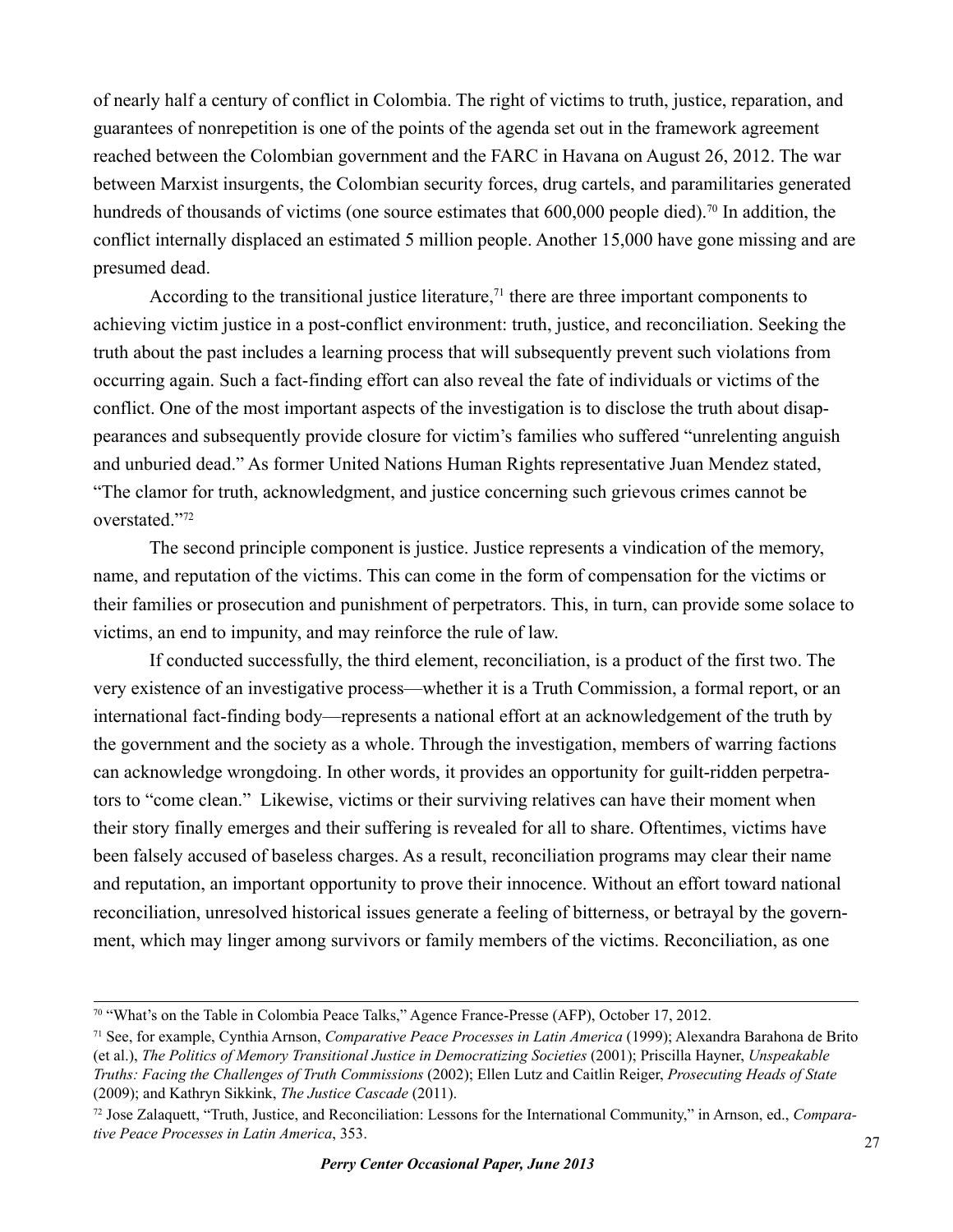member of the South African Truth Commission stated, "is the facing of unwelcome truths in order to harmonize incommensurable world views so that inevitable and continuing conflicts and differences stand at least within a single universe of comprehensibility."73

In 2005, Colombia established its own National Commission on Reparation and Reconciliation (CNRR). Developed as part of the Justice and Peace Law, the CNRR is designed to ensure victims have access to truth, justice, reparation, guarantees of non-repetition, and reconciliation within a transitional justice framework. The Commission's responsibilities are massive in size and scope. So is the number of plaintiffs. Colombian authorities say 4 million victims may be eligible for some type of reparation. Colombia's Justice and Peace Unit already received more than 130,000 victims' claims. The law will give priority to people victimized after 1985. Candidates for reparations can file claims until 2021. Monetary compensations, in some cases more than \$20,000, will be paid to the families of those murdered in the war, whether the aggressors were leftist rebels, illegal right-wing paramilitary fighters, or government troops.74

Insurgents or paramilitary groups committed the majority of the human rights violations in Colombia. The Colombian attorney general's office documented 176,618 murders and 35,549 cases of forcible disappearances committed by right-wing paramilitaries or by left-wing guerrillas, going as far back as 1981. Colombia National Police records break down the criminal responsibilities even further. Of the thousands of massacre victims from 1993 to 2009, the paramilitary groups were responsible for 46 percent, the FARC guerillas for 42 percent, and the ELN guerillas for 10 percent. Other groups accounted for the remaining 2 percent.75 Records maintained by the Colombian Commission of Jurists (CCJ), a respected human rights organization, reached similar conclusions: of the total number of murders in Colombia, paramilitary groups were responsible for 69 percent, and guerillas were responsible for 23.5 percent. According to CCJ, Colombian armed forces were responsible for 7.5 percent of all deaths.76 The perpetrators of massacres are known in only 40 percent of the cases, however. Thousands of others remain unsolved. Moreover, only a handful of these cases have reached the court system. For example, more than 1,700 extra-judicial execution cases involving nearly 3,000 deaths committed in 2002–2008 are currently working their way through the civilian justice system.

Another element to resolve is whether there should be punishment for perpetrators of human rights violations or other crimes. This topic is related but distinctly different from the amnesty component. Prosecutions are considered one of the most difficult parts of any policy of accountability because, despite the circumstances in which the crime was perpetrated, it is essential that investiga-

<sup>73</sup> Priscilla B. Hayner, "Fifteen Truth Commissions—1974 to 1994: A Comparative Study," *Human Rights Quarterly,* vol. 16 (1994), 372.

<sup>74</sup> Dan Molinski, "Colombia Victims Law Could Incite More Violence," *Wall Street Journal*, June 10, 2011. See also "Victims' Law Enacted in Colombia," Associated Press, June 10, 2011.

<sup>75</sup> As reported in police records maintained on the *Verdad Abierta* homepage, http://www.verdadabierta.com/.

<sup>76</sup> United Nations, "Report of the High Commissioner for Human Rights on the Situation of Human Rights in Colombia," June 10, 2009 (United Nations Human Rights Council, New York), 9. See also "Feeling Their Pain," *Economist*, June 2, 2011. Available from http://www.economist.com/node/18775093, 1.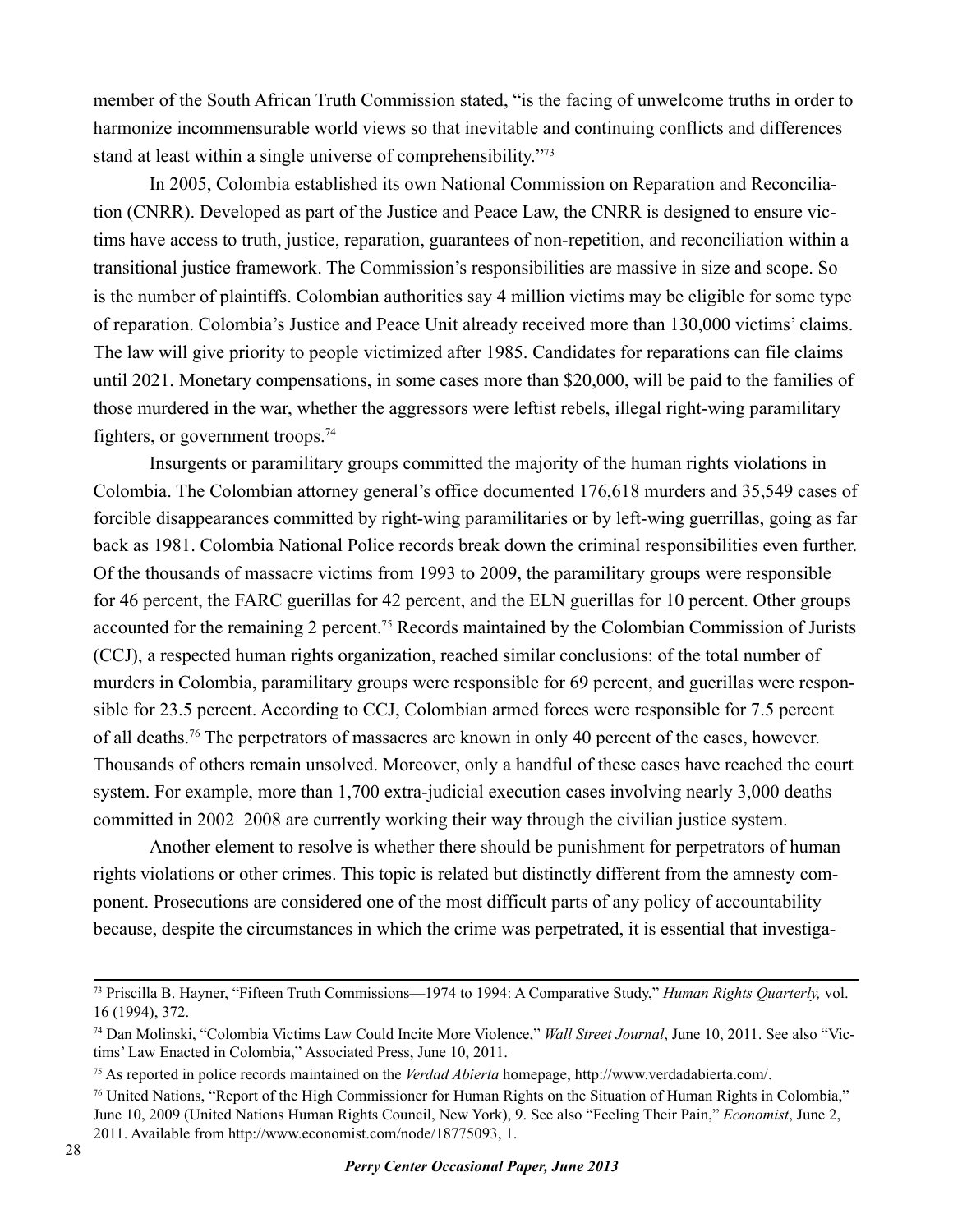tions are conducted under the strictest conditions of due process and fair trial. Often an undeveloped judiciary or one co-opted by military regimes for many years (a common feature on the Latin American political landscape) may be incapable of handling the demanding caseload that comes with a large investigation process. At the same time, consolidated democracies with developed government institutions need independent judiciaries. Prosecutions for crimes committed during conflict can establish credibility for courts that are trying to establish their credibility and independence among the populace.

Colombia's long history of violence is a byproduct of the lack of state presence and the absence of the rule of law in many parts of the country. Punishment for crimes committed during the conflict—even if litigated years after the incident—serves as a deterrent to those who may be contemplating a return to the paramilitary or criminal lifestyle. In other words, trials and convictions of those responsible for crimes should theoretically break the cycle of impunity and weigh in the minds of those tempted to commit new violations in the future. According to the U.S. Institute of Peace (USIP), even if perpetrators are not convicted, the government effort to find and prosecute perpetrators who committed the most egregious acts of violence reinforces a culture of lawfulness and the rule of law. 77

The issue was a divisive one in the early stages of the peace talks. In a press conference in Bogotá in November 2012, the Colombian Defense Minister, Juan Carlos Pinzón, said that Colombia's military has the "constitutional duty to pursue all criminals who have violated the Constitution" and that the FARC insurgents should be held accountable "for all the crimes they have committed over so many years."78 For its part, the FARC considers any civilian casualties to be part of the costs of war. FARC negotiator Luis Alberto Alban said, "We know there have been civilian victims, but our goal was never to cause damage to that person. We do not understand that person as our victim. He is a victim of the war."79

One of the most contentious issues is investigation into crimes committed by Colombian security forces. Human Rights Watch and Amnesty International reports allege that elements within the Colombian military and police collaborated with illegal AUC paramilitary groups.<sup>80</sup> Of particular concern were reports of extrajudicial executions carried out by the security forces. According to Amnesty International, between June 2006 and June 2007 at least 280 civilians were victims of extrajudicial murders by Colombian security forces and paramilitary forces.<sup>81</sup> By June 2012, some 1,800 members of the security forces had been investigated in connection with 2,984 murders.<sup>82</sup>

<sup>77</sup> Morgenstein, 4.

<sup>78 &</sup>quot;Colombian Defense Minister Rejects Cease-fire," Associated Press, November 19, 2012.

<sup>79</sup> Isaac Risco, "FARC Ready to Overcome 'Major Hurdles" in Colombian Talks," Deutsche Presse-Agentur (DPA), September 15, 2012.

<sup>80</sup> Human Rights Watch. "The 'Sixth Division:' Military-Paramilitary Ties and U.S. Policy in Colombia," September 2001 (New York), 31. Available from http://www.hrw.org/reports/2001/colombia/index.htm.

<sup>81</sup> Amnesty, USA. "Colombia Human Rights" (New York). Available from http://www.amnestyusa.org/all-countries/colombia/page.do?id=1011135.

<sup>&</sup>lt;sup>82</sup> In an incident that garnered international attention and became known as the "false positives" case, Colombian security forces allegedly executed 17 young men from Soacha, a poor neighborhood near the Bogotá capital in 2008. The young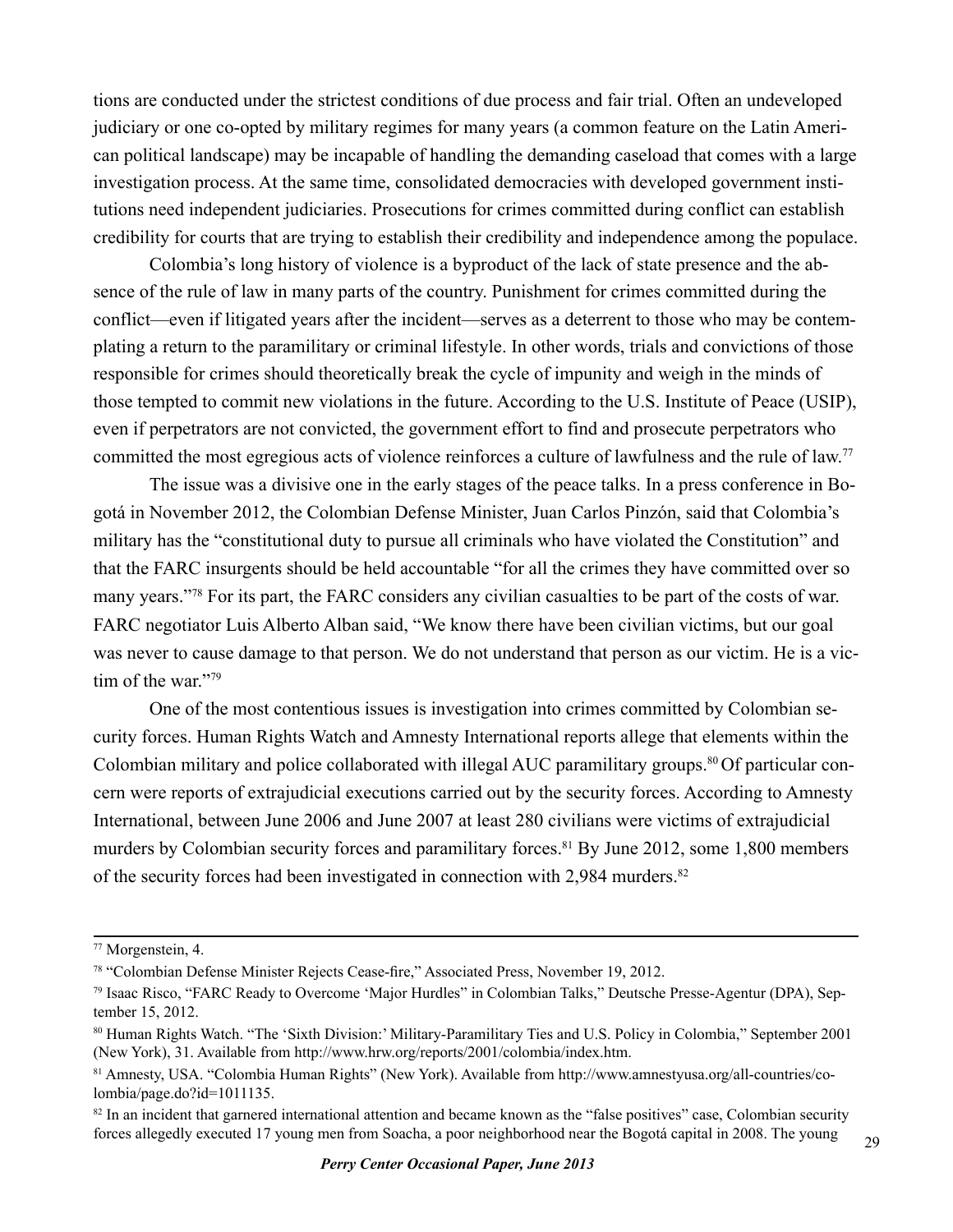In a decision that received strong criticism from the United Nations and international human rights groups, Colombia's Congress approved a constitutional amendment in December 2012 that gave military courts greater jurisdiction over crimes committed by armed forces members.83 Under the new law, according to critics, some war crimes and human rights violations by the army or police would be tried in military courts. Determination of the typology of the crime through a preliminary investigation phase and subsequently who has jurisdiction—military or civilian courts—would be handled by a military or police legal unit rather than through an independent evaluation or through a team of experts from both military and civilians lawyers. Crimes against humanity and most gross human rights violations would be excluded from the military criminal jurisdiction.<sup>84</sup>

In the opinion of military authorities, neither civilian judges nor the attorney general's office can understand the complexities of a combat situation. Many Colombian military officers believe there is a wide-ranging anti-military bias than can be detrimental to a fair trial for military or police forces. Authorities point to the case of retired Army Colonel Luis Alfonso Plazas Vega who received a 30-year prison sentence for the forced disappearances of 11 persons during the 1985 recapture of the Justice Palace from M-19 guerrillas. In military circles, Colonel Plazas is widely considered a national hero who was unjustly accused of crimes.<sup>85</sup>

victims were lured to a rural area with promises of paid employment and were subsequently killed. The killings were falsely presented by the military as "guerrillas killed in combat" and were allegedly carried out by paramilitary groups or criminal gangs. In many of these cases, soldiers received money, extra days of holiday, and a congratulations letter from their superiors as a reward for having killed a "guerrilla member." The national and international outrage over the scandal led to the firing of 27 army officers, including 3 generals, in October 2008, and in November of that year the head of the army, General Mario Montoya, was forced to resign. In 2009, dozens of members of the security forces were arrested in connection with these killings. In 2011, President Juan Manuel Santos took office, and under his direction the Colombian Office of the Attorney General is investigating more than 2,000 extrajudicial executions allegedly carried out by the security forces over the previous six years. Overall, such killings have diminished since 2007, following introduction of a comprehensive Ministry of Defense policy under which security forces are guided by a detailed operational manual and legal advisers. Military inspectors are said to support both the planning of operations and rules enforcement.

<sup>83</sup> UN Office of High Commissioner of Human Rights, "Colombia: UN Experts Call on the Authorities to Reconsider the Constitutional Reform of Military Criminal Justice," October 22, 2012. See http://www.ohchr.org/EN/NewsEvents/Pages/ DisplayNews.aspx?NewsID=12684&LangID=E. The legislation included five significant decisions. First, it would establish a list of offences that military courts could never handle, including crimes against humanity, genocide, forced disappearance, torture, extrajudicial execution, forced displacement, sexual violence, and recruitment and use of minors. Second, it would state that international humanitarian law (IHL) violations committed by security force members (except the above) will be "exclusively" judged by military courts. Third, it would introduce a "technical commission," composed of members from military and civilian jurisdictions who could intervene in the settlement of jurisdictional disputes between the two systems. Fourth, it would create a Penal Guarantees Tribunal tasked with settling conflicts between the jurisdictions; half of its eight members would be retired military. Fifth, it would propose statutes be developed to "harmonize" penal law with IHL. If approved, this project would significantly expand, at the expense of civilian justice, the jurisdiction of military courts that have long been incapable or unwilling to prosecute severe crimes, including grave human rights abuse. In the opinion of some legal scholars, the legislation would set a dangerous precedent by weakening the present rule that cases in which there is doubt about which jurisdiction is competent are automatically referred to civilian courts.

<sup>84 &</sup>quot;U.N. Warns War Criminals Could Escape Law in Colombia," Reuters, November 27, 2012.

<sup>85</sup> Crisis Group, 19. See also United Nations Office of High Commissioner of Human Rights, "UN Human Rights Chief Praises Colombian Landmark Court Decision on Enforced Disappearances," June 11, 2010. See http://www.ohchr.org/en/ NewsEvents/Pages/DisplayNews.aspx?NewsID=10140&LangID=E.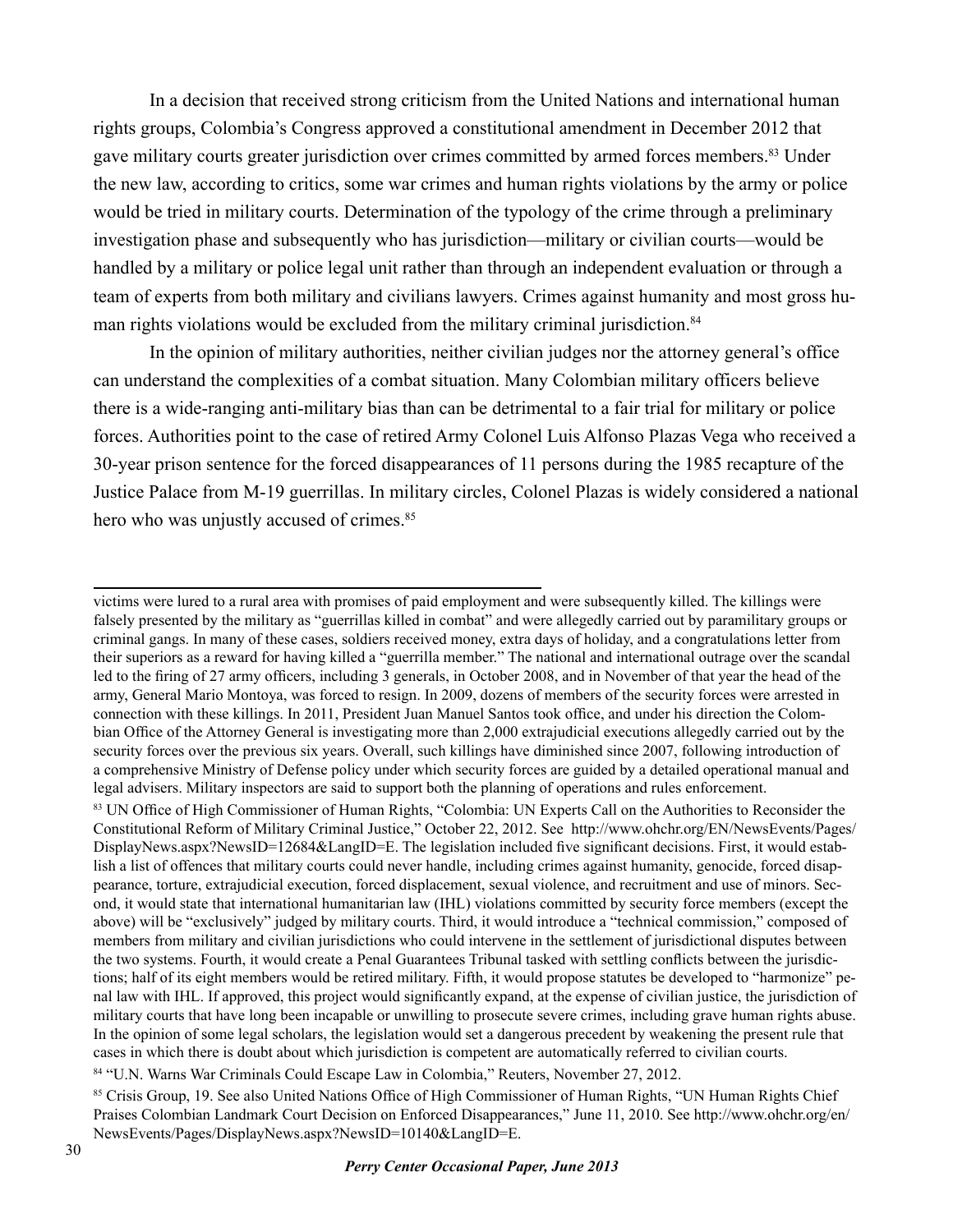The Constitutional decision to permit military courts to adjudicate cases involving military members came under fire from the international human rights community. Jose Miguel Vivanco, Americas director for Human Rights Watch, called the amendment "an unnecessary and premeditated blow to human rights."86 In a letter to the United Nations, human rights organizations contended that the military jurisdiction authority creates a "parallel system of administration of justice and would violate the principle of equality in relation to access to justice for all individuals and impair due process of law."87 Other activists point at the 98.5 percent impunity rate in cases of human rights violations by Colombian military or police forces, as much a reflection of an overwhelmed judicial system as a lack of the rule of law in the country.

#### **Conclusion**

In 2011, President Santos declared that Colombia has "been a country in conflict for so many years, so many decades, centuries even, that it's time for us to heal our wounds."<sup>88</sup> His efforts to end the long conflict in his country already include compensation for victims, investigations into illegal government activities, and restoration of land to displaced persons. More recently, Colombian authorities began the grisly task of identifying the remains of almost 10,000 people buried in unmarked graves across the country so they can be returned to their families for proper burial.

Is this the end of the FARC? Have military defeats forced them to seek peace in order to salvage any political concessions that they can? Some think so. Certainly, the FARC suffered a number of serious setbacks in the last few years. Most importantly, the group lost legitimacy among the Colombian people. Civilian hostage taking, indiscriminate atrocities, abandonment of its political ideology, and participation in drug trafficking reduced the FARC to common criminals in the perception of Colombian citizens. Jose Miguel Insulza, the former Secretary General of the Organization of American States, recently said, "It is the beginning of the end for the FARC. … They have lost legitimacy and people."89 At the same time, the Colombian government has improved its record of human rights and democracy. In other counterinsurgency campaigns in which public support is the center of gravity, democracies have the best record (over autocracies or anocracies) to achieve victory. 90

But it may be too soon to declare the FARC dead. According to counterinsurgency theory, insurgencies with multiple participants normally have longer, more violent, and more complex end-

<sup>86 &</sup>quot;Colombia Military Reform Slammed by Rights Groups," Associated Press, Frank Bajak, December 11, 2012.

<sup>87</sup> Stephanie Nebehay, "Colombian Forces Could Skirt Prosecution, U.N. Experts Warn," Reuters News Service, October 22, 2012.

<sup>88</sup> Darcy Crowe, "Colombia Tries to Heal Wounds of War." *Wall Street Journal*, July 7, 2011.

<sup>89</sup> Richard Lapper, "Uribe Ascendant: Defeats for the FARC Mark a Shift of Power in Latin America," *Financial Times Online*, July 6, 2008.

<sup>90</sup> Ben Connable and Martin C. Libicki, "How Insurgencies End," Rand Corporation, 2010, p. 119. See also Christopher Paul, Colin Clarke, and Beth Grill. "Victory Has a Thousand Fathers: Sources of Success in Counterinsurgency," Rand Corporation, 2010.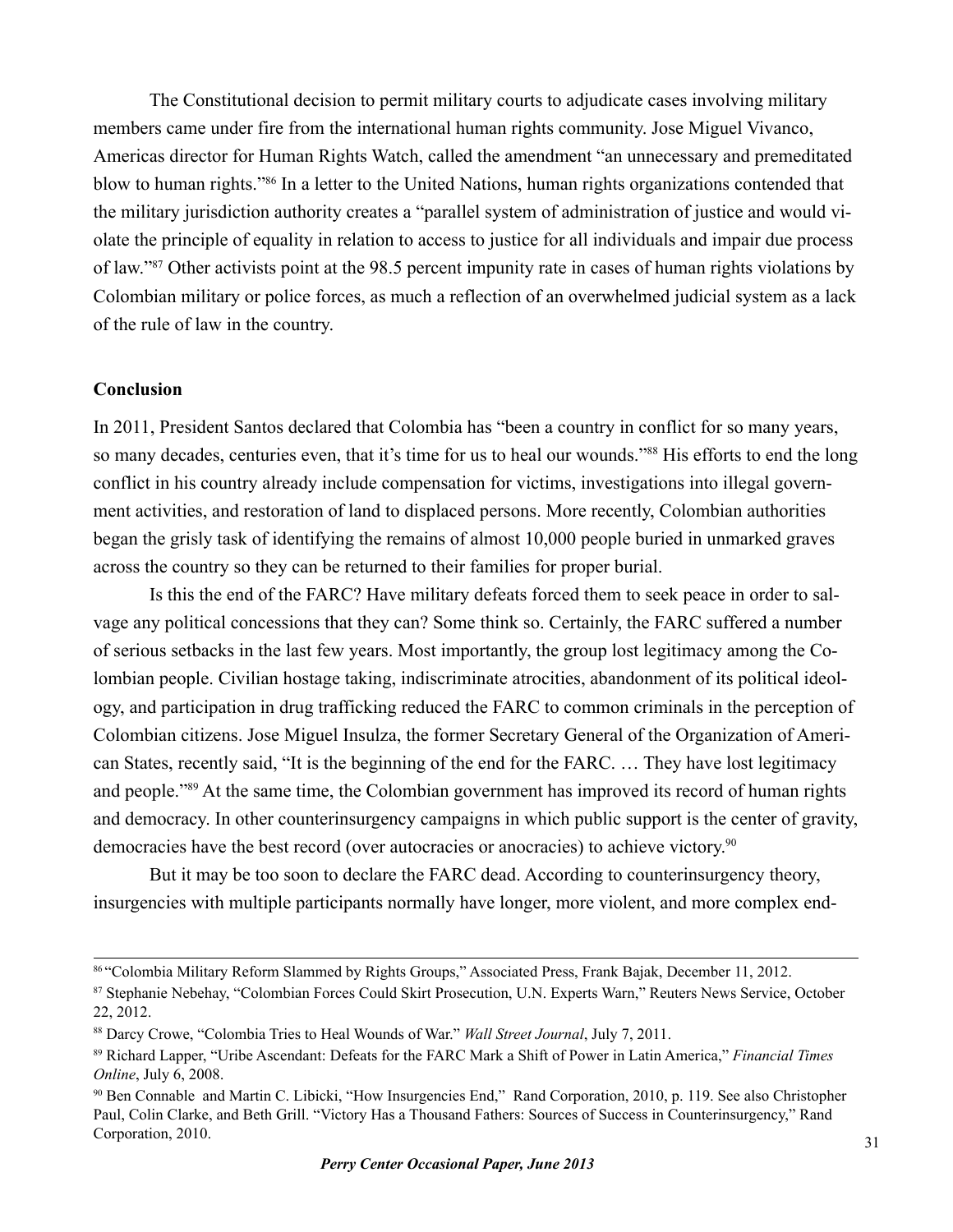ings. In the case of Colombia, the FARC still has a number of significant advantages that may explain its longevity in the face of recent Colombian military victories. First, the Marxist insurgency retains access to sanctuary both within Colombia as well as in neighboring states. Second, the group is sustained by robust (even if diminished) drug-trafficking revenue. Third, the group has a large pool of insurgents that remain militarily capable of sowing chaos in the country. The FARC demonstrated its ability to attack targets in urban areas such as the May 2012 attack on former Minister of Interior Fernando Londoño in Bogotá. Fourth, support from leftist leaders in neighboring countries (namely Nicolás Maduro in Venezuela and Rafael Correa in Ecuador) provide political and perhaps logistical support.

The Colombian government must realize that there is not a military solution to the problem.<sup>91</sup> A comparison of other insurgencies in Latin America reveals that few organizations are defeated militarily. On the contrary, twice as many insurgent groups in Latin America demobilized as part of a national peace agreement or joined the political process than were defeated militarity. Two of the groups—Fidel Castro's 26th of July Movement and the Sandinistas in Nicaragua—went on to victory (see Appendix 1). President Santos's recent actions and decisions indicate that he understands this, but he must quiet other vocal critics who prefer to wage an endless military campaign without addressing the root underlying causes of discontent in the country. As Marc Chernick of Georgetown University, a longtime observer of the previous Colombian peace efforts, has said, the sources of the violence in Colombia originate from lingering social problems, especially in the countryside, where inequality, social exclusion, and poverty heighten the desperation of many Colombians who may otherwise seek legitimate means of survival.<sup>92</sup> The continual and growing demand for drugs from markets throughout the Americas and Europe provides a source of revenue over which factions in the country will continue to compete. Instead, as Chernick suggests, solutions must be found within a broad social and economic agreement that strengthens and legitimizes the state and that provides local solutions for reconciliation and reform across the entire spectrum of Colombian society. <sup>93</sup> By addressing the

<sup>93</sup> Many Latin American sociologists refer to the security situation in Peru. Following a violent 10-year internal conflict in the 1980s and 1990s that pitted Peruvian government forces against terrorist groups like the Sendero Luminoso or Tupac Amaru Revolutionary Movement (MRTA), Peruvian forces defeated the insurgents militarily. However, social and

<sup>&</sup>lt;sup>91</sup> Counterinsurgency doctrine is widely perceived to be 80 percent political and 20 percent military. See David Galula, *Counterinsurgency Warfare: Theory and Practice,* Praeger Security International, Westport, CT, 1964.

 $92$  Despite the obvious challenges in a large-N survey of insurgents (access, authority, security), three recent studies have provided just that. In their 2006 report on "Insurgent and Counterinsurgent Recruitment," Ana M. Arjona and Stathis N. Kalyvas conducted a survey with both voluntarily and collectively demobilized combatants between June and October 2005. A second study in 2003 titled "Joining Guerrilla Groups in Colombia: Individual Motivations and Processes for Entering a Violent Organization," was directed and published by Mauricio Florez-Morris. In it, he conducted interviews with 47 former insurgents from 3 former Colombian guerrilla groups. A third study, published in 2008 by Francisco Gutiérrez Sanín, titled "Telling the Difference: Guerrillas and Paramilitaries in the Colombian War," may be the most robust survey of guerilla motivations. Gutierrez used a number of databases of information collected on FARC guerillas who had demobilized or been repatriated, or from intelligence that had been captured by Colombian armed forces. Among the most common responses in the surveys were by individuals who stated they joined the insurgency for reasons of socioeconomic injustice and inequality, including an escape from extreme poverty or the promise of money or goods.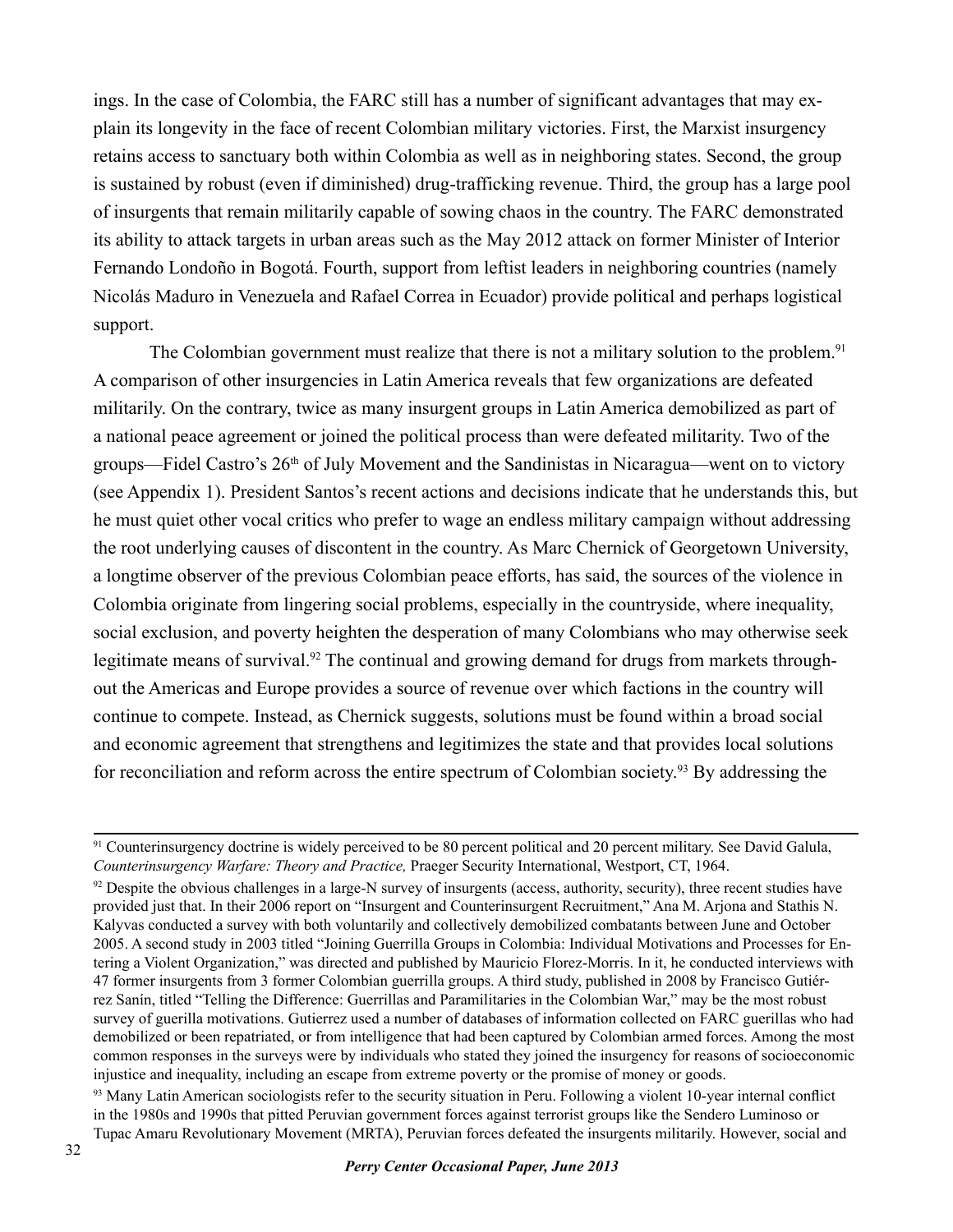root causes of social, economic, and political discontent, it is possible to defeat an insurgency without defeating the insurgents themselves.<sup>94</sup>

Representatives of civil society need to be brought into the negotiations once the initial framework for peace is agreed upon. The peace agreement will require the cooperation and participation of all elements of Colombian society if it is to be successful. Churches, labor unions, universities, business associates, civic groups, and others must have a voice at the table. These groups will be faced with the task of reintegrating former fighters into mainstream Colombian society by providing educational, vocational, legal, and psychosocial counseling should a peace accord be reached.95 Reintegration efforts are especially important in rural areas (where poverty rates of 30–40 percent still persist) and in urban shantytowns like Ciudad Bolivar outside Bogotá, where many displaced peasants from the countryside have settled.

Despite the complexities of the situation, both government and FARC representatives should perservere in their efforts to find a solution. As one of the leading peacemakers in Latin America, Juan Mendez, expressed, the political and legal difficulties of a peace process are not an "excuse for inaction."96 President Santos seems to share such sentiment. As he demonstrated, Colombia is capable of launching reconciliation programs that require what one observer called a "gigantic administrative and judicial task." In his opinion, Colombia can emerge as a truly representative democracy, embracing human rights, leaving its checkered past behind, and "healing the wounds that the country has accumulated for decades."97

economic problems remained and the underlying sources of tension and disparity in the country continued to percolate. Recently, the Sendero Luminoso, supported by ample drug revenue, has seen a popular resurgence in remote areas of the Peruvian Andes. See Michael L. Burgoyne, "The Allure of Quick Victory: Lessons from Peru's Fight Against Sendero Luminoso" *Military Review*, Sept/Oct 2010; Chernick, 185; Scott Wilson, "Peru Fears Reemergence of Violent Rebels: Shining Path Movement Aided by Drug Traffickers, Police Allege," *Washington Post*, December 10, 2001, A18. <sup>94</sup> Connable and Libicki, 154.

<sup>&</sup>lt;sup>95</sup> During the 2006 demobilization effort for the AUC, the Colombian government set up various agencies and institutions to help reintegrate former fighters. These include Centers for References and Opportunities (CRO), a "one-stop shopping" for information regarding benefits, legal, psychosocial, and educational support, and all other issues related to the demobilization, disarmament, and reintegration process; the National Learning Service (SENA), the community college network in Colombia that conducts vocational training; and the System for Tracking, Monitoring, and Evaluation (SAME), the computer program used by USAID and the Colombian government to biographically and biometrically register every demobilized ex-paramilitary and to develop an ongoing portfolio of their progress toward normalized reintegration.

<sup>96</sup> Juan Mendez, "Accountability for Past Abuses," *Human Rights Quarterly*, 19:2, May 1997, 271.

<sup>97 &</sup>quot;'Historic' Colombian Victims' Compensation Law Signed," BBC, June 10, 2011. Available from http://www.bbc.co.uk/ news/world-latin-america-13736523.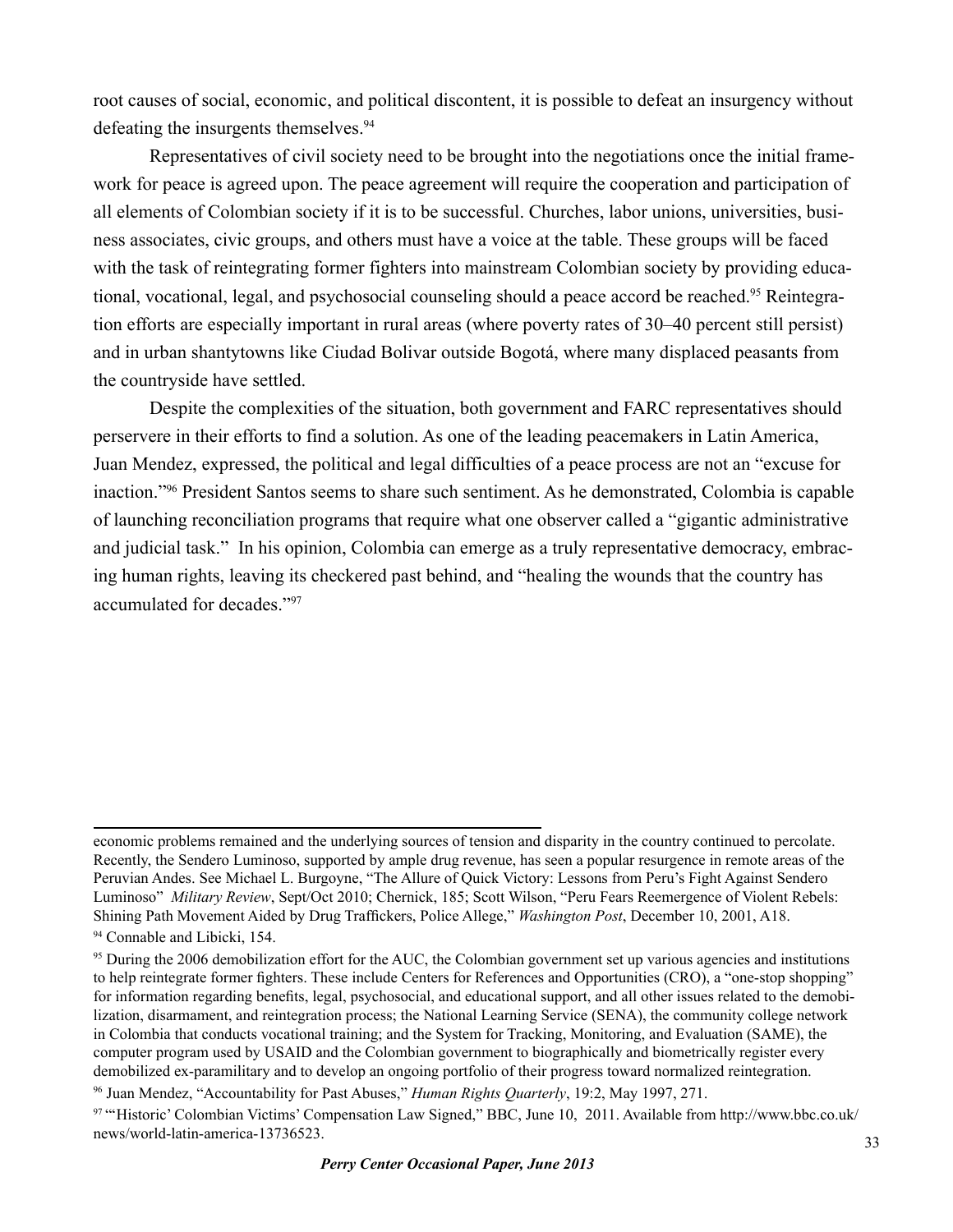# Guerilla Movements or Insurgencies in Latin America (1953-present) **Guerilla Movements or Insurgencies in Latin America (1953-present)** Appendix 1: **Appendix 
1:**

members at peak force; and (2) existed for more than five years. Organized alphabetically by country and years of activity. members at peak force; and (2) existed for more than five years. Organized alphabetically by country and years of activity. Criteria and requirements: Guerillas or insurgent groups on the list must meet two criteria: (1) more than 500-1,000 Criteria and requirements: Guerillas or insurgent groups on the list must meet two criteria:  $(1)$  more than  $500-1,000$ 

| Name                                                        | Country   | <b>Years Active</b> | Fate                                                           |
|-------------------------------------------------------------|-----------|---------------------|----------------------------------------------------------------|
| $\mathbb{R} \mathbb{T}$<br>Tacuara Nationalist Movement (MN | Argentina | 1957-1964           | Defeated militarily                                            |
| People's Revolutionary Army (ERP)                           | Argentina | 1969-1977           | Defeated militarily.                                           |
| Montoneros                                                  | Argentina | 1970-1979           | Defeated militarily                                            |
| $\widehat{IR}$<br>Leftist Revolutionary Movement (M         | Chile     | 1965-1990           | Numbered 10,000 at its height in 1973. Approximately           |
|                                                             |           |                     | 1,500-2,000 killed by Chilean security forces during           |
|                                                             |           |                     | Pinochet regime. Following Chile's return to democracy in      |
|                                                             |           |                     | 1990, MIR joined the Chilean political process.                |
| Manuel Rodríguez Patriotic Front                            | Chile     | 1983-1997           | Suffered significant setbacks from Chilean military but        |
| (FPMR), also known as El Frente                             |           |                     | survived and eventually joined the political process           |
|                                                             |           |                     | following the 1990 transition to democracy in Chile.           |
|                                                             |           |                     | Numbered $1,000-1,500$ at their peak.                          |
| ombia<br>Revolutionary Armed Forces of Col                  | Colombia  | 1964–present        | Longest active insurgency in world. Currently in peace talks   |
| (FARC)                                                      |           |                     | with Colombian government. Numbered 18,000-20,000 at           |
|                                                             |           |                     | their peak in the early 1990s.                                 |
| National Liberation Army (ELN)                              | Colombia  | 1964–present        | Active in Colombia. Numbered 3,000-4,000 at their peak.        |
| Popular Liberation Army (EPL)                               | Colombia  | 1967-1991           | Demobilized under peace process offered by Colombian           |
|                                                             |           |                     | President Gaviria.                                             |
| 19 <sup>th</sup> of April Movement (M-19)                   | Colombia  | 1970-1990           | Demobilized after reaching peace agreement with                |
|                                                             |           |                     | Colombian government and joined political process              |
| Movimiento Armado Quintin Lame                              | Colombia  | 1984-1991           | Demobilized under peace process offered by Colombian           |
| (MAQL)                                                      |           |                     | President Gaviria.                                             |
| United Self-Defense Forces of Colombia                      | Colombia  | 1997-2006           | Right-wing militias developed to protect local economic and    |
| (AUC)                                                       |           |                     | political interests in Colombia from Marxist insurgents and    |
|                                                             |           |                     | drug traffickers. Numbered 31,000 at their height of activity. |
|                                                             |           |                     | Demobilized in 2006 as part of an amnesty deal offered by      |
|                                                             |           |                     | Colombian government.                                          |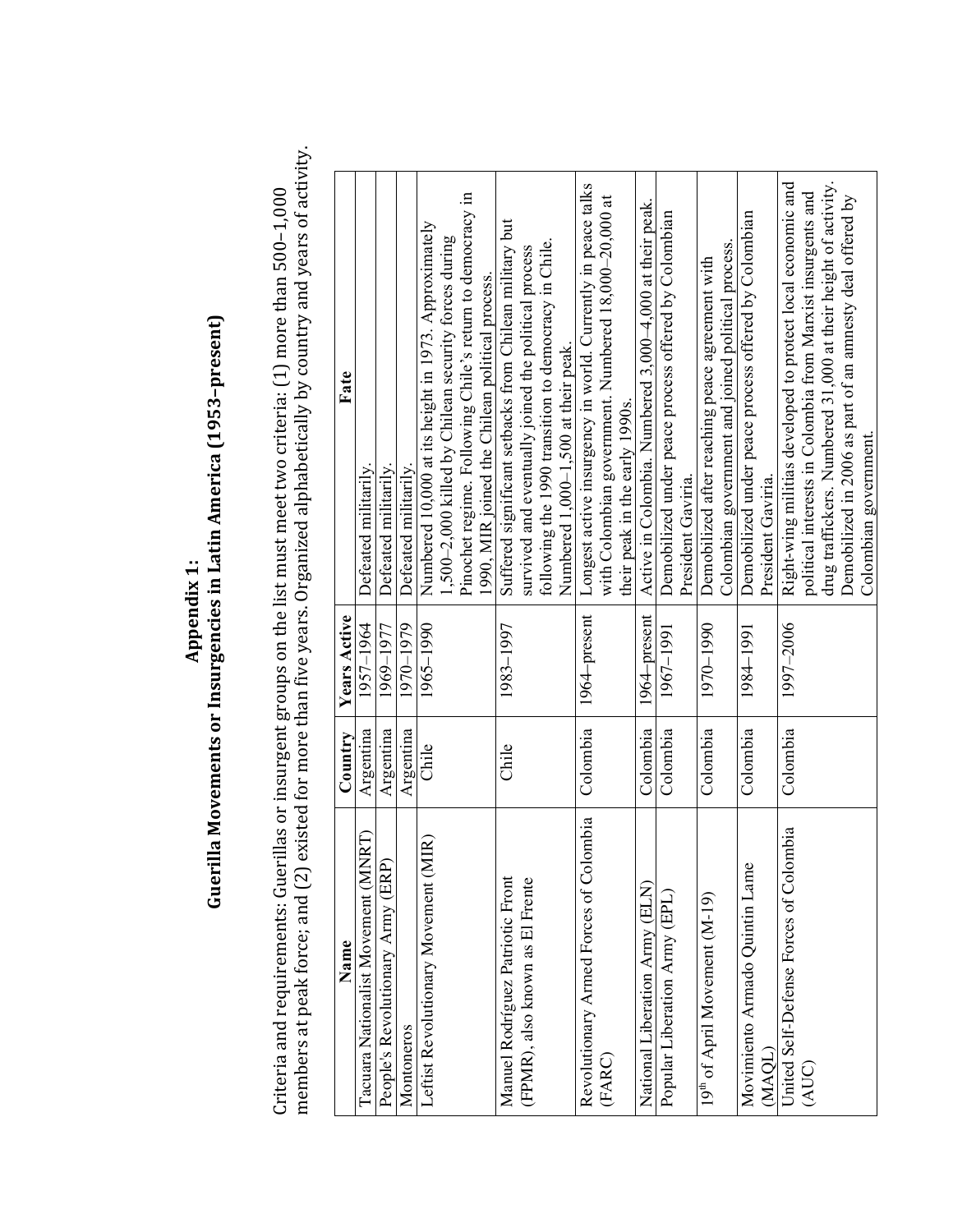| $26th$ of July Movement (J-26)            | Cuba      | 1953-1959               | Successfully overthrew the Cuban government. Led by Fidel                    |
|-------------------------------------------|-----------|-------------------------|------------------------------------------------------------------------------|
|                                           |           |                         | Castro.                                                                      |
| Farabundo Martí National Liberation       | $\Xi$     | 1980-1992               | Demobilized and joined political process. Now one of two                     |
| Front (FMLN)                              | Salvador  |                         | largest political groups in El Salvador.                                     |
| Guatemalan National Revolutionary         | Guatemala | 1982-1996               | Demobilized and joined political process. Now a minor                        |
| Unity (URNG)                              |           |                         | political groups in Guatemala.                                               |
| Zapatista Army of National Liberation     | Mexico    | 1994-present            | Rely upon mostly non-violent strategy. Active; operate out                   |
| (EZLN), known as Zapatistas               |           |                         | of Chiapas state in southern Mexico. Numbered 3000 at<br>their peak activity |
| Popular Revolutionary Army (EPR)          | Mexico    | 1996-present            | Active in southern Mexico including Guerrero, Chipas, and                    |
|                                           |           |                         | Оахаса.                                                                      |
| Sandinista National Liberation Front      | Nicaragua | 1961-present            | Armed struggle from 1961 to 1979. Successfully overthrew                     |
| (FSLN), also know as the Sandinistas.     |           |                         | the Nicaraguan government and seized political power from                    |
|                                           |           |                         | 1979 until 1990. Now one of two largest political groups in                  |
|                                           |           |                         | Nicaragua. FSNL candidates including Daniel Ortega have                      |
|                                           |           |                         | held the presidency for about half of the last 30 years.                     |
| Contras or Contra-Sandinistas             | Nicaragua | 1979-1990               | CIA-backed militia opposed to Sandinista government                          |
|                                           |           |                         | Numbered 23,000 at their peak. Demobilized in 1990                           |
| Jungle Commando (JC)                      | Suriname  | 1986-1991               | Reached peace agreement with Suriname government in                          |
|                                           |           |                         | 1991                                                                         |
| Shining Path (Sendero Luminoso (SL) in    | Peru      | 1980–present            | Nearly defeated by Peruvian military forces in 1992                          |
| Spanish)                                  |           |                         | following capture of leader Abimael Guzman. Group mostly                     |
|                                           |           |                         | dormant until early 2000s. Now active again in pockets of                    |
|                                           |           |                         | Peruvian Cordillera. Numbered 18,000 strong at their peak.                   |
| Túpac Amaru Revolutionary Movement        | Peru      | 1980 <sub>s</sub> -1997 | Defeated militarily. Numbered 500-800 at their peak.                         |
| (MRTA)                                    |           |                         |                                                                              |
| Tupamaros National Liberation<br>Movement | Uruguay   | 1970 <sub>s</sub> -1976 | Defeated militarily.                                                         |
|                                           |           |                         |                                                                              |

Analysis. Of the 22 insurgent or guerilla groups on this list, the fate of the groups is summarized as follows: Analysis. Of the 22 insurgent or guerilla groups on this list, the fate of the groups is summarized as follows:

- Defeated 5 groups (MNRT, ERP, Montoneros, MRTA, Tupamaros) Defeated – 5 groups (MNRT, ERP, Montoneros, MRTA, Tupamaros) •
	- Joined political process 2 groups (MIR, FPMR) Joined political process – 2 groups (MIR, FPMR) •
- Active insurgencies 4 groups (FARC, ELN, EZLN, EPR, SL) Active insurgencies – 4 groups (FARC, ELN, EZLN, EPR, SL) •
	- Victorious  $-2$  groups (FSLN, J-26)  $\bullet$  Victorious – 2 groups (FSLN, J-26) •
- Demobilized under peace agreement 8 groups (EPL, M-19, MAQL, AUC, FMLN, UNRG, Contras, JC) Demobilized under peace agreement – 8 groups (EPL, M-19, MAQL, AUC, FMLN, UNRG, Contras, JC) •

*Source: Various references, including Timothy P. Wickam-Crowley, Guerillas and Revolution in Latin America (Princeton, NJ:* Source: Various references, including Timothy P. Wickam-Crowley, Guerillas and Revolution in Latin America (Princeton, NJ: Princeton University Press, 1992). Princeton University Press, 1992).